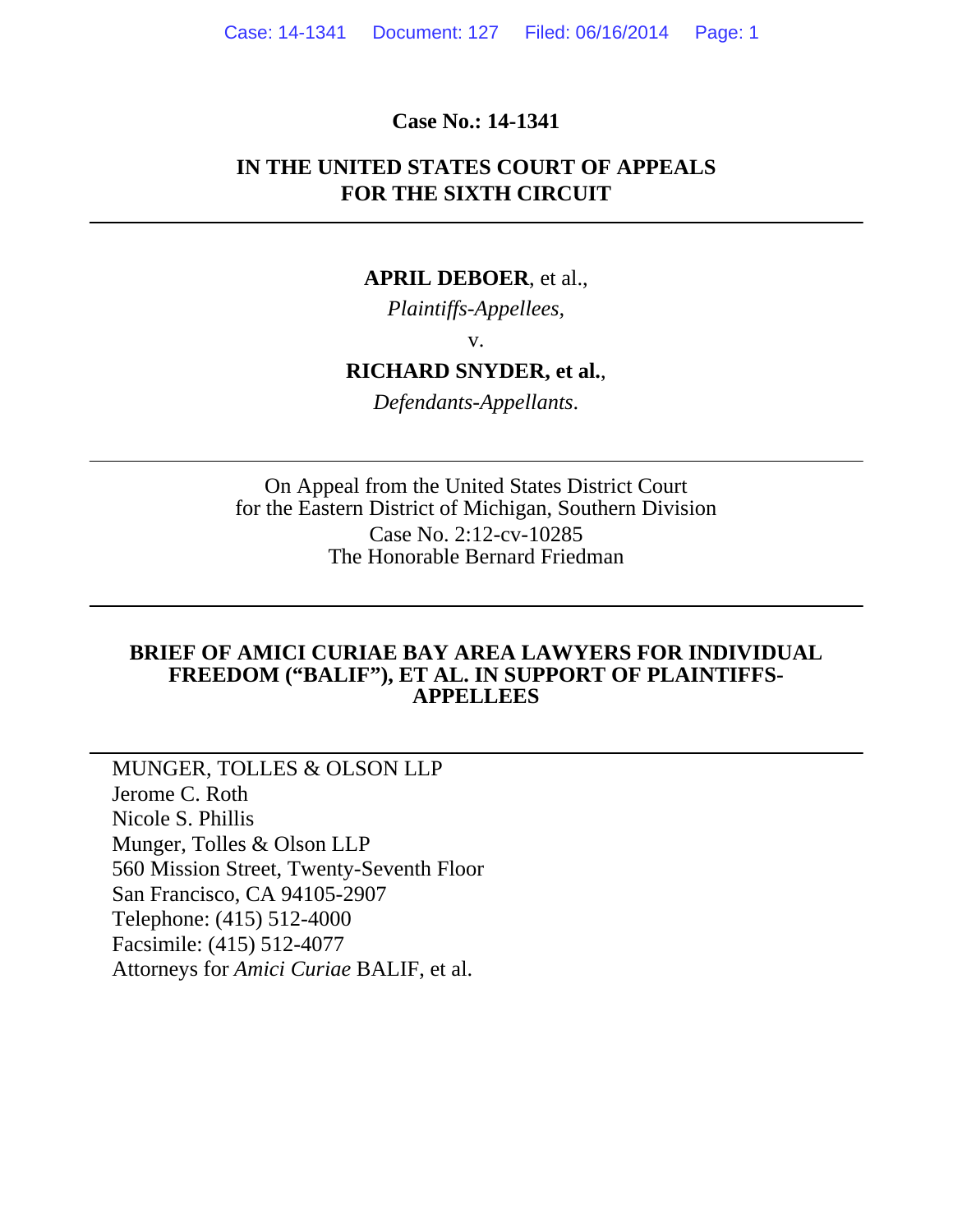# **TABLE OF CONTENTS**

# **Page**

| I. |           |    | CLASSIFICATIONS THAT SERVE ONLY TO DISADVANTAGE<br>THE BURDENED GROUP FAIL RATIONAL BASIS REVIEW4                                                                              |
|----|-----------|----|--------------------------------------------------------------------------------------------------------------------------------------------------------------------------------|
| П. |           |    | THE MARRIAGE BANS ESTABLISH AN UNEQUAL, TWO-<br>TIERED REGIME AND HARM GAY AND LESBIAN                                                                                         |
|    | A.        |    | The Legalistic Designation of Domestic Partnership Is Patently                                                                                                                 |
|    |           | 1. | Marriage Is a Uniquely Revered Institution in American                                                                                                                         |
|    |           | 2. | <b>Statutory Schemes that Recognize Domestic Partnership</b><br>and Civil Unions Are Legalistic Mechanisms That Lack<br>the Significance, Stability, and Meaning of Marriage11 |
|    | <b>B.</b> |    | Excluding Same-Sex Couples From the Institution of Marriage                                                                                                                    |
|    | C.        |    | In the Wake of the Supreme Court's Decision in Windsor, the<br>Tangible Benefits Associated with Marriage Are Even More                                                        |
|    | D.        |    | <b>Excluding Same-Sex Couples from Marriage Perpetuates</b>                                                                                                                    |
|    |           | 1. | <b>Excluding Same-Sex Couples from Marriage Expresses</b><br>Government Disapproval of Same-Sex Relationships 22                                                               |
|    |           | 2. | The Stigma Created by the Marriage Bans Causes                                                                                                                                 |
|    |           |    |                                                                                                                                                                                |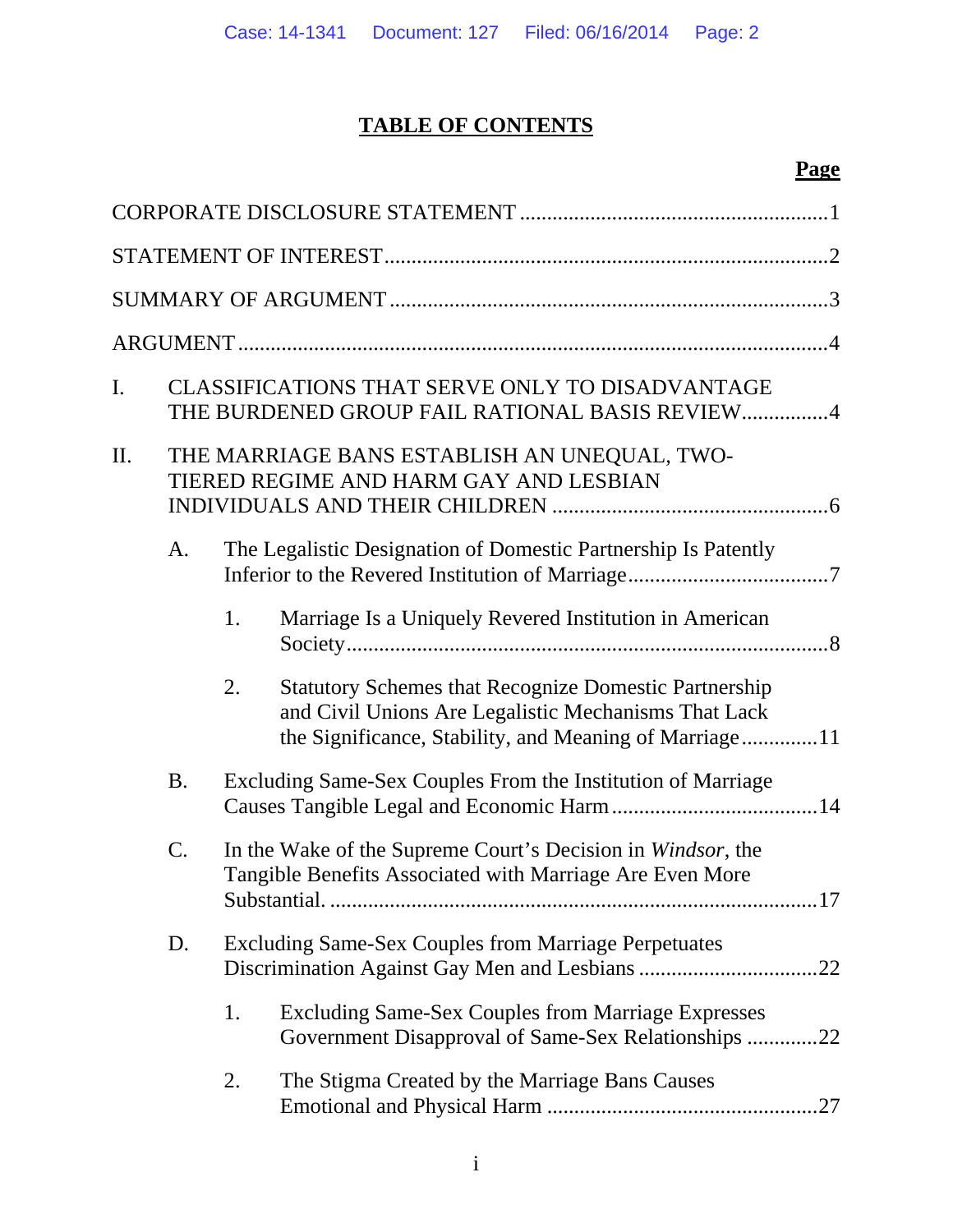## **TABLE OF CONTENTS (continued)**

# **Page**

| 3. | The Stigma Created by the Marriage Bans Perpetuates |  |
|----|-----------------------------------------------------|--|
|    |                                                     |  |
|    |                                                     |  |
|    |                                                     |  |
|    |                                                     |  |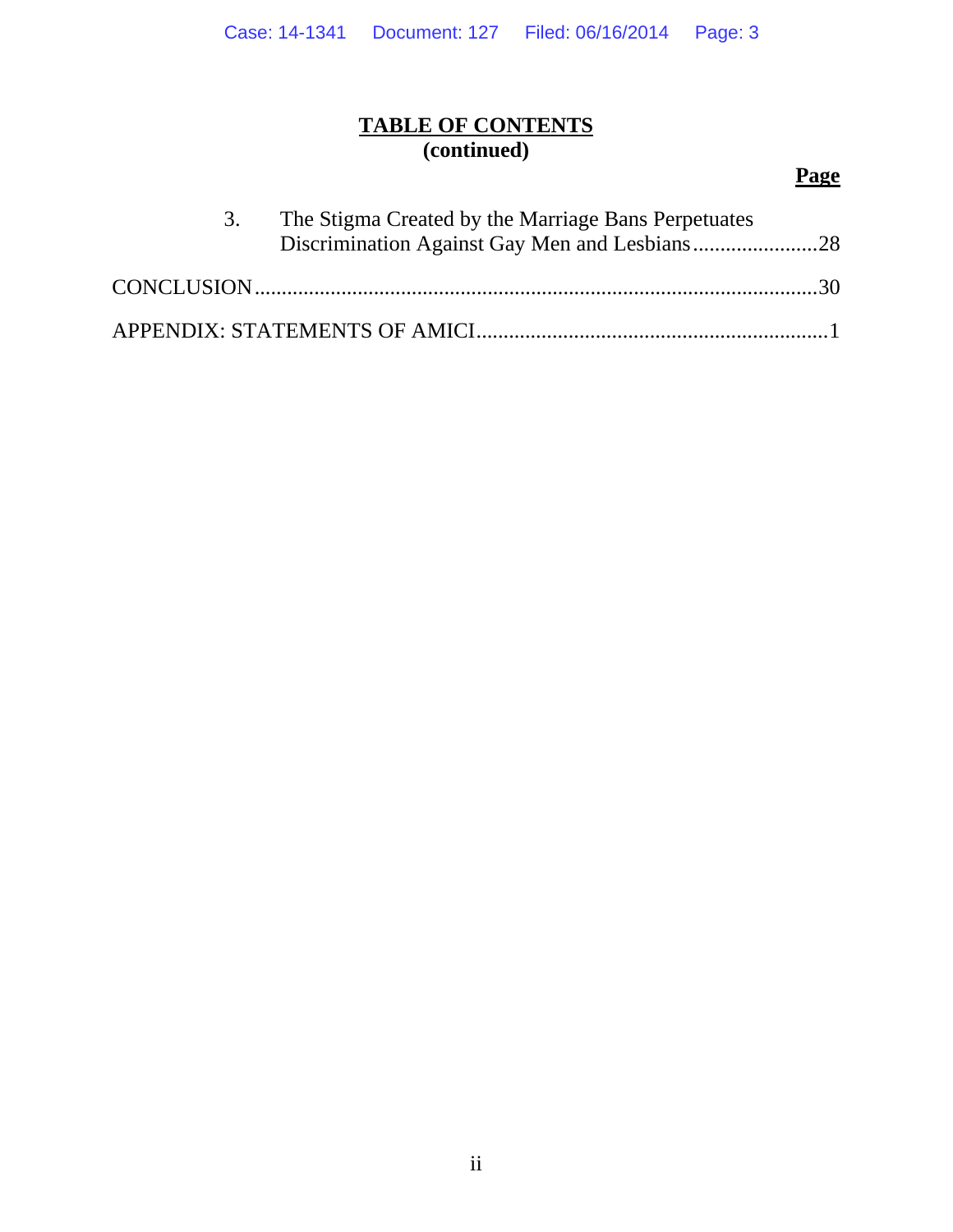# **TABLE OF AUTHORITIES**

# Page(s)

# FEDERAL CASES

| Bourke v. Beshear,<br>--- F.Supp.2d ----, No. 3:13-CV-750-H, 2014 WL 556729 (W.D. Ky. |
|---------------------------------------------------------------------------------------|
|                                                                                       |
| Brown v. Board of Education,                                                          |
| Brown v. Louisiana,                                                                   |
| City of Cleburne, Tex. v. Cleburne Living Ctr.,                                       |
| DeBoer v. Snyder,                                                                     |
| Dep't of Agric. v. Moreno,                                                            |
| Dunn v. Blumstein,                                                                    |
| Eisenstadt v. Baird,                                                                  |
| Gayle v. Browder,                                                                     |
| Griswold v. Connecticut,                                                              |
| Holmes v. City of Atlanta,                                                            |
|                                                                                       |
| Lawrence v. Texas,                                                                    |
| Loving v. Virginia,                                                                   |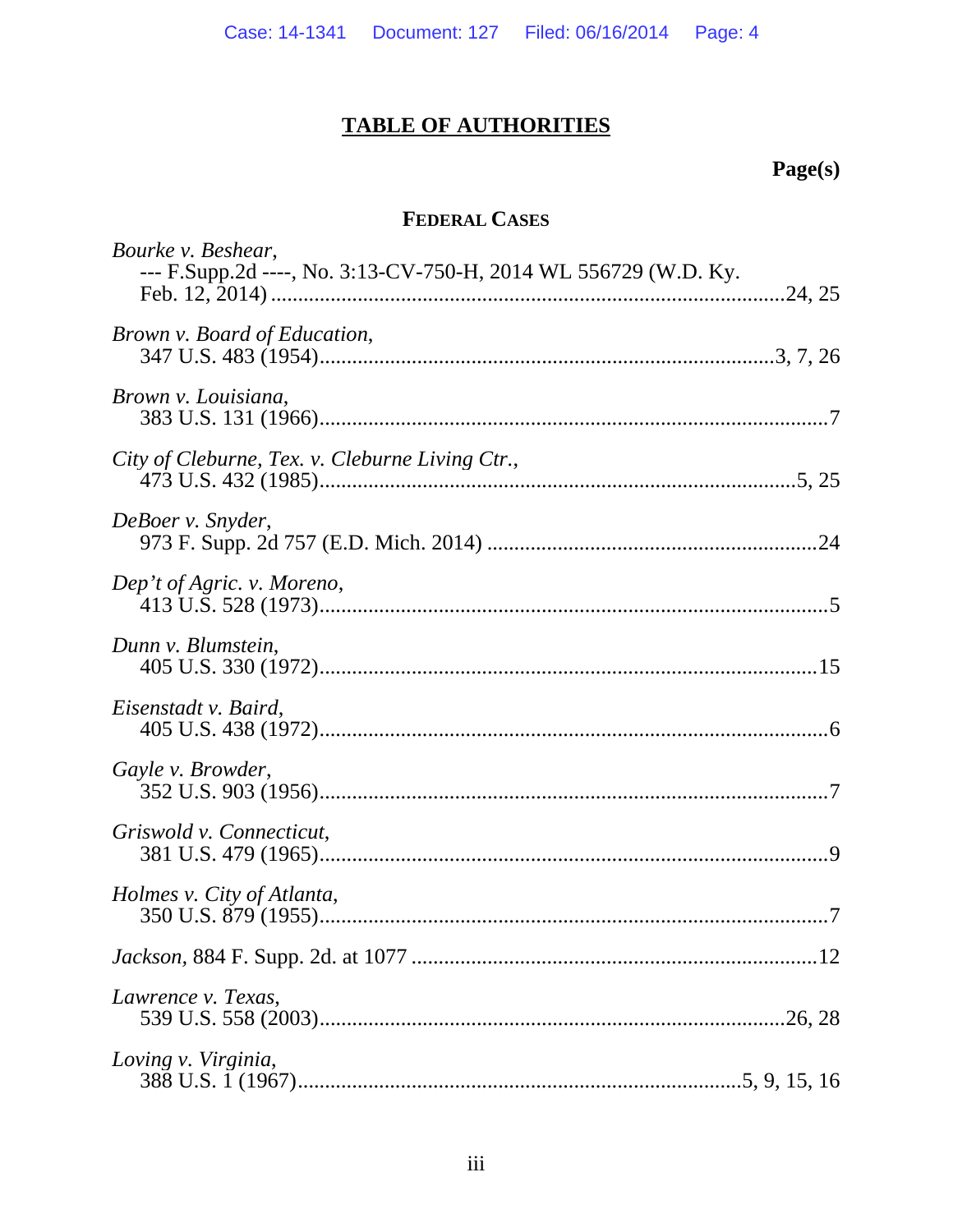| Mayor & City Council of Balt. v. Dawson,                                              |
|---------------------------------------------------------------------------------------|
| Mem'l Hosp. v. Maricopa Cnty.,                                                        |
| New Orleans City Park Improvement Ass'n v. Detiege,                                   |
| Obergefell v. Wymyslo,                                                                |
| Perry v. Schwarzenegger,                                                              |
| Peterson v. City of Greenville,                                                       |
| Plessy v. Ferguson,                                                                   |
| Romer v. Evans,                                                                       |
| Sevcik v. Sandoval,                                                                   |
| Shapiro v. Thompson,                                                                  |
| SmithKline Beecham Corp. v. Abbott Labs.,                                             |
| Strauder v. West Virginia,                                                            |
| Sweatt v. Painter,                                                                    |
| Tanco v. Haslam,<br>--- F.Supp.2d ----, No. 3:13-cv-01159, 2014 WL 997525 (M.D. Tenn. |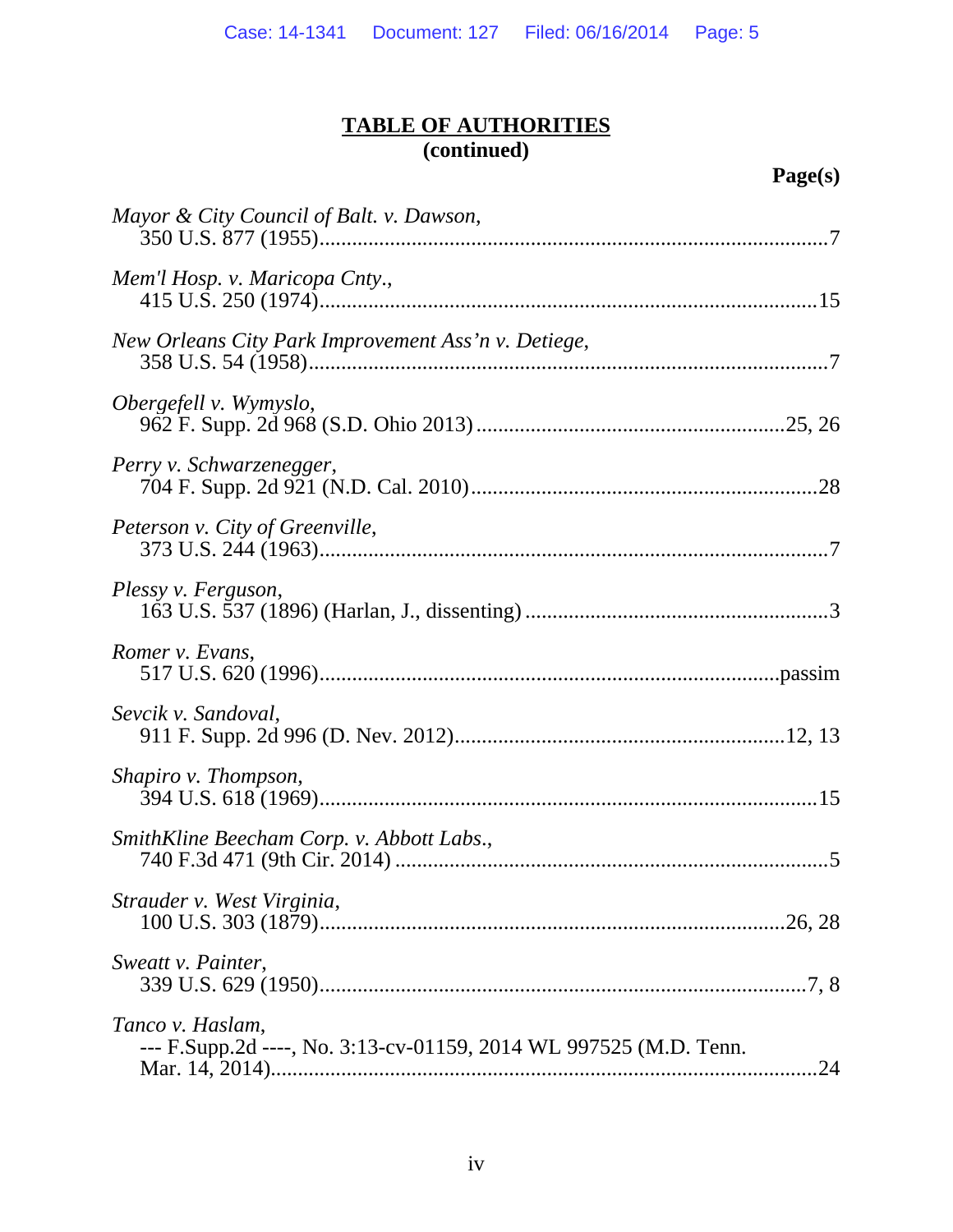| Taylor v. Louisiana,               | .27 |
|------------------------------------|-----|
| Turner v. Safley,                  |     |
| United States v. Virginia,         |     |
| United States v. Windsor,          |     |
| Williams v. North Carolina,        |     |
| <b>STATE CASES</b>                 |     |
| Garden State Equal. v. Dow,        |     |
| Goodridge v. Dep't of Pub. Health, |     |

| In re Marriage Cases,              |  |
|------------------------------------|--|
| In re Marriage Cases,              |  |
| Kerrigan v. Comm'r of Pub. Health, |  |
| Perez v. Lippold,                  |  |

| Varnum v. Brien, |  |
|------------------|--|
|                  |  |

# **STATE STATUTES**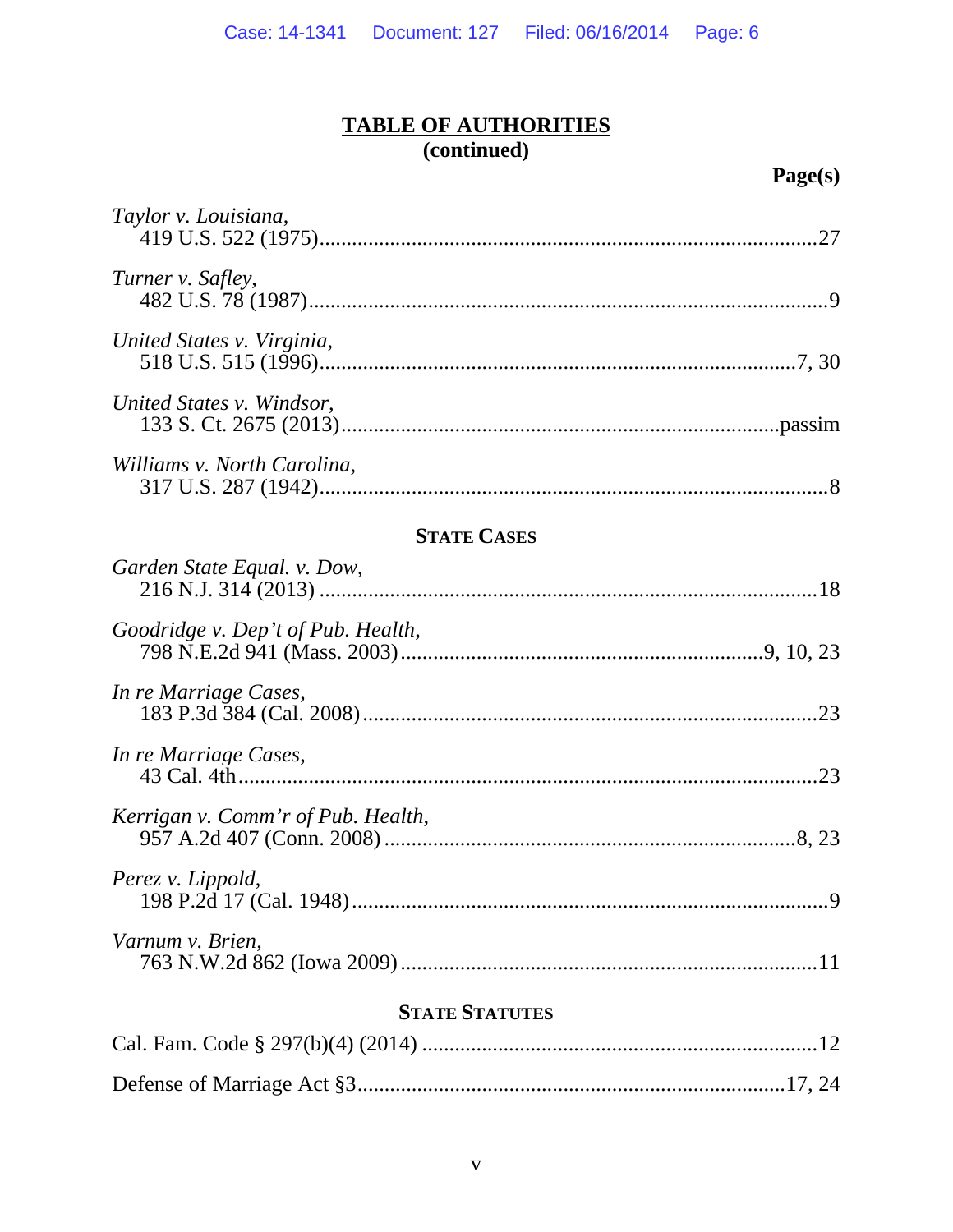**Page(s)** 

### **STATUTES - OTHER**

## **STATUTES - CONSTITUTIONAL**

# **FEDERAL REGULATIONS**

|--|--|

## **OTHER AUTHORITIES**

| Adam W. Fingerhut, Letitia Anne Peplau, Shelly L. Gable, <i>Identity</i> ,<br>Minority Stress and Psychological Well-Being Among Gay Men and                                                                                     |  |
|----------------------------------------------------------------------------------------------------------------------------------------------------------------------------------------------------------------------------------|--|
|                                                                                                                                                                                                                                  |  |
| Announcement on Visa Changes for Same-Sex Couples (Aug. 2, 2013),<br><i>available at</i>                                                                                                                                         |  |
| http://www.state.gov/secretary/remarks/2013/08/212643.htm. 21                                                                                                                                                                    |  |
| Dep't of Def., Memo from Sec'y Chuck Hagel, <i>Extending Benefits to the</i><br>Same-Sex Spouses of Military Members at 1 (Aug. 13, 2013), available at<br>http://www.defense.gov/home/features/2013/docs/Extending-Benefits-to- |  |
|                                                                                                                                                                                                                                  |  |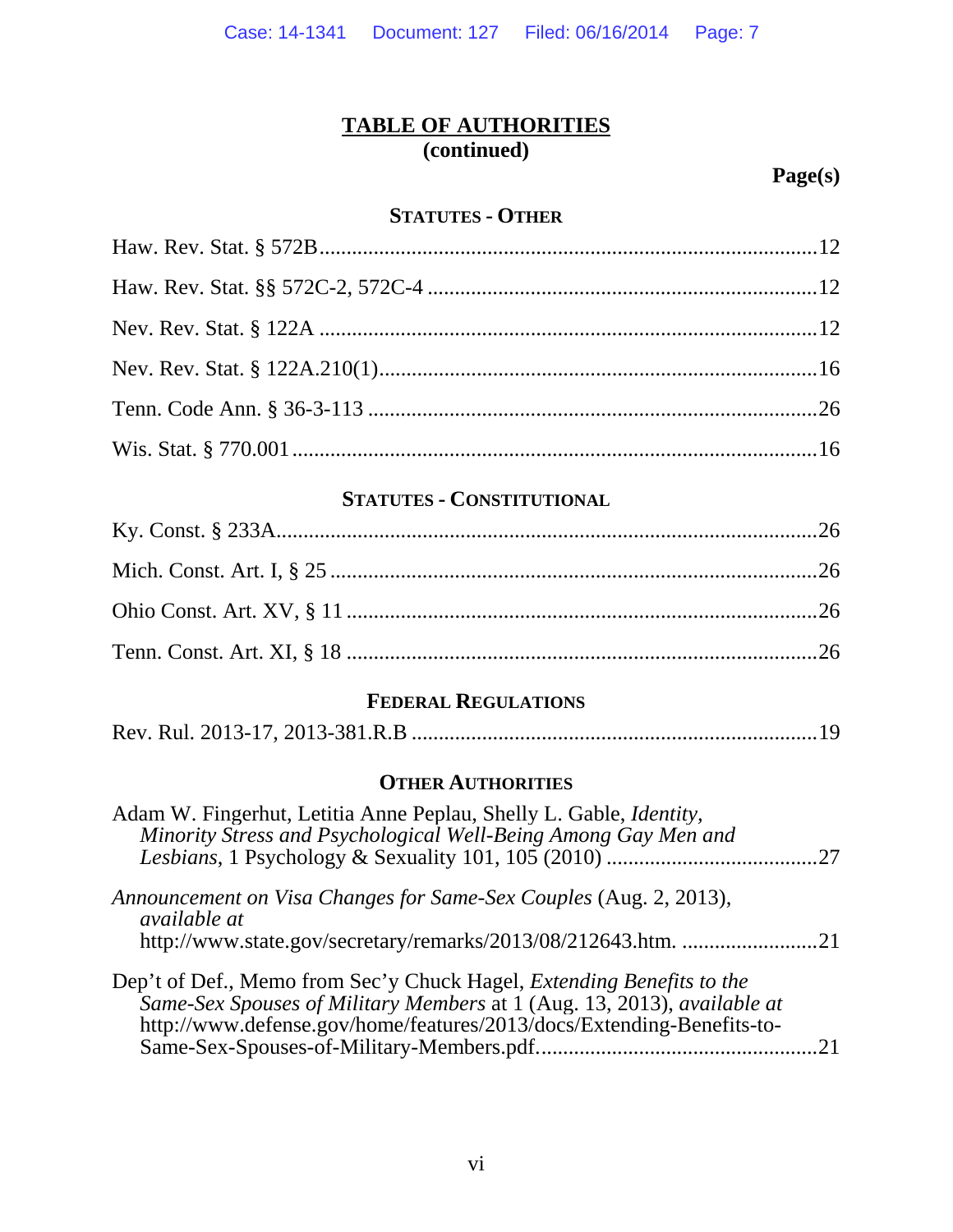| Elizabeth S. Scott, Social Norms and the Legal Regulation of Marriage, 86<br>$\cdot$ 9                                                                                                                                               |
|--------------------------------------------------------------------------------------------------------------------------------------------------------------------------------------------------------------------------------------|
| Evan Wolfson, Why Marriage Matters: America, Equality, and Gay                                                                                                                                                                       |
| Gilbert Herdt & Robert Kertzner, <i>I Do, But I Can't: The Impact of Marriage</i><br>Denial on the Mental Health and Sexual Citizenship of Lesbians and Gay<br>Men in the United States, 3 J. Sexuality Res. Soc. Policy 33 (2006)27 |
| Gregory M. Herek et al., Correlates of Internalized Homophobia in a<br>Community Sample of Lesbians and Gay Men, 2 J. Gay Lesbian Med.<br>.27                                                                                        |
| Howard A. Sweet, Understanding Domestic Partnerships in Wisconsin, 82                                                                                                                                                                |
| Ilan H. Meyer, Prejudice, Social Stress, and Mental Health in Lesbian, Gay<br>and Bisexual Populations: Conceptual Issues and Research Evidence,<br>27                                                                               |
| Jeffrey M. Adams & Warren H. Jones, <i>The Conceptualization of Marital</i><br>Commitment: An Integrative Analysis, 72 J. Personality Soc. Psychol.<br>.10                                                                           |
| Lisa C. Connolly, Anti-Gay Bullying in Schools--Are Anti-Bullying Statutes<br>.28                                                                                                                                                    |
| M.V. Lee Badgett, The Economic Value of Marriage for Same-Sex Couples,                                                                                                                                                               |
| Marc R. Poirier, Name Calling: Identifying Stigma in the "Civil Union"/<br>"Marriage" Distinction, 41 Conn. L. Rev. 1425, 1429-30, 1479-89                                                                                           |
| N.J. Civ. Union Rev. Comm'n, The Legal, Medical, Economic and Social<br>Consequences of New Jersey's Civil Union Law 2 (Dec. 10, 2008) at 14-<br>15, available at http://www.nj.gov/lps/dcr/downloads/CURC-Final-<br>.29             |
| Nancy Cott, Public Vows: A History of Marriage and the Nation 4 (2000)30                                                                                                                                                             |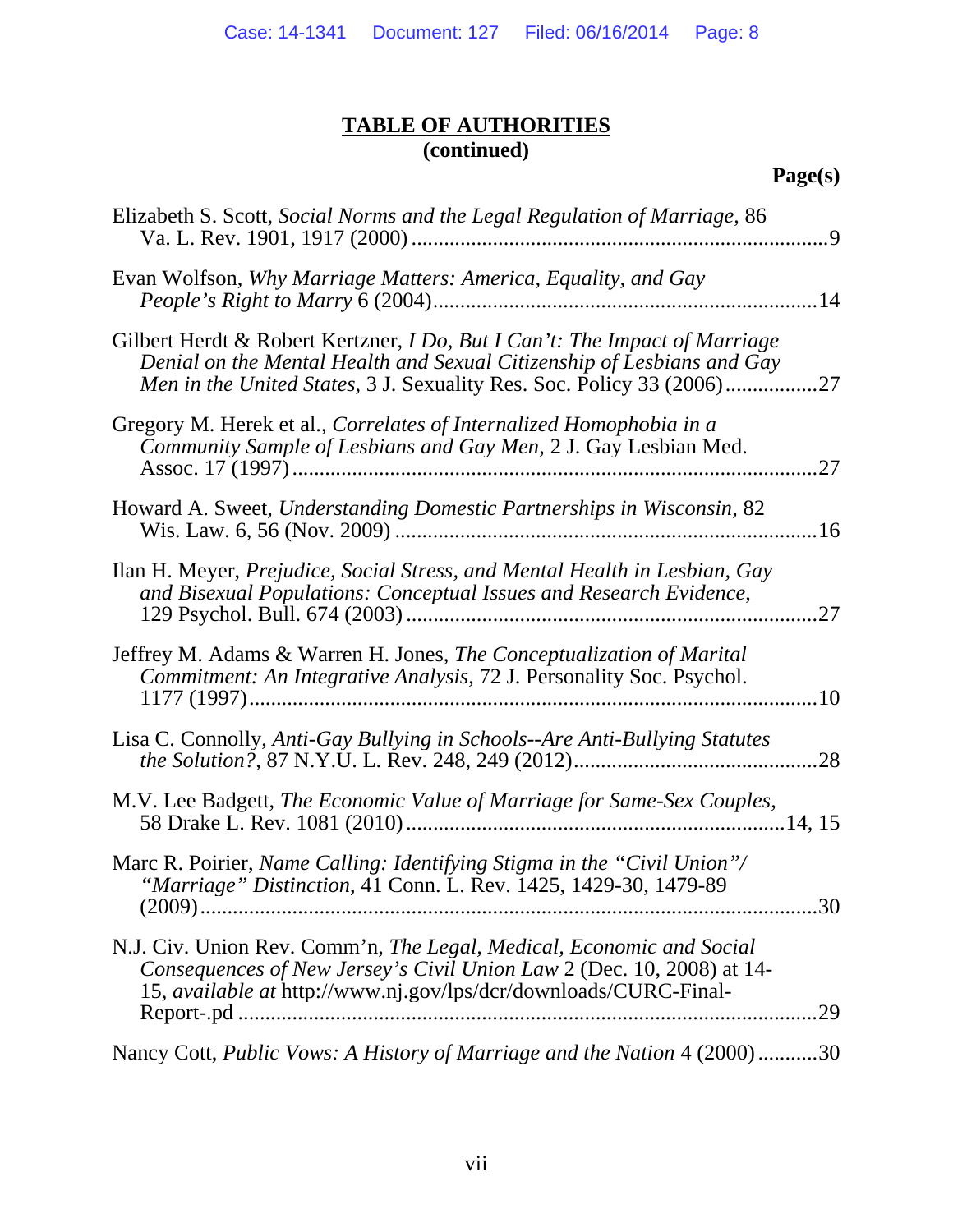| Office of Personnel Management, Benefits Admin. Letter, Coverage of                                                                                                                                                                                            |
|----------------------------------------------------------------------------------------------------------------------------------------------------------------------------------------------------------------------------------------------------------------|
| Robert A. Burt, Belonging in America: How to Understand Same-Sex                                                                                                                                                                                               |
| Robin A. Lenhardt, Understanding the Mark: Race, Stigma, and Equality in                                                                                                                                                                                       |
| Statement by the President on the Supreme Court Ruling on the Defense of<br>Marriage Act (June 26, 2013), available at<br>http://www.whitehouse.gov/blog/2013/06/26/supreme-court-strikes-                                                                     |
| Statement by Secretary of Homeland Security Janet Napolitano on the<br>Implementation of the Supreme Court Ruling on the Defense of Marriage<br>Act (July 1, 2013), available at http:/<br>/www.dhs.gov/news/2013/07/01/statement-secretary-homeland-security- |
| Thomas B. Stoddard, Why Gay People Should Seek the Right to Marry,                                                                                                                                                                                             |
| U.S. Gov't Accountability Office, GAO-04-353R, Defense of Marriage Act:                                                                                                                                                                                        |
| U.S. Visas for Same-Sex Spouses, available at<br>http://travel.state.gov/content/dam/visas/DOMA/DOMA%20FAQs.pdf                                                                                                                                                |
| USCIS, Same-Sex Marriages (July 26, 2013), available at<br>.20                                                                                                                                                                                                 |
| USCIS, Same Sex Marriages (updated Apr. 3, 2014), available at                                                                                                                                                                                                 |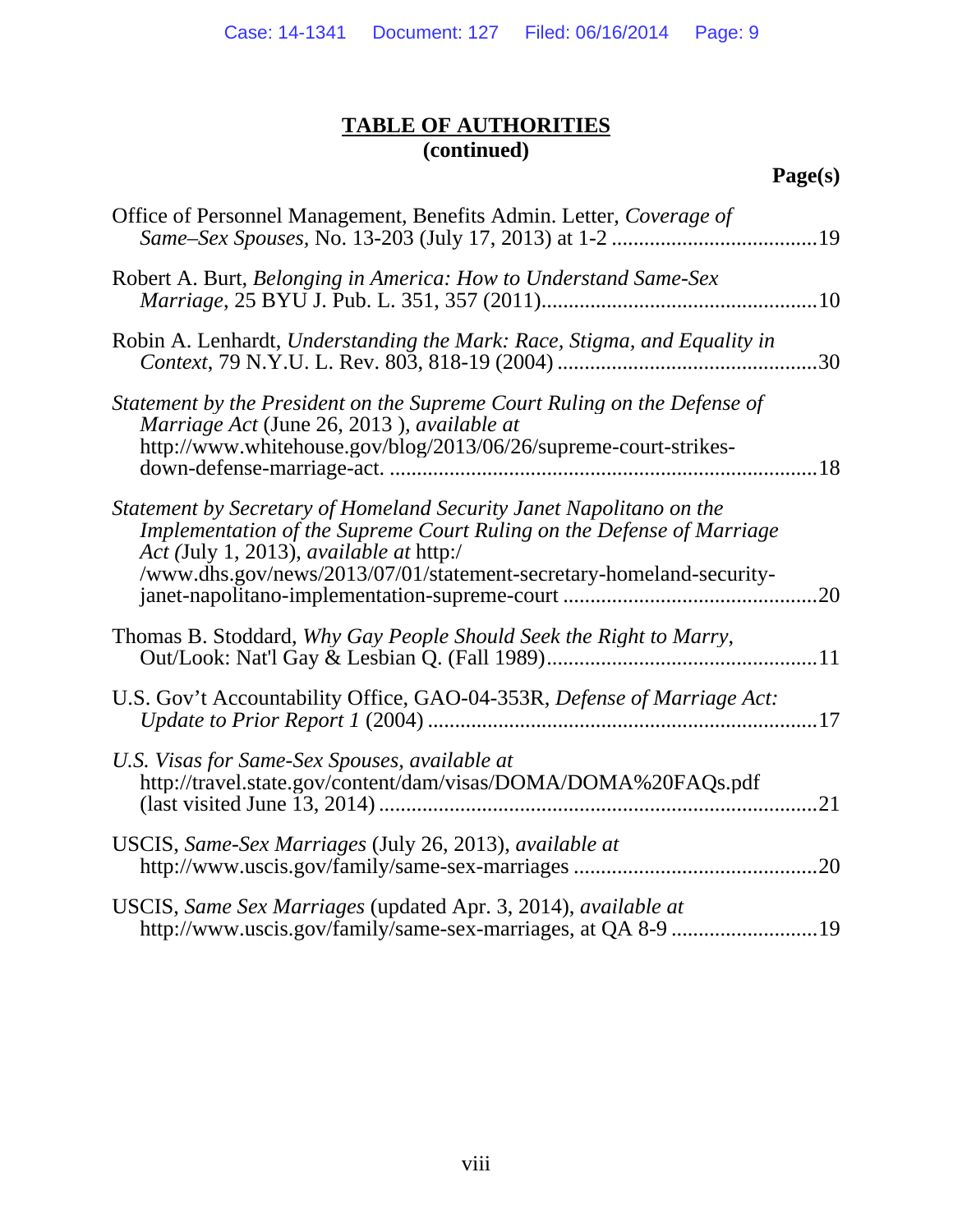# **CORPORATE DISCLOSURE STATEMENT**

None of *Amici Curiae* (identified in Appendix) has a parent corporation. No publicly held company owns more than 10% of stock in any of *Amici Curiae*.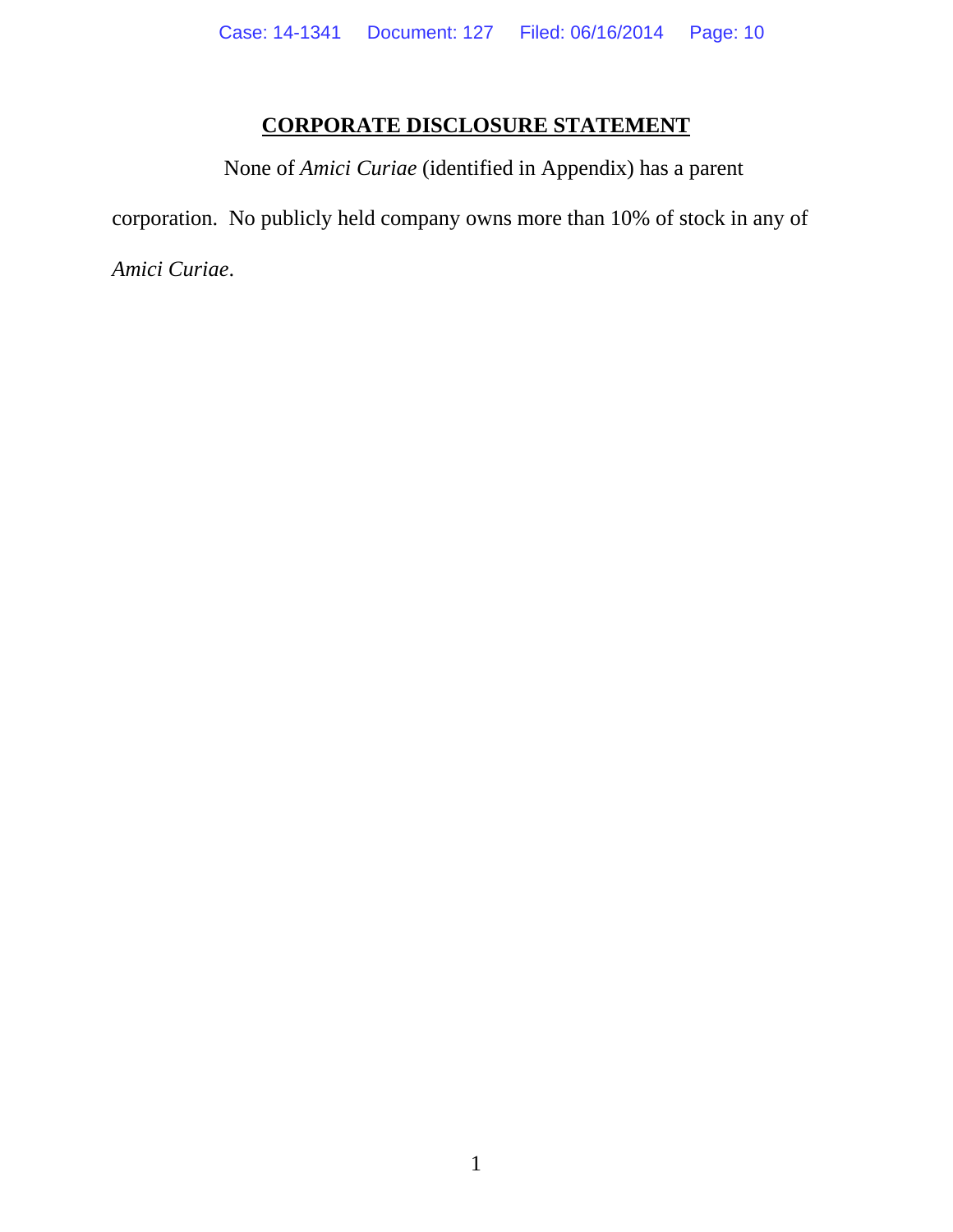### **STATEMENT OF INTEREST**

Bay Area Lawyers for Individual Freedom ("BALIF") is a bar association of more than 700 lesbian, gay, bisexual, and transgender ("LGBT") members of the San Francisco Bay Area legal community. As the nation's oldest and largest LGBT bar association, BALIF promotes the professional interests of its members and the legal interests of the LGBT community at large. To accomplish this mission, BALIF actively participates in public policy debates concerning the rights of LGBT individuals and families. BALIF frequently appears as amicus curiae in cases, like this one, where it believes it can provide valuable perspective and argument that will inform court decisions on matters of broad public importance.

Additional *amici* include a broad array of organizations, including national, metropolitan, local, and minority bar associations and national and local non-profit organizations. Each organization supporting this *amicus* brief is dedicated to ensuring that its constituents and all others in this country, including gay men and lesbians, receive equal treatment under the law. *See* Appendix. All parties have consented to *Amici*'s submission of this brief.<sup>1</sup>

 $\overline{a}$ 

<sup>&</sup>lt;sup>1</sup> Pursuant to Federal Rule of Appellate Procedure 32, *Amici Curiae* affirm that no counsel for any party authored this brief in whole or in part, and no counsel or party made a monetary contribution intended to fund the preparation or submission of this brief. No person other than *Amici Curiae*, their members, or their counsel made a monetary contribution to its preparation or submission.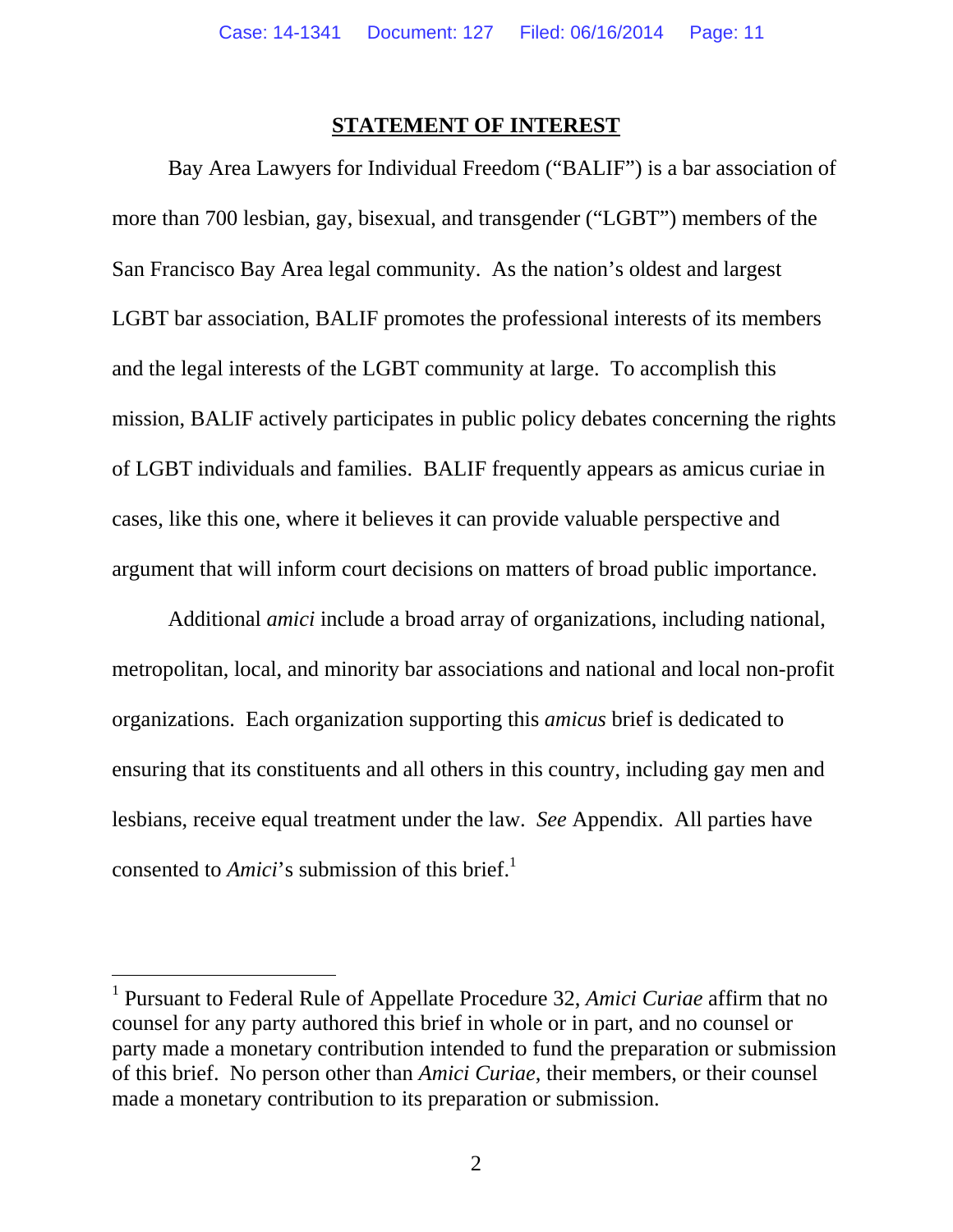### **SUMMARY OF ARGUMENT**

Foundational to the Equal Protection Clause of the Fourteenth Amendment is the principle that "the Constitution 'neither knows nor tolerates classes among citizens.'" *Romer v. Evans*, 517 U.S. 620, 623 (1996) (quoting *Plessy v. Ferguson*, 163 U.S. 537, 559 (1896) (Harlan, J., dissenting)). In line with this principle, it has long been bedrock law that "separate but equal" treatment does not satisfy the federal Constitution. The very notion is a contradiction in terms: as the Supreme Court has emphasized since *Brown v. Board of Education*, the Constitution's promise of true equality is necessarily breached by government-sponsored separation of a disfavored class. The statutory and constitutional bans ("the Marriage Bans") that prohibit same-sex couples from marrying in Kentucky, Michigan, and Tennessee betray these longstanding values.<sup>2</sup> They exclude a class of people—gay men and lesbians—from the venerated institution of marriage.

This brief explains the harm inflicted on gay men and lesbians as a result of the Marriage Bans' pernicious classification. It also explains how nothing short of

-

 $2^2$  The Marriage Bans in each of these three States are the subject of three separate and unconsolidated appeals currently pending before this Court: *DeBoer v. Snyder*, No. 14-1341 (challenging the Marriage Ban in Michigan), *Bourke v. Beshear*, No. 14-5291 (challenging the Marriage Ban in Kentucky) and *Tanco v. Haslam*, No. 14-5297 (challenging the Marriage Ban in Tennessee). Because these appeals raise common issues, *amici* are filing this consolidated brief in each of the three cases.

The issues raised in the brief are also relevant to *Obergefell v. Wymyslo*, No. 14- 3057, which arises from a constitutional challenge to the Marriage Ban in the State of Ohio.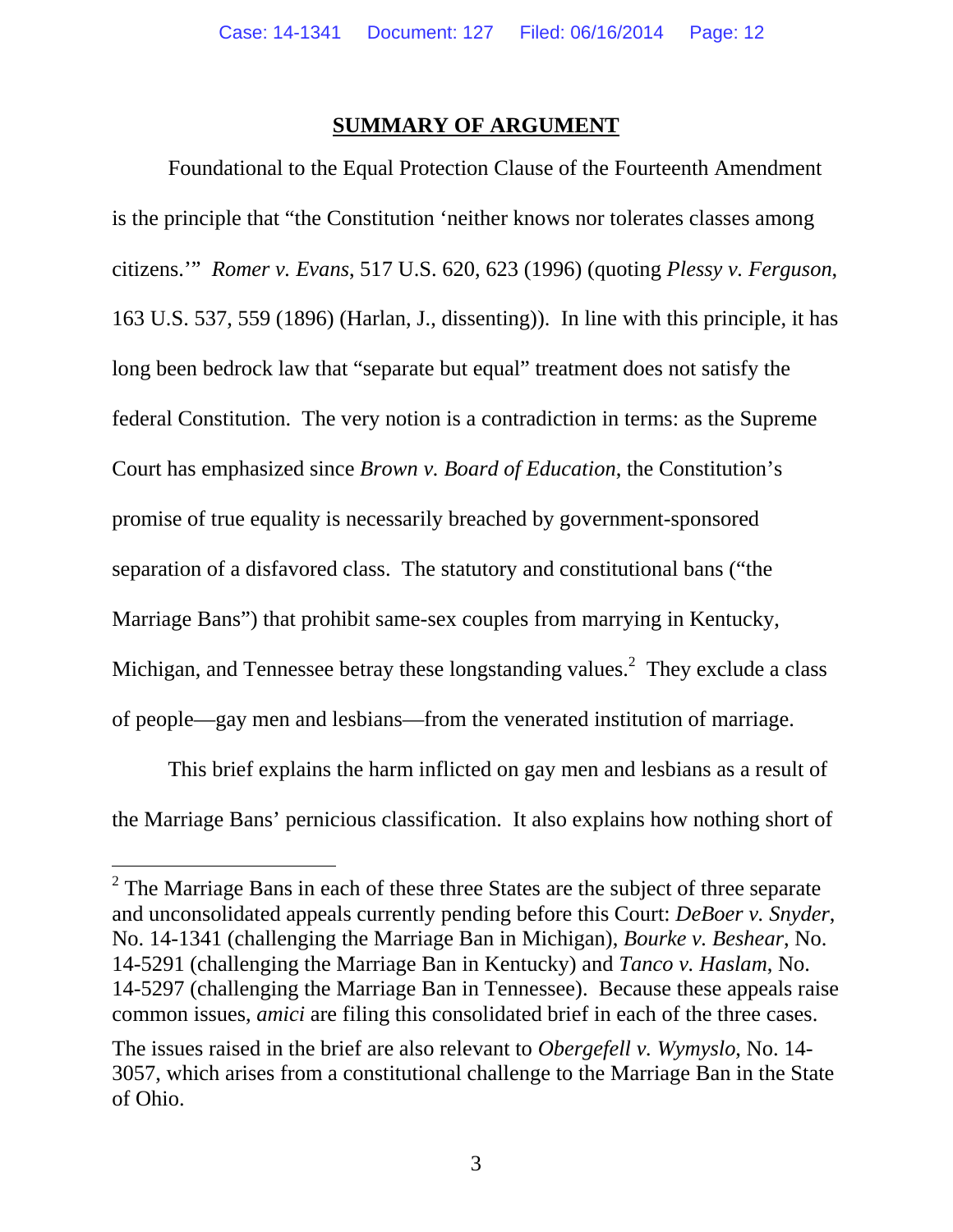or different from marriage itself can cure the constitutional violations.

Specifically, this brief discusses why neither civil unions nor domestic partnerships, which are available to same-sex couples in some states (though not in Kentucky, Michigan, or Tennessee)—would not be an adequate or appropriate constitutional remedy. Because the Marriage Bans exclude committed same-sex couples from access to the institution of marriage, these couples and their families are separated out, stigmatized, deprived of benefits and responsibilities enjoyed by their heterosexual counterparts, and exposed to increased discrimination. These effects are repugnant to the Constitution's equality guarantee and are in no way mitigated by access to the separate and inherently inferior systems of domestic partnership or civil union. *Amici* urge this Court to uphold the district courts' conclusions and find that the Marriage Bans disadvantage gays and lesbians without any legitimate justification. *See DeBoer v. Snyder*, No. 12-CV-10285- BAF-MJH (E.D. Mich. Mar. 21, 2014); *Tanco v. Haslam*, No. 3:13-cv-01159 (M.D. Tenn. Mar. 14, 2014); *Bourke v. Beshear*, No. 3:13-CV-750-H (W.D. Ky. Feb. 12, 2014).

#### **ARGUMENT**

### **I. CLASSIFICATIONS THAT SERVE ONLY TO DISADVANTAGE THE BURDENED GROUP FAIL RATIONAL BASIS REVIEW**

The Equal Protection Clause of the Fourteenth Amendment is "a commitment to the law's neutrality where the rights of persons are at stake."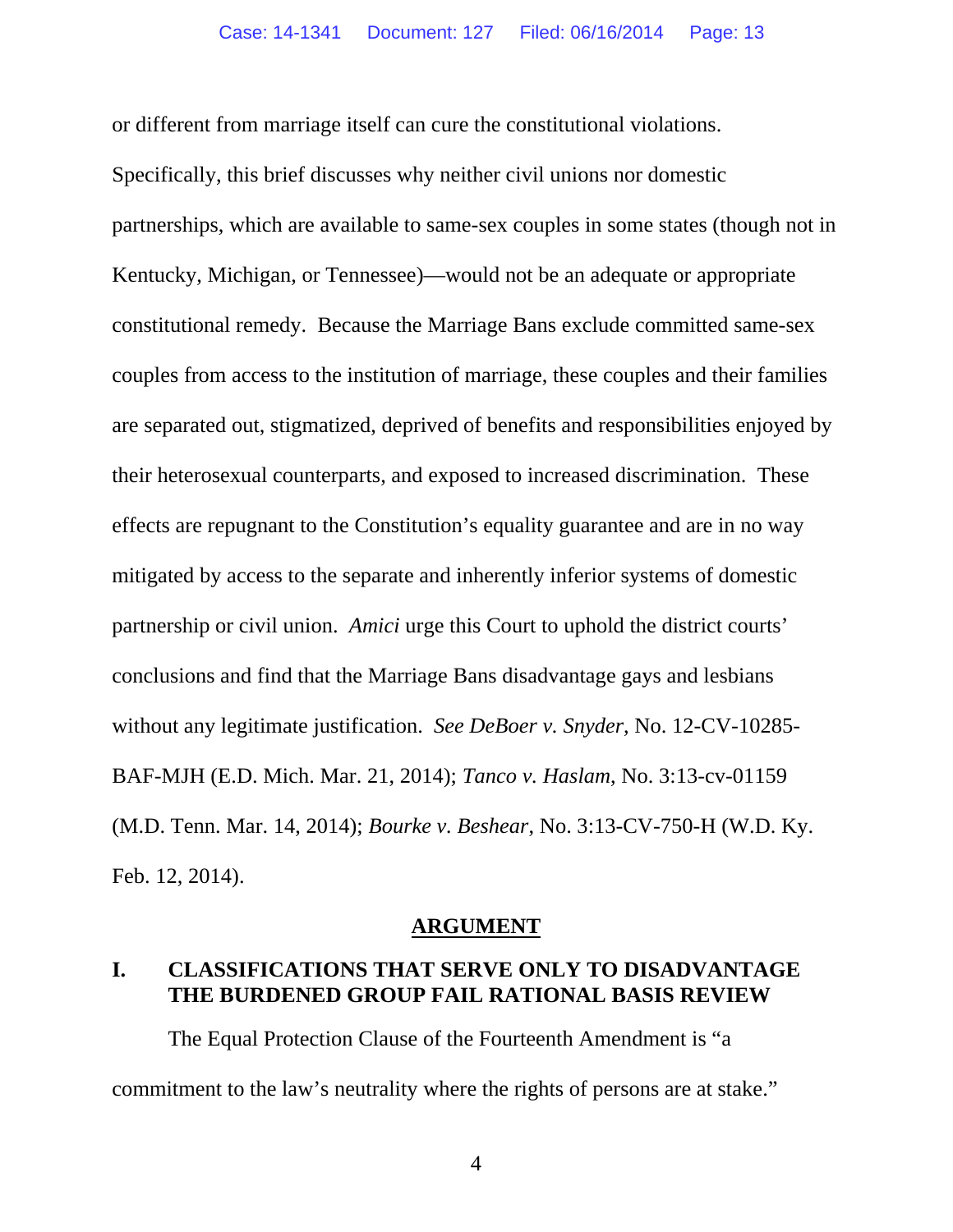*Romer*, 517 U.S. at 623. The Clause "requires the consideration of whether the classifications drawn by any statute constitute an arbitrary and invidious discrimination." *Loving v. Virginia*, 388 U.S. 1, 10 (1967).Even under the most deferential review—the rational basis test—a state law must be "rationally related to a legitimate state interest." *City of Cleburne, Tex. v. Cleburne Living Ctr.*, 473 U.S. 432, 440  $(1985)$ .<sup>3</sup> "The State may not rely on a classification whose relationship to an asserted goal is so attenuated as to render the distinction arbitrary or irrational." *Id.* at 446.

A law that classifies persons for no reason other than to confer disfavored legal status fails even rational basis review because it serves no legitimate governmental purpose. *See Romer*, 517 U.S. at 633-35. As the Supreme Court repeatedly has explained, "[i]f the constitutional conception of 'equal protection of the laws' means anything, it must at the very least mean that a bare . . . desire to harm a politically unpopular group cannot constitute a *legitimate* governmental interest." *Id.* at 634-35 (quoting *Dep't of Agric. v. Moreno*, 413 U.S. 528, 534 (1973)). Accordingly, in *Romer*, the Supreme Court struck down a Colorado

-

<sup>3</sup> Plaintiffs-Appellees DeBoer, Bourke, and Tanco amply demonstrate, and *amici* agree, that the Marriage Bans should be subject to heightened scrutiny. *See, e.g.*, *SmithKline Beecham Corp. v. Abbott Labs.*, 740 F.3d 471, 480 (9th Cir. 2014) (holding that distinctions based on sexual orientation are subject to heightened scrutiny).However, as this brief explains, the Marriage Bans' failure to advance a legitimate governmental purpose causes them to fail under even the most deferential standard of review.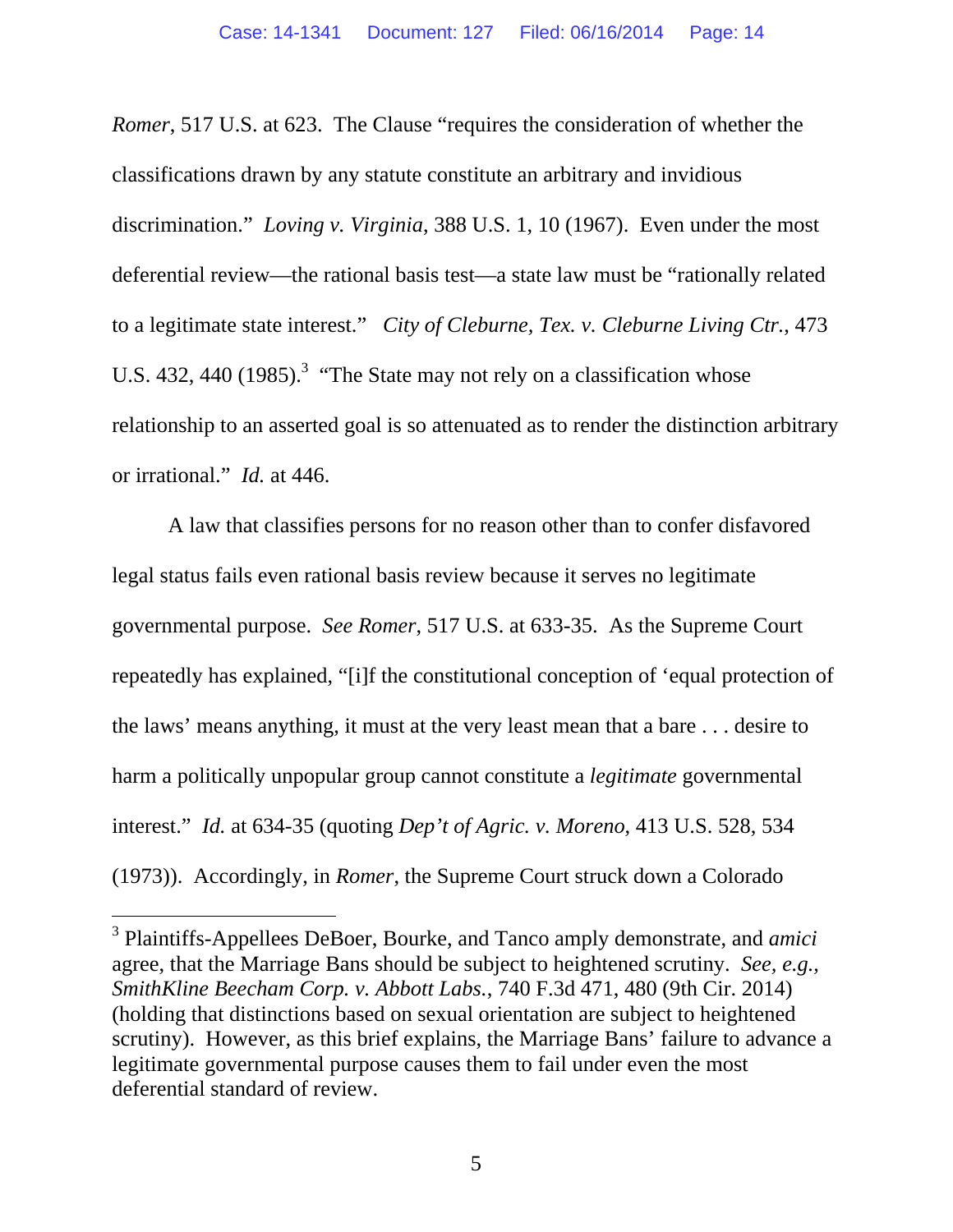constitutional amendment that prohibited governmental protection of gay and lesbian individuals. *Id.* at 635-36.The amendment, the Court found, was a "status-based enactment" that "impose[d] a special disability upon [gays and lesbians] alone." *Id.* at 631, 635. It "inflict[ed] on [gays and lesbians] immediate, continuing, and real injuries that outrun and belie any legitimate justifications that may be claimed for it." *Id.* at 635; *see also Eisenstadt v. Baird*, 405 U.S. 438, 454- 55 (1972) (law prohibiting distribution of contraceptives to unmarried individuals lacked a rational basis and violated the Equal Protection Clause).

So too, here. The injuries that the Marriage Bans inflict upon gay men and lesbians, as *amici* explain below, "outrun and belie" any legitimate governmental purpose that might be claimed for them.

## **II. THE MARRIAGE BANS ESTABLISH AN UNEQUAL, TWO-TIERED REGIME AND HARM GAY AND LESBIAN INDIVIDUALS AND THEIR CHILDREN**

The Marriage Bans' overt discrimination against same-sex couples in Kentucky, Michigan, and Tennessee establishes a regime in which same-sex couples are not simply relegated to second-class status, but rather are not recognized – and therefore do not "count" – at all. Further, as explained below, the availability of domestic partnership or civil union as exists in some other states would not cure the Marriage Bans' constitutional deficiency. Whether or not such options are available, by excluding same-sex couples from marriage itself, the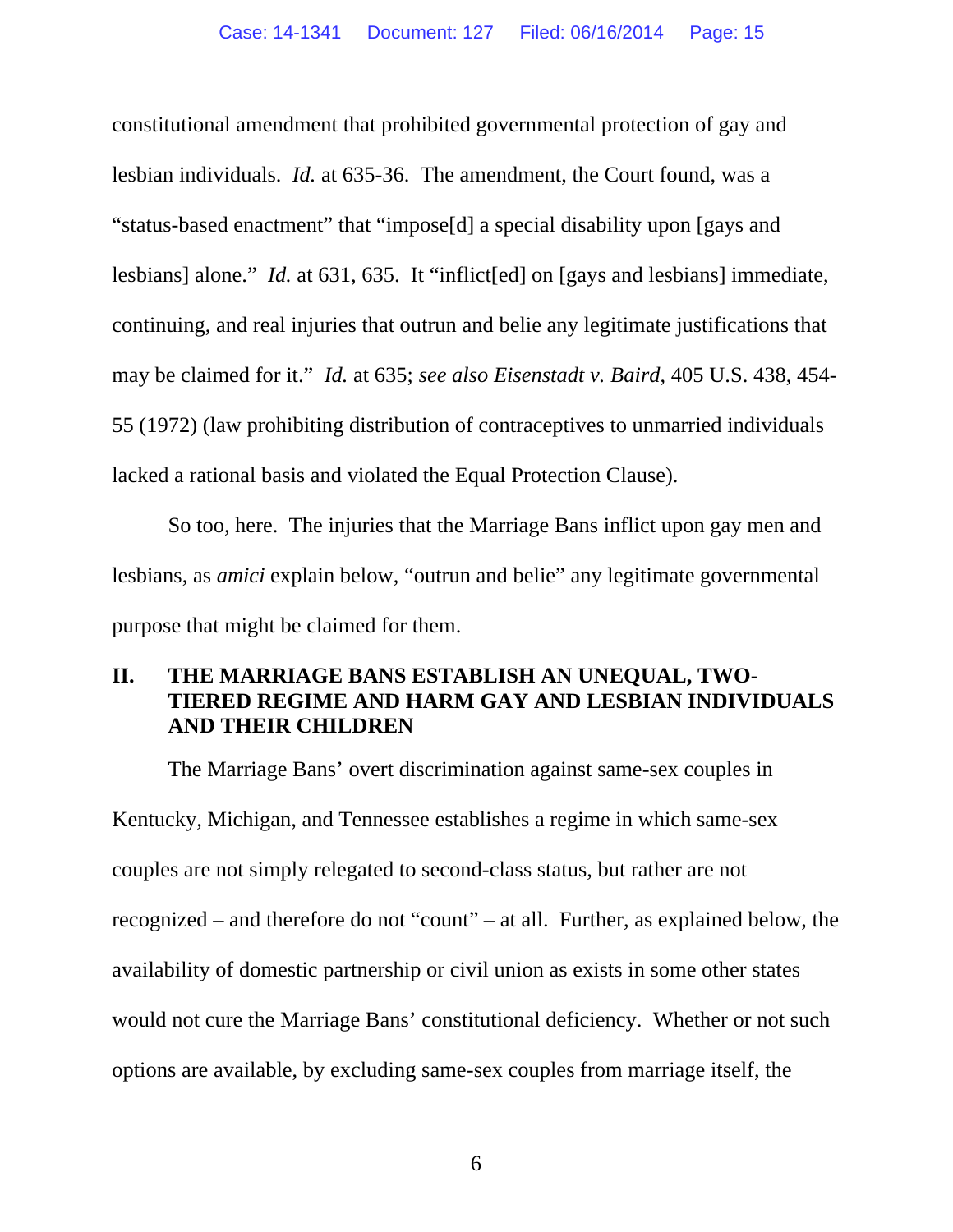Marriage Bans cause severe, actual harm to gay and lesbian individuals and their families.

## **A. The Legalistic Designation of Domestic Partnership Is Patently Inferior to the Revered Institution of Marriage**

Time-honored precedent establishes that state-created, separate institutions for disfavored groups are inherently unequal. As the Supreme Court has repeatedly recognized since *Brown v. Board of Education*, 347 U.S. 483, 495 (1954), such separate institutions offend the guarantees of the Equal Protection Clause. *See, e.g.*, *Mayor & City Council of Balt. v. Dawson*, 350 U.S. 877 (1955) (public beaches and bathhouses); *Holmes v. City of Atlanta*, 350 U.S. 879 (1955) (public golf courses); *Gayle v. Browder*, 352 U.S. 903 (1956) (public transportation); *New Orleans City Park Improvement Ass'n v. Detiege*, 358 U.S. 54 (1958) (public parks); *Peterson v. City of Greenville*, 373 U.S. 244 (1963) (restaurants); *Brown v. Louisiana*, 383 U.S. 131 (1966) (public libraries).

Even where separate institutions have the trappings of their more wellregarded counterparts, inequalities remain by definition. Though some distinctions may be intangible, their social significance is real, and they remain constitutionally impermissible. *See Sweatt v. Painter*, 339 U.S. 629, 634 (1950) (noting, in striking down Texas's segregated law schools, that "the [all-white] Law School possesses to a far greater degree those qualities which are incapable of objective measurement but which make for greatness in a law school"); *United States v.*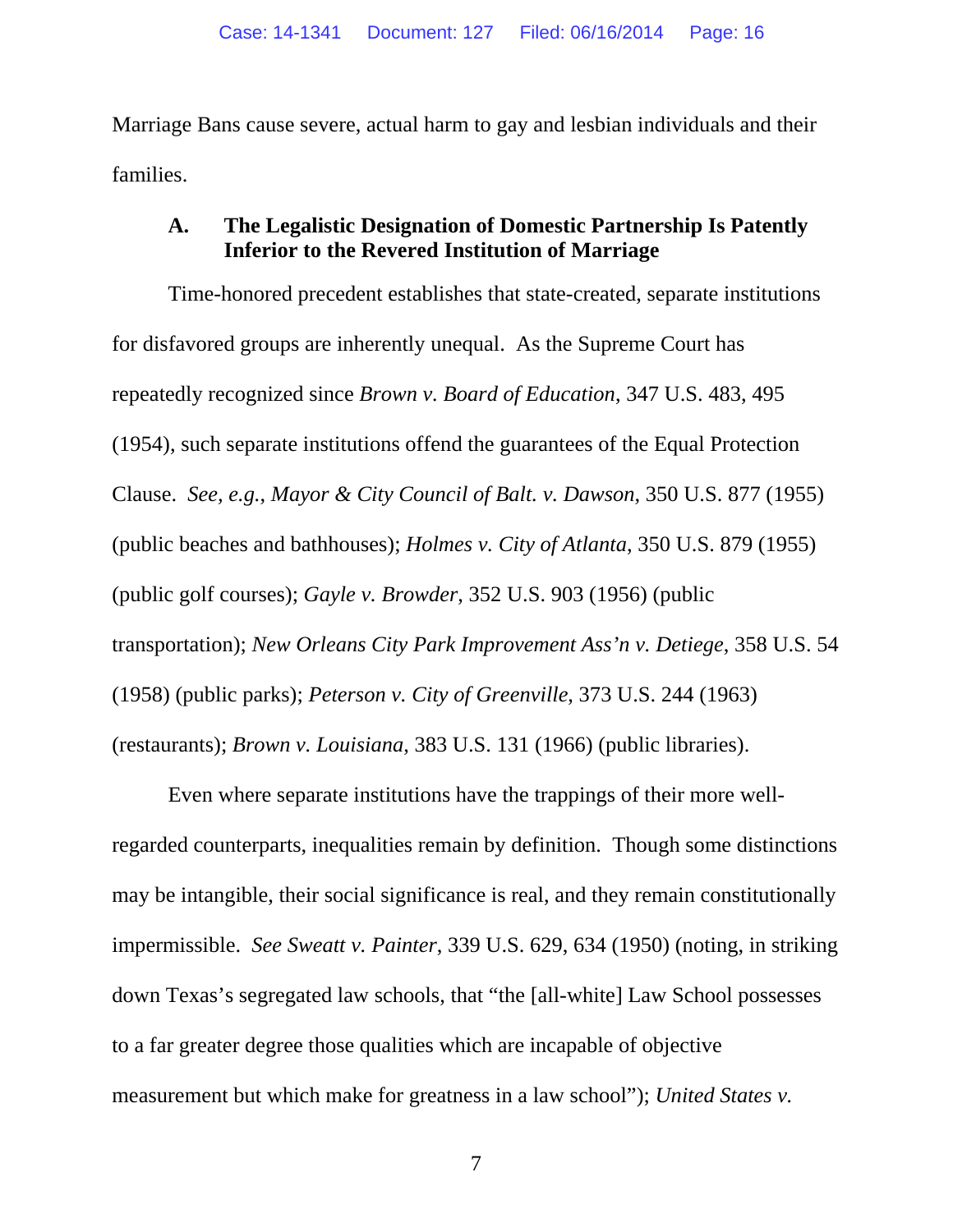*Virginia*, 518 U.S. 515, 557 (1996) (holding that Virginia could not restrict women to a military program that lacked, among other features, the "prestige" of Virginia Military Institute).

Nor would the blatant separation wrought by the Marriage Bans be cured by shunting same-sex couples into something short of real marriage, such as the legalistic apparatus of "domestic partnership" or "civil union." Both of these are different from and inferior to marriage. Even if domestic partnership were available in Kentucky, Michigan, and Tennessee, that would not remedy the harm caused by the exclusion from marriage but rather would provide a square peg for a round hole. As in *Sweatt,* "[i]t is difficult to believe that one who had a free choice" between domestic partnership and true marriage "would consider the question close." *See Sweatt*, 339 U.S. at 634.

### **1. Marriage Is a Uniquely Revered Institution in American Society**

Marriage holds a hallowed status in our society. As courts repeatedly recognize, marriage can be an essential aspect of the human experience. Far "more than a routine classification for purposes of certain statutory benefits," *United States v. Windsor*, 133 S. Ct. 2675, 2692 (2013), marriage is "an institution of transcendent historical, cultural and social significance," *Kerrigan v. Comm'r of Pub. Health*, 957 A.2d 407, 418 (Conn. 2008), "an institution more basic in our civilization than any other." *Williams v. North Carolina*, 317 U.S. 287, 303

8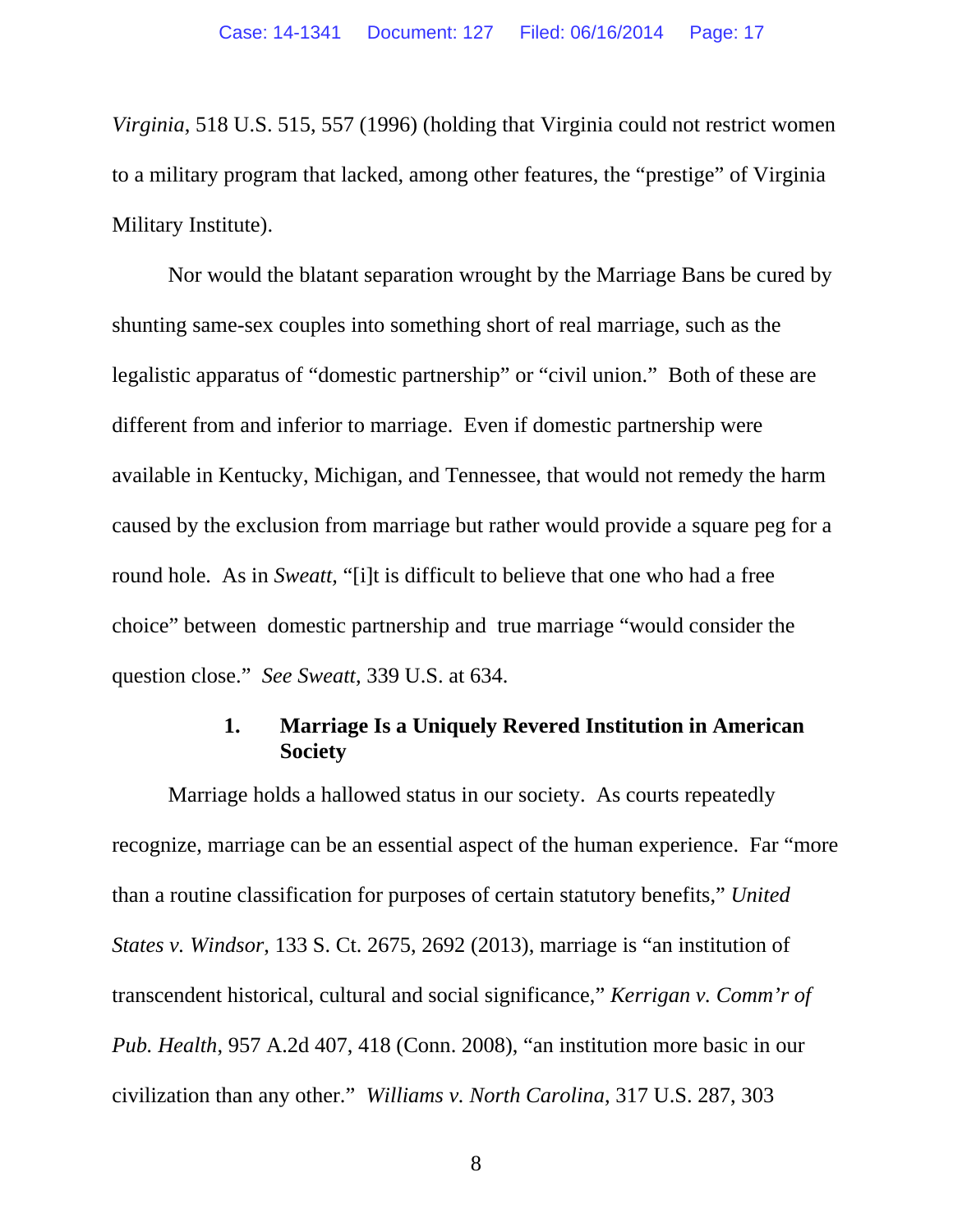(1942). Its significance to the couple involved is unparalleled; it is "intimate to the degree of being sacred." *Griswold v. Connecticut*, 381 U.S. 479, 486 (1965). Furthermore, marriage is a time-honored demonstration to family, friends, and the community of a loving commitment and mutual responsibility between two people and implies a return promise by society to respect that commitment. *See Turner v. Safley*, 482 U.S. 78, 95 (1987) (recognizing that marriage is an "expression[] of emotional support and public commitment"). The institution is "a highly public celebration of the ideals of mutuality, companionship, intimacy, fidelity, and family." *Goodridge v. Dep't of Pub. Health*, 798 N.E.2d 941, 954 (Mass. 2003). The right to marry, accordingly, "has long been recognized as one of the vital personal rights essential to the orderly pursuit of happiness by free men [and women]." *Loving*, 388 U.S. at 12; *see also Perez v. Lippold*, 198 P.2d 17, 18-19 (Cal. 1948) ("Marriage is . . . something more than a civil contract subject to regulation by the state; it is a fundamental right of free men."). As a result of the special significance of marriage in society, the institution has a critical "signaling" role, apart from the specific legal obligations it entails. Elizabeth S. Scott, *Social Norms and the Legal Regulation of Marriage*, 86 Va. L. Rev. 1901, 1917 (2000). The designation of marriage establishes norms for how the two married individuals conduct themselves and how society behaves toward them.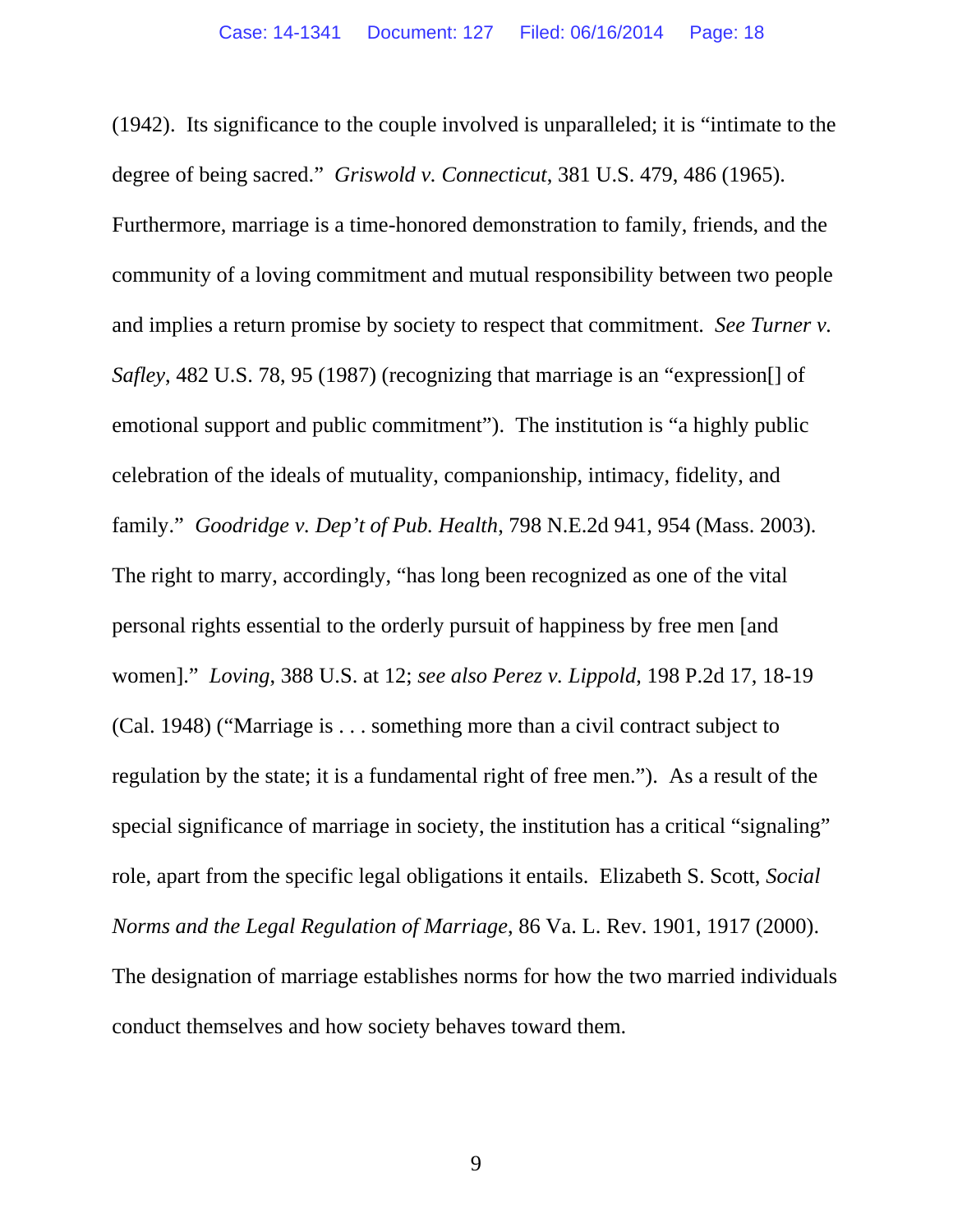First, married people understand they are to be emotionally and financially supportive, honest, and faithful to one another. *See* Robert A. Burt, *Belonging in America: How to Understand Same-Sex Marriage*, 25 BYU J. Pub. L. 351, 357 (2011) (noting that "[t]his faithfulness has always been at the core of the marital status for mixed-sex couples"). Although married couples may modify their expectations and behavior over time, they benefit by beginning with a common understanding of the marital relationship, gleaned from a lifetime of participating in society, hearing about marriage, and observing married couples. *See* Jeffrey M. Adams & Warren H. Jones, *The Conceptualization of Marital Commitment: An Integrative Analysis*, 72 J. Personality Soc. Psychol. 1177 (1997). This shared understanding assists married individuals in meeting their own and their spouse's expectations and motivates them to work through temporary difficulties. *Id.* 

The institution of marriage likewise provides common ground for others in society to understand a couple's relationship. Because marriage is universally recognized, married couples are readily treated in a manner that reflects their personal commitment and concomitant legal and social status. *See Goodridge*, 798 N.E.2d at 955 ("Because [marriage] fulfills yearnings for security, safe haven, and connection that express our common humanity, civil marriage is an esteemed institution, and the decision whether and whom to marry is among life's momentous acts of self-definition."). Spouses are understood as family members.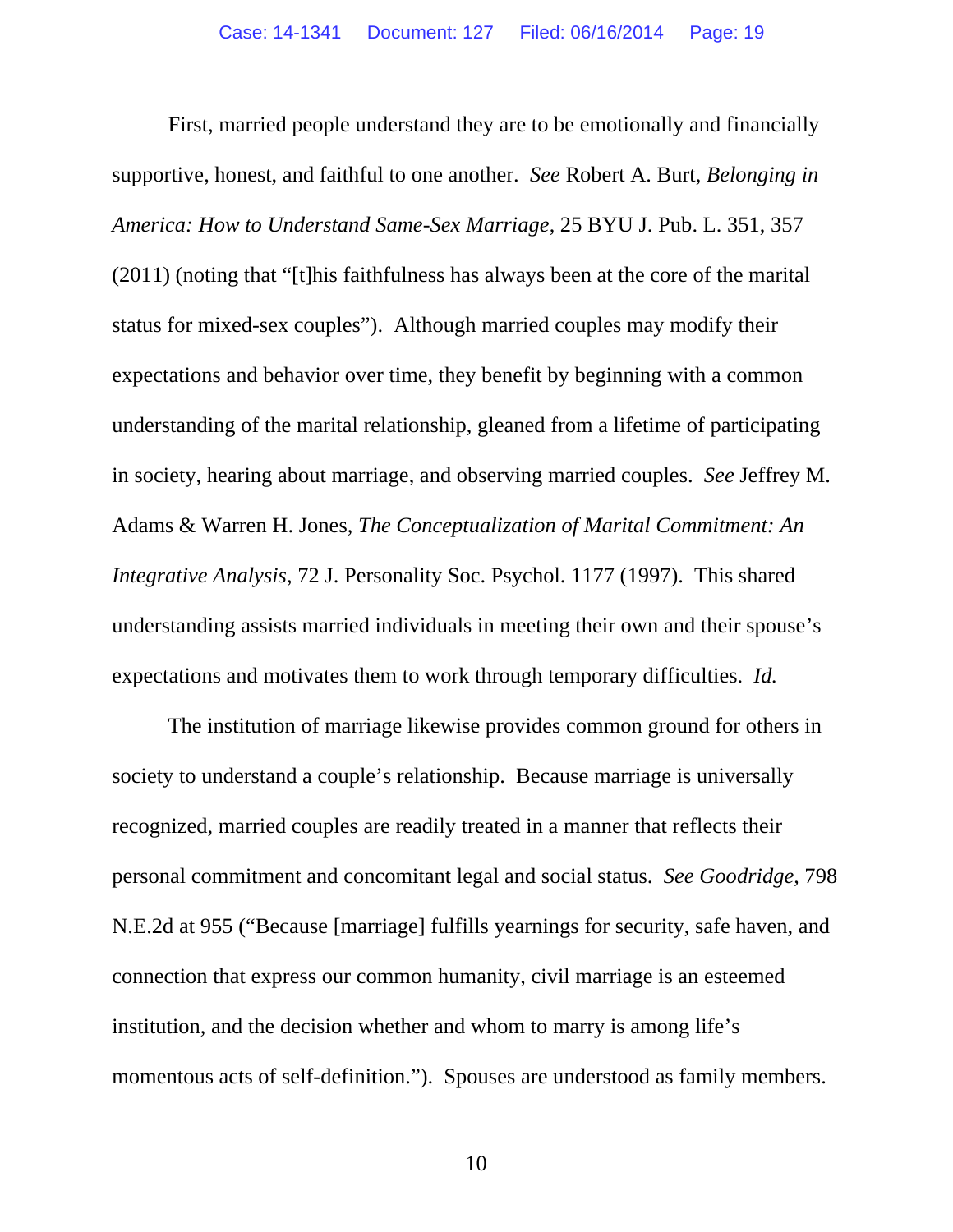When a married couple opens a joint bank account, or checks into a hotel, or applies for a credit card, or attends a parent-teacher conference, or accompanies a child on a plane flight, or jointly rents a car, there is no need for explanation or documentary proof of the relationship. *See generally Varnum v. Brien*, 763 N.W.2d 862, 883-84 (Iowa 2009) ("Iowa's marriage laws" are "designed to bring a sense of order to the legal relationships of committed couples and their families in myriad ways.").

For these reasons and others, many people regard getting married as the most important day in their lives—indeed, marriage "is the centerpiece of our entire social structure." Thomas B. Stoddard, *Why Gay People Should Seek the Right to Marry*, Out/Look: Nat'l Gay & Lesbian Q. (Fall 1989).

## **2. Statutory Schemes that Recognize Domestic Partnership and Civil Unions Are Legalistic Mechanisms That Lack the Significance, Stability, and Meaning of Marriage**

Nor would shifting to a scheme that recognizes domestic partnership and civil unions remedy the harm caused by the exclusion of same-sex couples from the institution of marriage. Domestic partnership and civil unions plainly lack the status, cultural significance, and social meaning of marriage. Unlike marriage, these legalistic categories are not an effective marker of family relationships. And same-sex couples who have access only to domestic partnerships or civil unions

11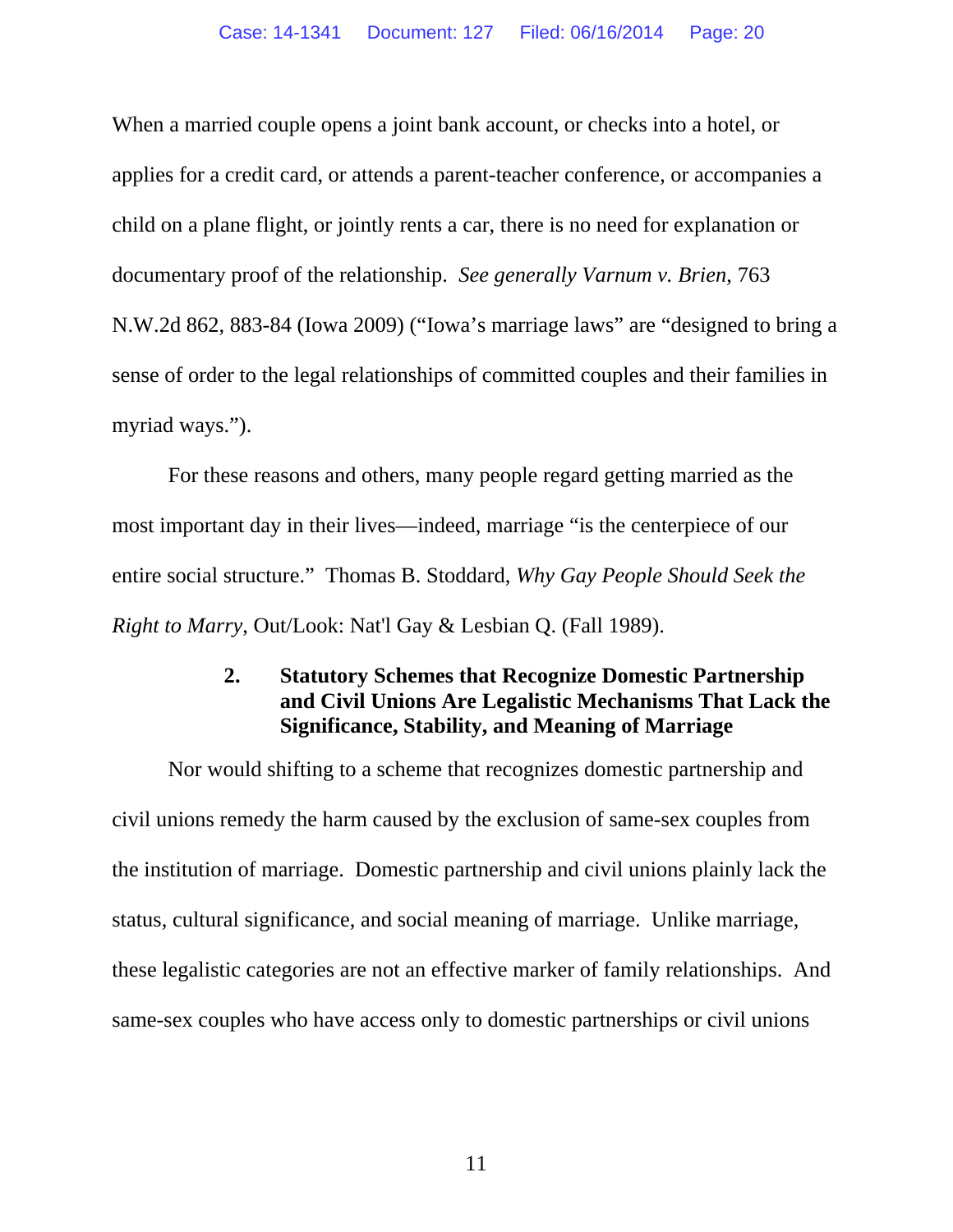are deprived of many of the tangible and intangible benefits and responsibilities that come with the marital commitment.

First, the legal categories of domestic partnership and civil union are novel and unstable. These categories were invented recently,<sup>4</sup> and their meaning is evershifting. 5 Even the name of the category varies from state to state. *Compare* Nev. Rev. Stat. § 122A (2013) ("Domestic Partnership") *with* Haw. Rev. Stat. § 572B (2013) ("Civil Union"). In addition, state law varies as to which individuals are permitted to enter a domestic partnership or civil union. In California, for example, only same-sex couples or couples in which one member is more than sixty-two years old are eligible to apply for a domestic partnership. *See* Cal. Fam. Code § 297(b)(4) (2014). In contrast, in Hawaii, any couple that cannot legally marry ("such as a widowed mother and her unmarried son") may enter a civil union. *See* Haw. Rev. Stat. §§ 572C-2, 572C-4 (2013). These different and inconsistent labels further obscure the legal rights and responsibilities of same-sex couples . *See Jackson,* 884 F. Supp. 2d. at 1077; *Sevcik v. Sandoval*, 911 F. Supp. 2d 996, 1001 (D. Nev. 2012).

 $\overline{a}$ 

<sup>&</sup>lt;sup>4</sup> The City of West Hollywood enacted the first domestic partnership ordinance in the mid-1980s.

 $<sup>5</sup>$  For example, in 1997, Hawaii's statutory scheme granted same-sex couples only</sup> 60 rights associated with marriage , but recently expanded the number of such rights. *See* Haw. Rev. Stat. §§ 572B, 572C-2 (2013).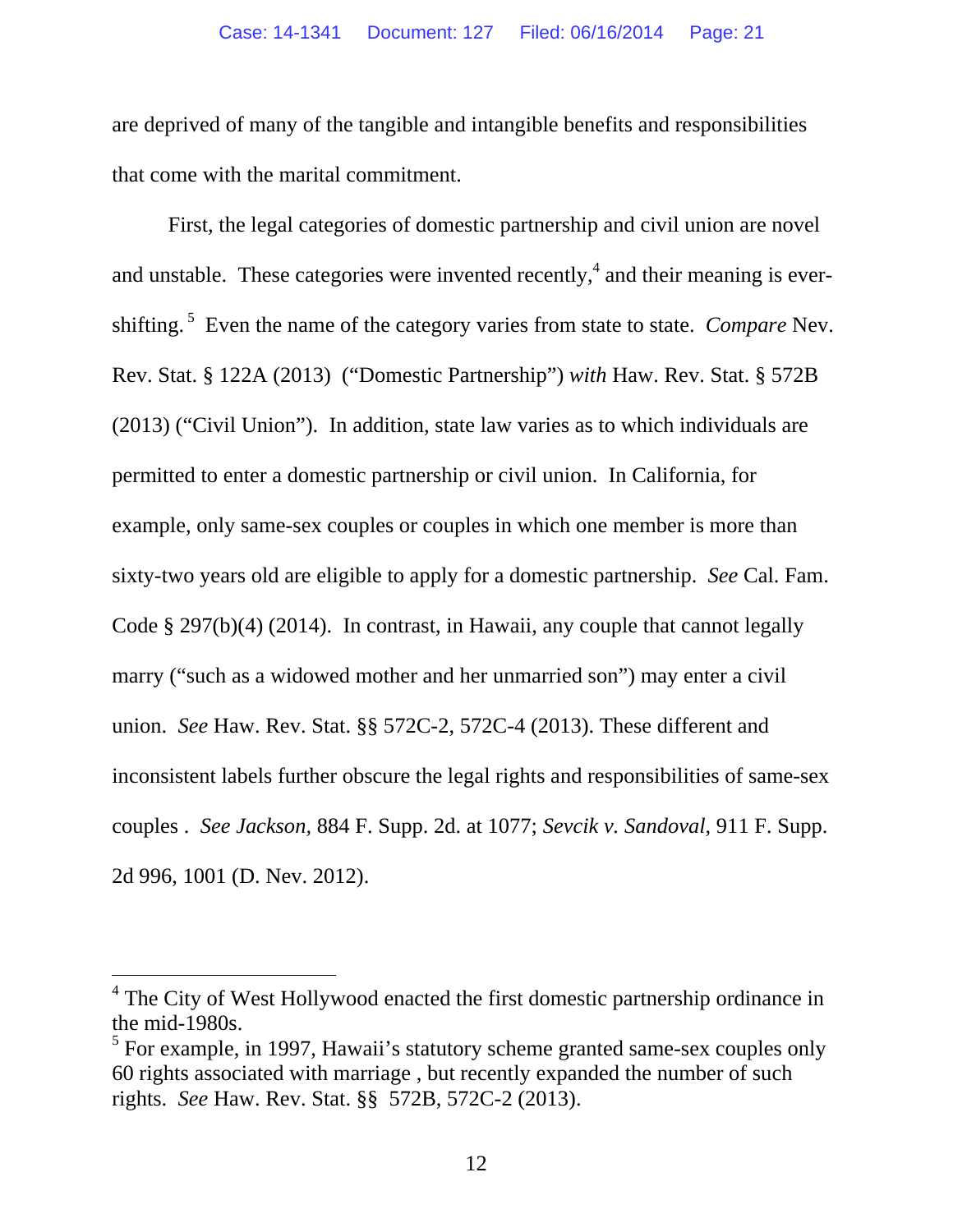Not surprisingly, in light of their novel and uncertain stature, domestic partnership and civil unions are not valued by society in a way that compares to marriage. People do not associate these legalistic relationships with the stability and permanence that characterize marriage. This is evident in the way government treats domestic partnership. In Nevada, for example, domestic partners need not solemnize their partnership, whereas marriage requires solemnization by a judge, justice or minister. *See Sevcik,* 911 F. Supp. 2d at 1000-01.

In turn, the registration of a domestic partnership is less meaningful to samesex couples than getting married would be. The complex emotions that people experience when they get married—as well as the joy and human closeness they feel when they attend a wedding—simply do not attach to the ministerial step of registering a domestic partnership or entering a civil union. Even when domestic partners celebrate their legal registration with a ceremony, the terrain is unfamiliar: Is the event a wedding? A commitment ceremony? Something else? The lack of a common vocabulary underscores the institution's lack of societal stature.

These reminders continue throughout the relationship. Even the simple act of referring to one's "partner" can be wrought with embarrassment and misunderstanding: members of same-sex couples can be left searching for a manner to explain, no matter how uncomfortable the setting, whether they are referring to their *domestic* partner or to their professional, athletic, or law partner.

13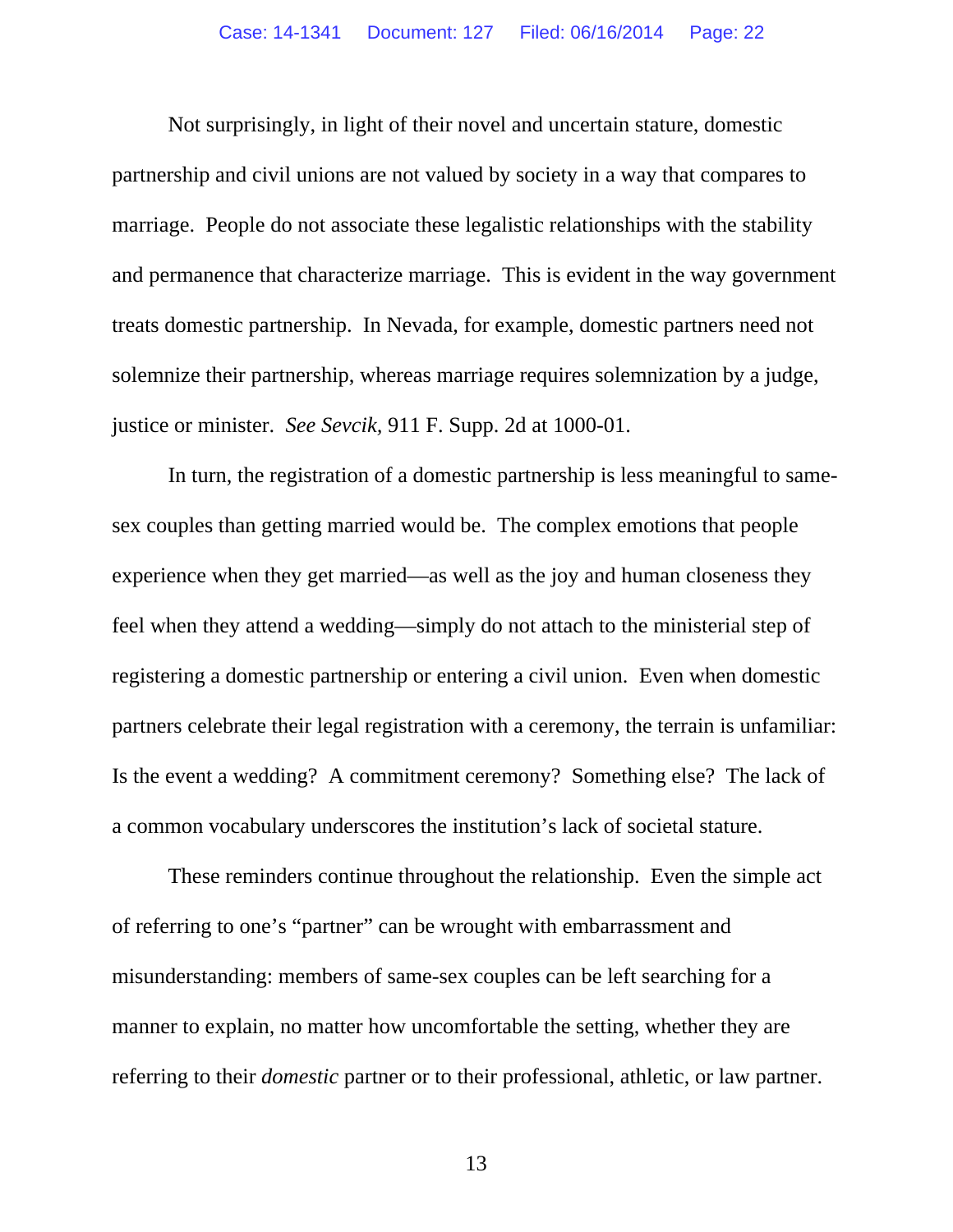Consequently, same-sex couples must often explain the intricacies of state family law to friends and potentially hostile strangers alike. Such ambiguities, and the likelihood of differential treatment, would be reduced if same-sex couples could accurately refer to themselves as "married" or could refer to each other as "husband" or "wife," a vocabulary that is universally understood.

In sum, marriage has a unique status in American society. There is no dispute that marriage means far more than inheritance rights, powers of attorney, or community property. It is, instead, the ultimate symbol of "unequaled commitment." Evan Wolfson, *Why Marriage Matters: America, Equality, and Gay People's Right to Marry* 6 (2004). Domestic partnership would be a patently inferior alternative. Simply put: "No matter what language people speak—from Arabic to Yiddish, from Chinook to Chinese—*marriage* is what we use to describe a specific relationship of love and dedication to another person. It is how we explain the families that are united because of that love. And it universally signifies a level of self-sacrifice and responsibility and a stage of life unlike any other." *Id.* at 3 (emphasis added).

### **B. Excluding Same-Sex Couples From the Institution of Marriage Causes Tangible Legal and Economic Harm**

Exclusion of same-sex couples from the institution of marriage results in the denial of many real and concrete legal and economic benefits that are premised upon *married* status. *See generally* M.V. Lee Badgett, *The Economic Value of* 

14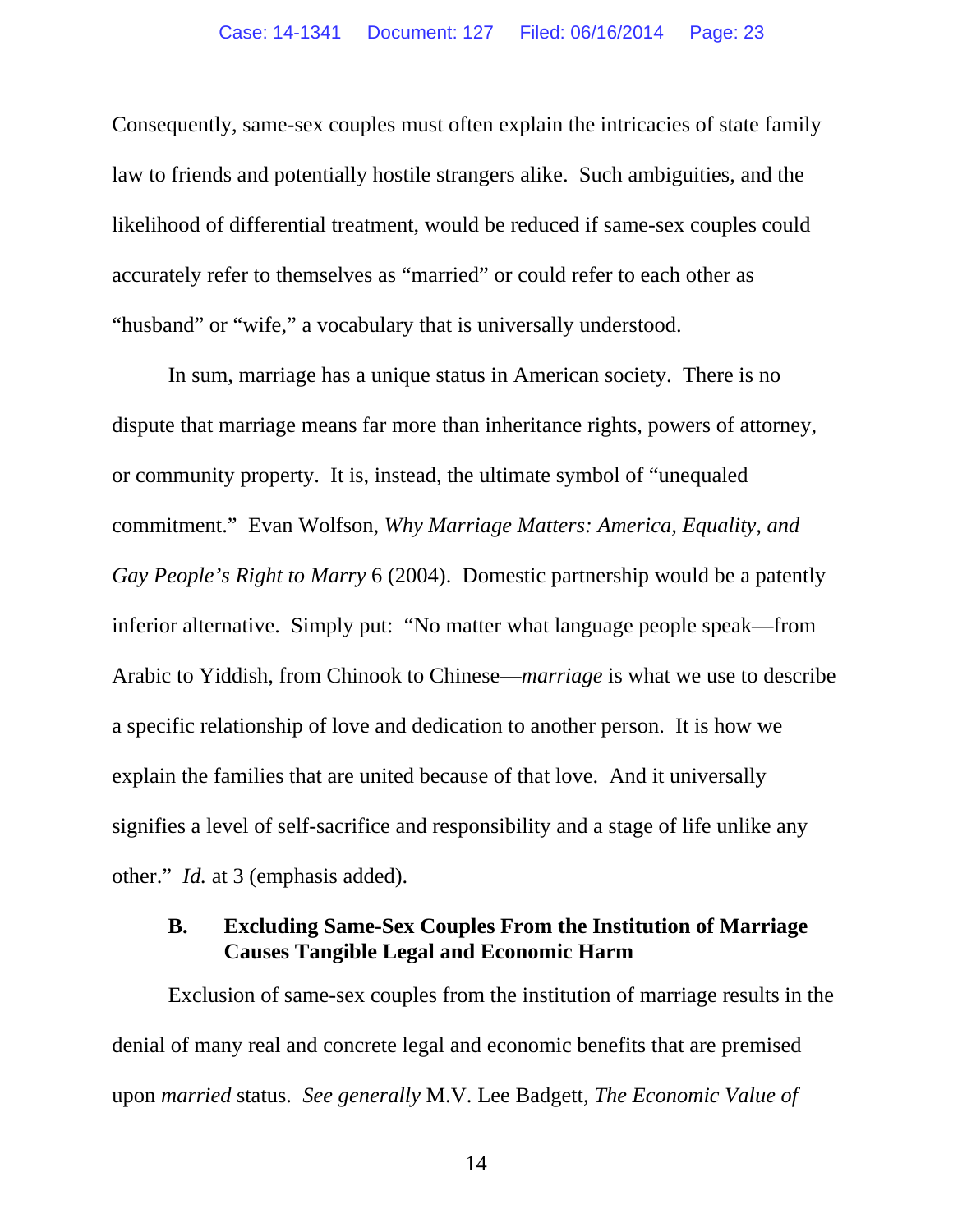*Marriage for Same-Sex Couples*, 58 Drake L. Rev. 1081 (2010). Because they are not married, same-sex couples may be denied employment-related benefits and may have limited access to affordable employment-based health insurance. *Id.* at 1084 (explaining that "coverage for same-sex domestic partners is still relatively rare"). Many same-sex couples eschew the institution of domestic partnership due to its lesser status. These couples are denied even the limited economic and legal protections that accrue to that designation.<sup>6</sup>

More generally, marriage confers numerous economic benefits that stem from the unique commitment it represents. For example, marriage fosters greater specialization of labor, which can increase a couple's income and the time available for family. *Id.* at 1102. Marriage also tends to reduce a couple's transaction costs: marriage "promotes economic efficiency by reducing transaction

 $\overline{a}$ 

<sup>6</sup> *Amici* agree, as plaintiffs-appellees in *Tanco* and *Bourke* argued in the lower court, that the Marriage Bans also infringe the constitutional right to travel. The Supreme Court has held that it is a violation of the right to travel to deny important state benefits with the effect of penalizing interstate migration. *See, e.g.*, *Mem'l Hosp. v. Maricopa Cnty.*, 415 U.S. 250, 254 (1974) (requiring people to forgo access to free medical care if they migrate is constitutionally impermissible); *Dunn v. Blumstein*, 405 U.S. 330, 335 (1972) (requiring people to forgo voting rights if they migrate is constitutionally impermissible); *Shapiro v. Thompson*, 394 U.S. 618, 629 (1969) (requiring people to forgo access to welfare if they migrate is constitutionally impermissible). As the Supreme Court has also held, marriage is a fundamental right, *see Loving*, 388 US 1, 12. Thus penalizing the members of a same-sex couple by requiring them to forgo the legal benefits granted by virtue of their marriage in a state that permits same sex marriage if they migrate to a state that does not recognize such marriages is similarly a violation of their right to travel. *Id.*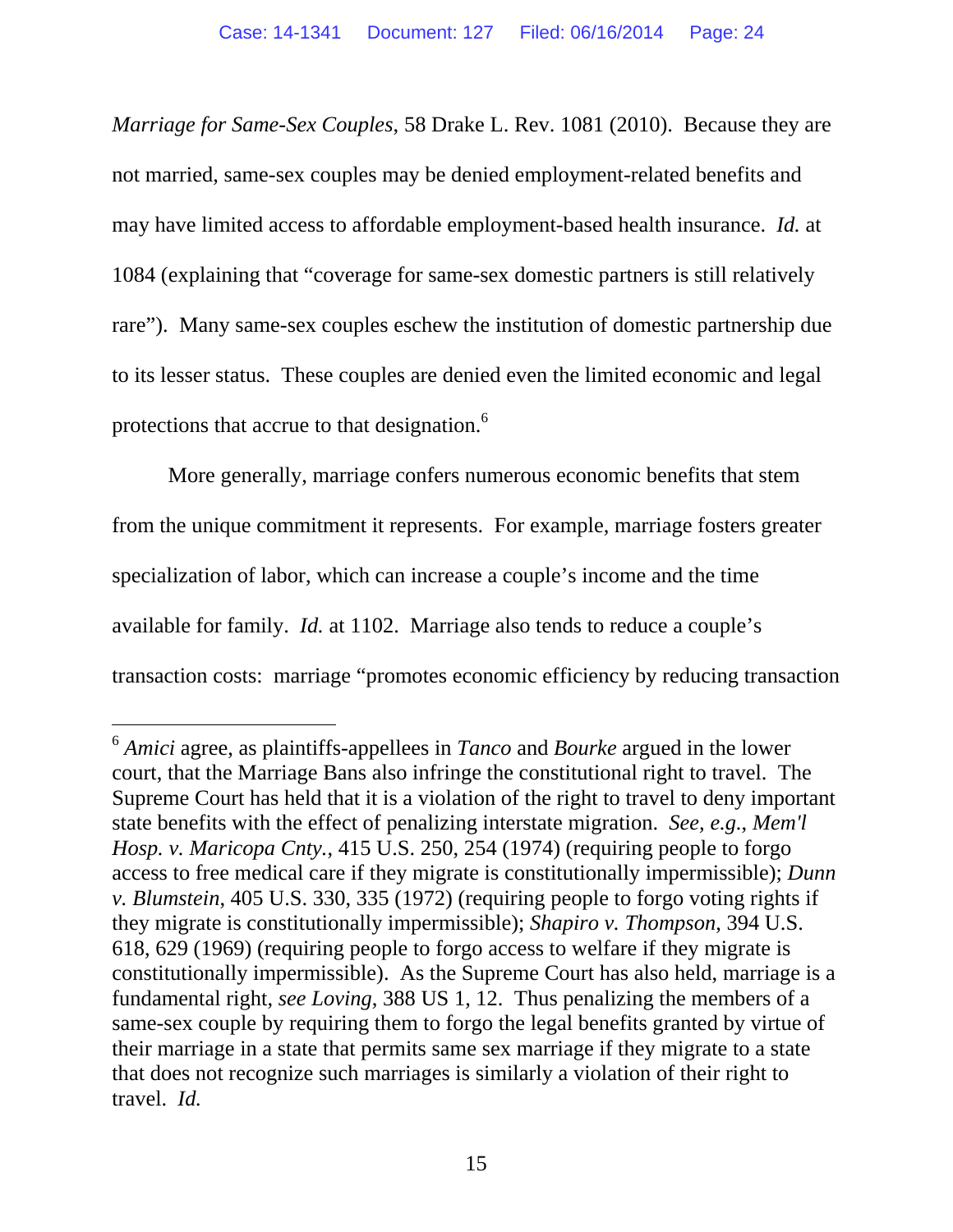costs for couples, mainly by removing the need to renegotiate the terms of the legal relationship as couples experience changed circumstances." *Id.* at 1101. Furthermore, married individuals enjoy greater employment-related economic gains, whereas same-sex couples who cannot marry face uncertainty and pressures that may adversely affect their work performance and reduce their economic rewards. *Id.* at 1102-03. Though difficult to quantify, these economic benefits of marriage are well-known and acknowledged in the field of economics. *Id.*

Even in states that recognize domestic partnerships, domestic partners are afforded fewer rights than those offered to married couples. For example, in Nevada, domestic partners receive some, but not all, of the rights and responsibilities afforded to married couples: among other things, employers there are not legally required to provide health care benefits for domestic partners of their employees. Nev. Rev. Stat. § 122A.210(1) (2013). In Wisconsin, the legislature granted only a set of limited rights to domestic partners. *See* Howard A. Sweet, *Understanding Domestic Partnerships in Wisconsin*, 82 Wis. Law. 6, 56 (Nov. 2009). In enacting the State's domestic partnership statute, the Wisconsin legislature made clear that "the legal status of domestic partnership" was specifically designed *not* to be "substantially similar to that of marriage." Wis. Stat. § 770.001 (2014).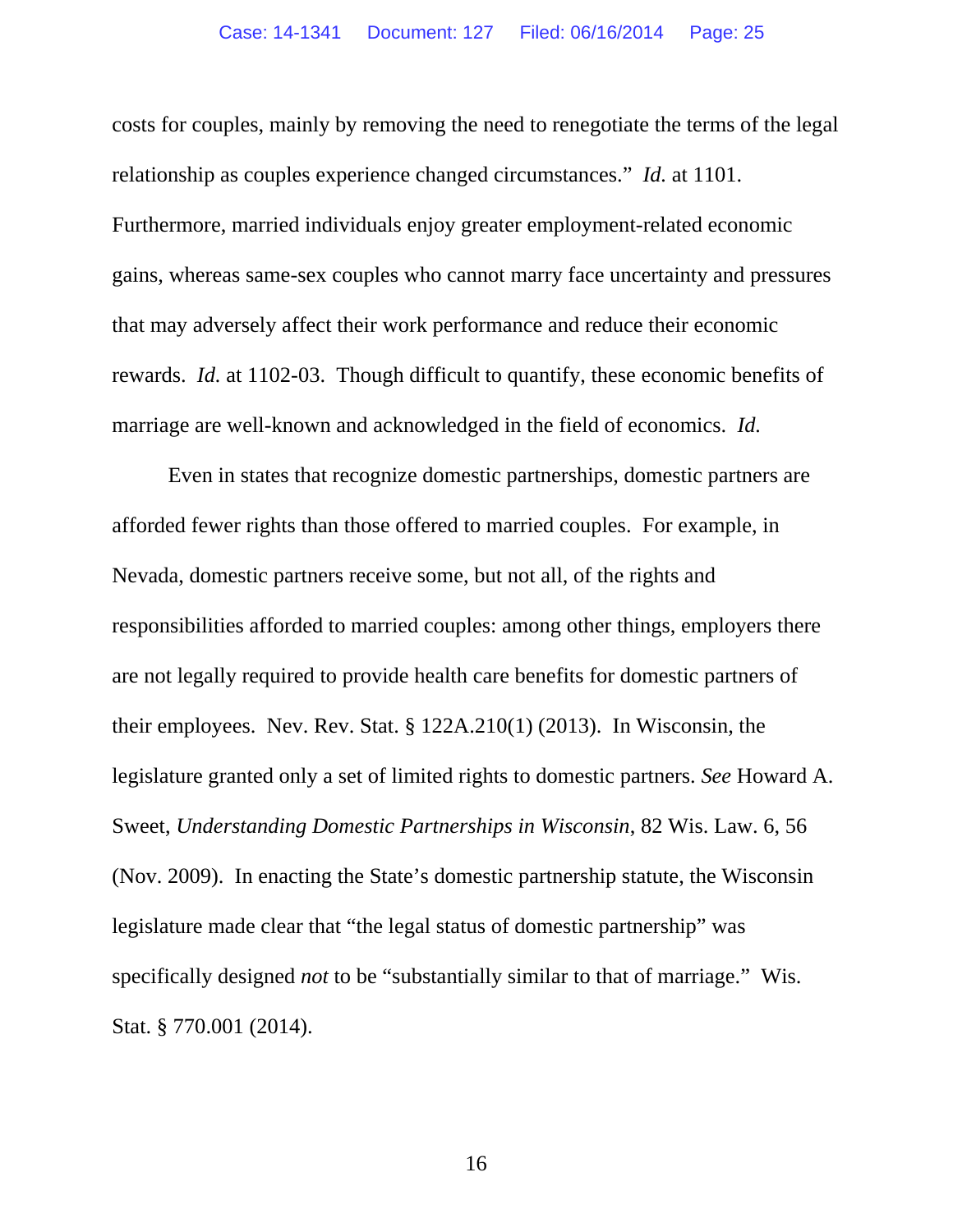## **C. In the Wake of the Supreme Court's Decision in** *Windsor***, the Tangible Benefits Associated with Marriage Are Even More Substantial.**

The availability of federal benefits to married couples further demonstrates that the Marriage Bans inflict real economic and legal harm on same-sex couples. Statutory schemes that allow same-sex couples to enter domestic partnerships or civil unions but that do not allow them to marry result in the deprivation of federal benefits because many federal agencies offer such benefits only to lawfully *married* couples. Now that the Supreme Court's decision in *Windsor* invalidated Section 3 of the federal Defense of Marriage Act ("DOMA"), which prohibited federal recognition of the validity of same-sex couples' marriages, 133 S.Ct. at 2695, a growing chasm separates the protections available to same-sex couples who are lawfully married under their state's legal regime from those who are merely joined in domestic partnership or civil union.

The federal government uses "marriage" as a threshold for many federal protections and responsibilities. By defining "marriage" and "spouse" for federal purposes, Section 3 of DOMA effectively "control[led] over 1,000 federal laws" where marital or spousal status is a factor. *Windsor*, 133 S. Ct. at 2683 (citing U.S. Gov't Accountability Office, GAO-04-353R, *Defense of Marriage Act: Update to Prior Report 1* (2004)). By denying same-sex couples the right to marry, Kentucky, Michigan, and Tennessee have placed those federal protections and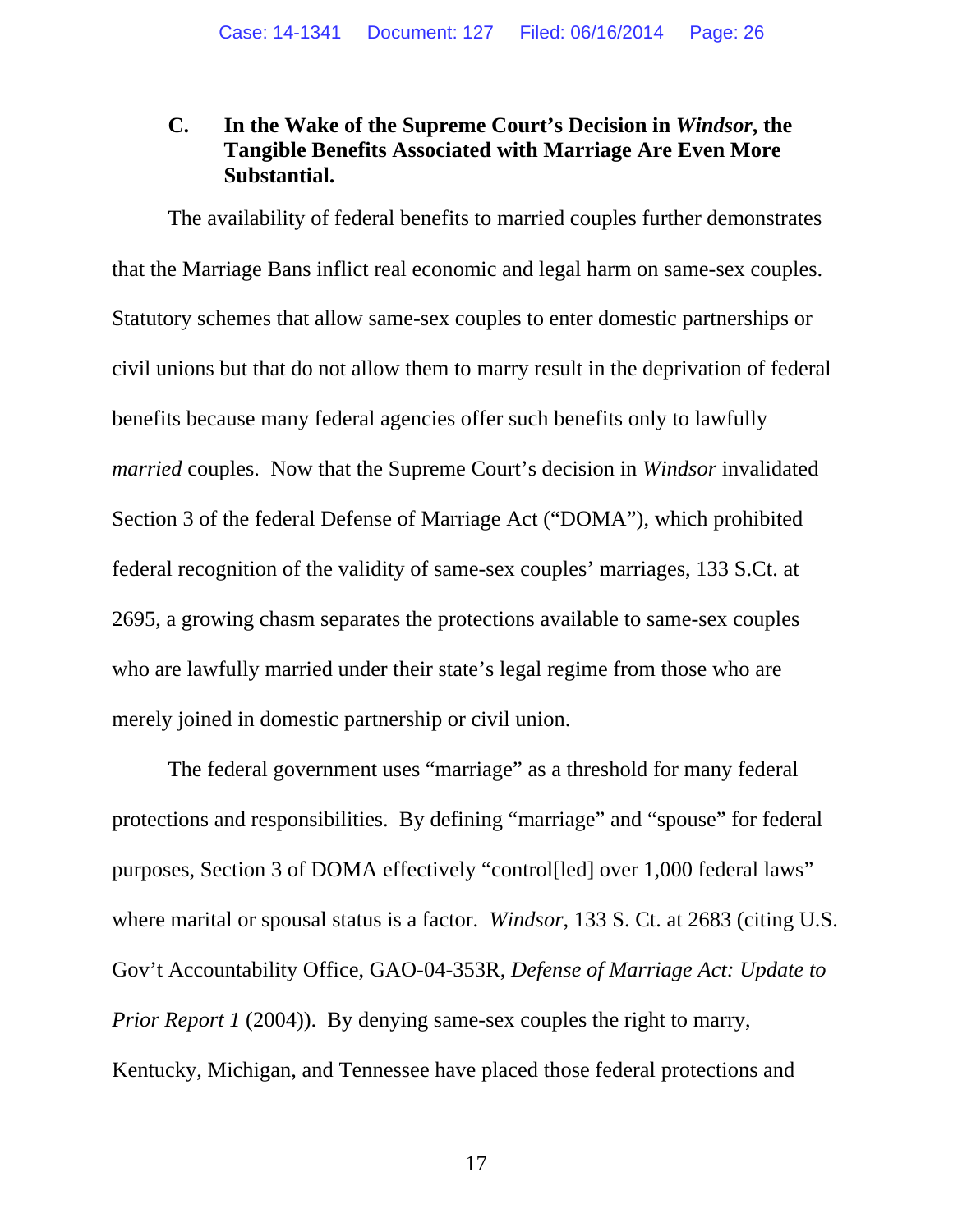responsibilities entirely off-limits to them. *See generally Garden State Equal. v. Dow*, 216 N.J. 314 (2013).

On the same day *Windsor* was decided, the President ordered a complete and comprehensive review of "all relevant federal statutes to ensure [the] decision, including its implications for Federal benefits and obligations, is implemented swiftly and smoothly." *Statement by the President on the Supreme Court Ruling on the Defense of Marriage Act* (June 26, 2013 )*, available at* 

http://www.whitehouse.gov/blog/2013/06/26/supreme-court-strikes-down-defensemarriage-act. However, in striking down Section 3 of DOMA, the Supreme Court confined its holding to "lawful marriages." *Windsor,* 133 S. Ct. at 2696.

Consistent with their existing benefits frameworks, the agencies that have taken action to date in response to the President's directive have extended protections and responsibilities to *married* same-sex couples, and many agencies have stated explicitly that they *will not* extend protections to registered domestic partners.<sup>7</sup> For example, in its extensive guidance regarding federal benefits post-*Windsor*, the Office of Personnel Management expressly provided that "[b]enefits coverage is

-

 $7$  To date, the federal government agencies extending protections based on lawful marriage include the Office of Personnel Management, the Department of Defense, the Department of Homeland Security, the Department of State, the Department of the Treasury and Internal Revenue Service, the Department of Labor, the Department of Health and Human Services, the Social Security Administration, the Department of Veterans Affairs, the Office of Governmental Ethics, and the Federal Elections Commission.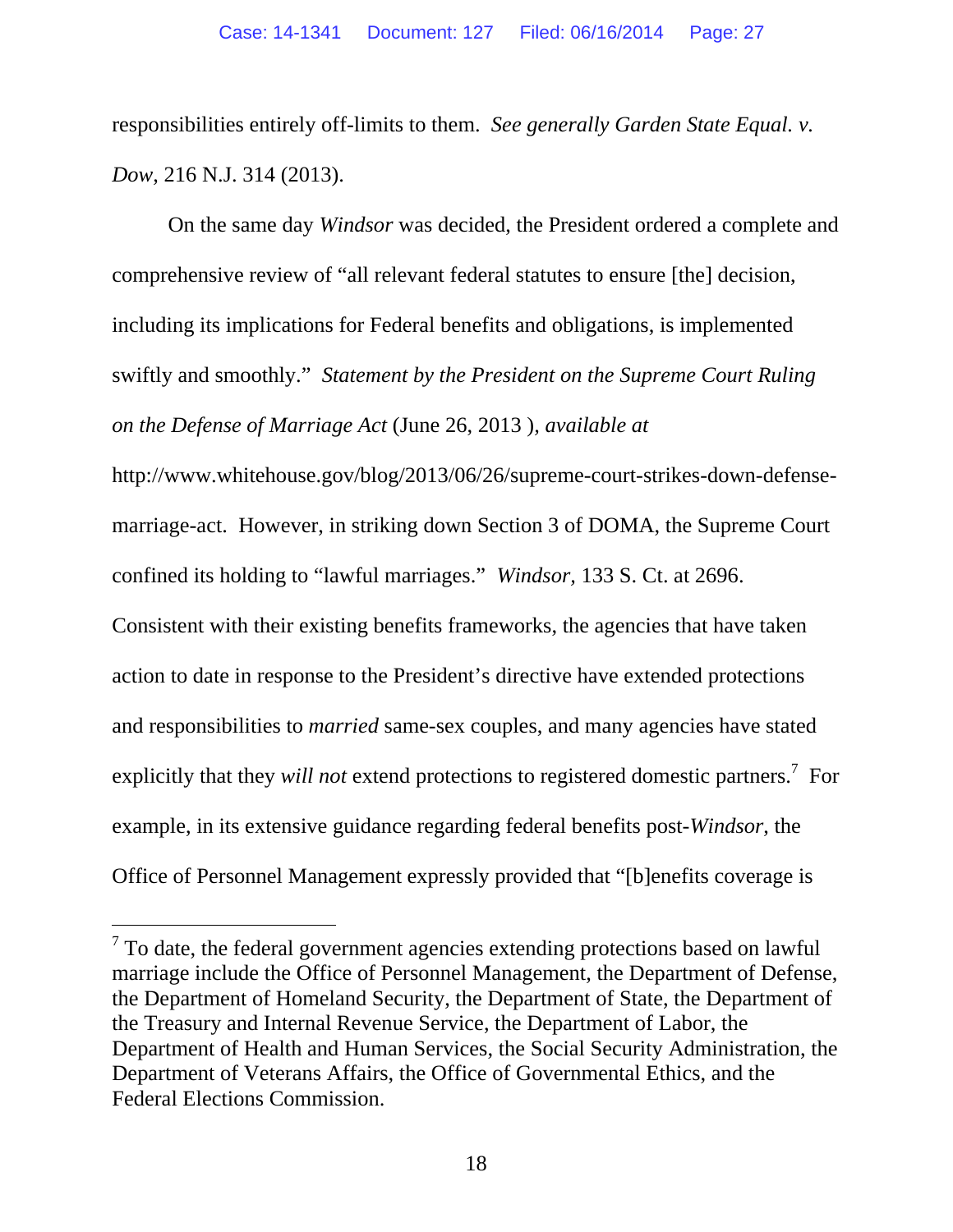now available to a legally married same-sex spouse of a Federal employee or annuitant," but "same-sex couples who are in a civil union or other forms of domestic partnership . . . will remain ineligible for most Federal benefits programs." Office of Personnel Management, Benefits Admin. Letter, *Coverage of Same–Sex Spouses,* No. 13-203 (July 17, 2013) at 1-2. Likewise, on August 29, 2013, the Internal Revenue Service ("IRS") ruled that all legal marriages of samesex couples will be respected for federal tax purposes. Rev. Rul. 2013-17, 2013- 381.R.B. However, the Revenue Ruling also specifically held that marital protections do not extend to persons "who have entered into a registered domestic partnership, civil union, or other similar formal relationship recognized under state law that is not denominated as a marriage under the laws of that state . . . ." *Id.* 

In the immigration context, whether a same-sex couple is lawfully *married*  or merely in a domestic partnership or civil union could mean the difference between deportation and a valid basis for a family-based immigration visa. The United States Citizenship and Immigration Services ("USCIS") has made clear that "same-sex marriages will be treated exactly the same as opposite-sex marriages" including, for example, with respect to eligibility for discretionary waivers of certain inadmissibility grounds based on marriage or status of a spouse, and to the residency period required for naturalization of non-citizens married to U.S. citizens. USCIS, *Same Sex Marriages* (updated Apr. 3, 2014), *available at* 

19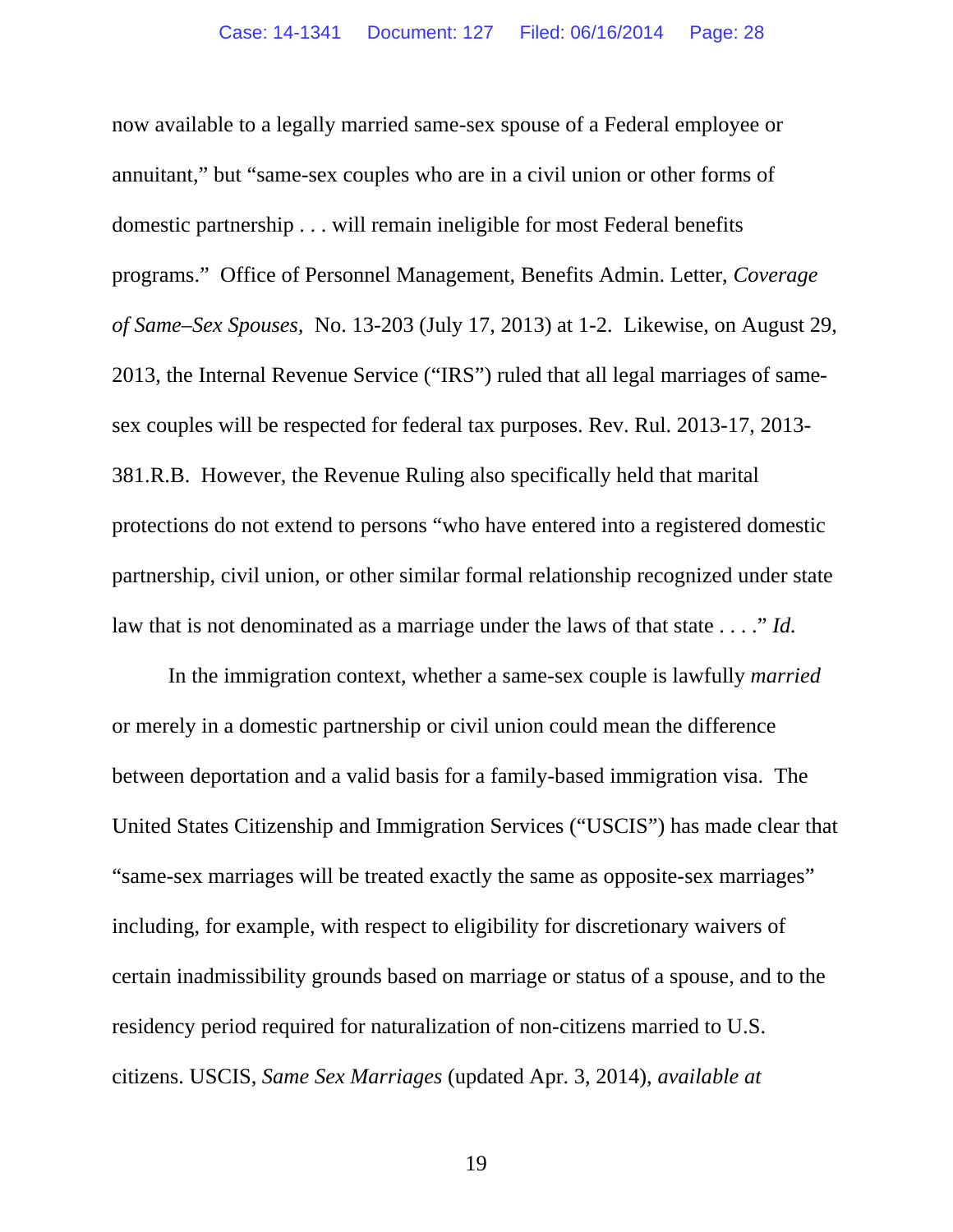http://www.uscis.gov/family/same-sex-marriages ("USCIS FAQ"), at QA 8-9. These benefits would not be available to same-sex couples in domestic partnerships or civil unions.<sup>8</sup>

The guidance and policies issued by the Department of Homeland Security, Department of Defense and the Department of State further exemplify the primacy of lawful *marriage* in extending federal benefits to same-sex couples. On July 1, 2013, then-Secretary of Homeland Security Napolitano directed the USCIS to "review immigration visa petitions filed on behalf of a same-sex spouse in the same manner as those filed on behalf of an opposite-sex spouse." *Statement by Secretary of Homeland Security Janet Napolitano on the Implementation of the Supreme Court Ruling on the Defense of Marriage Act,* (July 1, 2013), *available at* http:/ /www.dhs.gov/news/2013/07/01/statement-secretary-homeland-securityjanet-napolitano-implementation-supreme-court.<sup>9</sup> The Department of State

-

<sup>&</sup>lt;sup>8</sup> Certain governmental agencies, including the USCIS, have stated that "[a]s a general matter, the law of the place where the marriage was celebrated determines whether the marriage is legally valid for immigration purposes. . . . The domicile state's laws and policies on same-sex marriages will not bear on whether USCIS will recognize a marriage as valid." USCIS FAQ, at QA 3. This means that a same-sex couple living in a state that provides only for civil unions or domestic partnerships, as well as such couples living in states that lack even these provisions, would be required to bear the burden of travelling out of state—and marrying far away from their friends and families—to qualify for the same federal benefits afforded to heterosexual married couples.

<sup>9</sup> That directive was formalized on July 26, 2013. *See* USCIS, *Same-Sex Marriages* (July 26, 2013), *available at* http://www.uscis.gov/family/same-sex-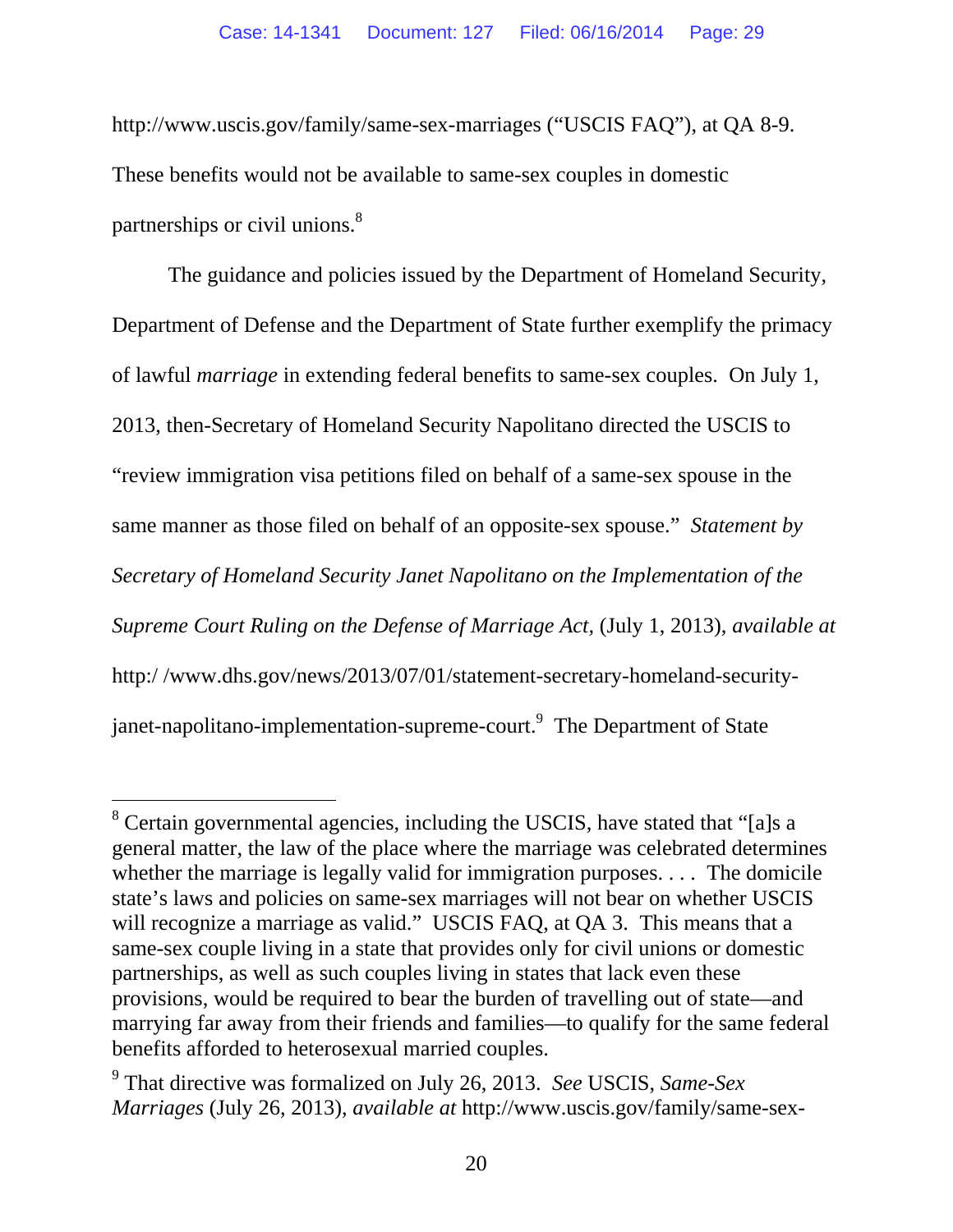followed suit, beginning with Secretary Kerry's announcement that U.S. embassies and consulates would adjudicate visa applications based on a marriage of a samesex couple in the same way that they adjudicate applications for different-sex spouses. *Announcement on Visa Changes for Same-Sex Couples* (Aug. 2, 2013), *available at* http://www.state.gov/secretary/remarks/2013/08/212643.htm. Similarly, in August 2013, Secretary of Defense Chuck Hagel advised that "[i]t is now the Department's policy to treat all married military personnel equally. The Department will construe the words 'spouse' and 'marriage' to include same-sex spouses and marriages, and the Department will work to make the same benefits available to all military spouses, regardless of whether they are in same-sex or opposite-sex marriages." Dep't of Def., Memo from Sec'y Chuck Hagel, *Extending Benefits to the Same-Sex Spouses of Military Members* at 1 (Aug. 13, 2013), *available at* http://www.defense.gov/home/features/2013/docs/Extending-Benefits-to-Same-Sex-Spouses-of-Military-Members.pdf. Though the availability of federal benefits continues to evolve, agency guidance makes clear that the threshold requirement to attain many of these benefits is lawful *marriage* – not a civil union or domestic partnership.

 $\overline{a}$ 

marriages ("USCIS FAQ"). *See also U.S. Visas for Same-Sex Spouses, available at* http://travel.state.gov/content/dam/visas/DOMA/DOMA%20FAQs.pdf (last visited June 13, 2014) (spousal eligibility based on valid marriage) ("Visa FAQ").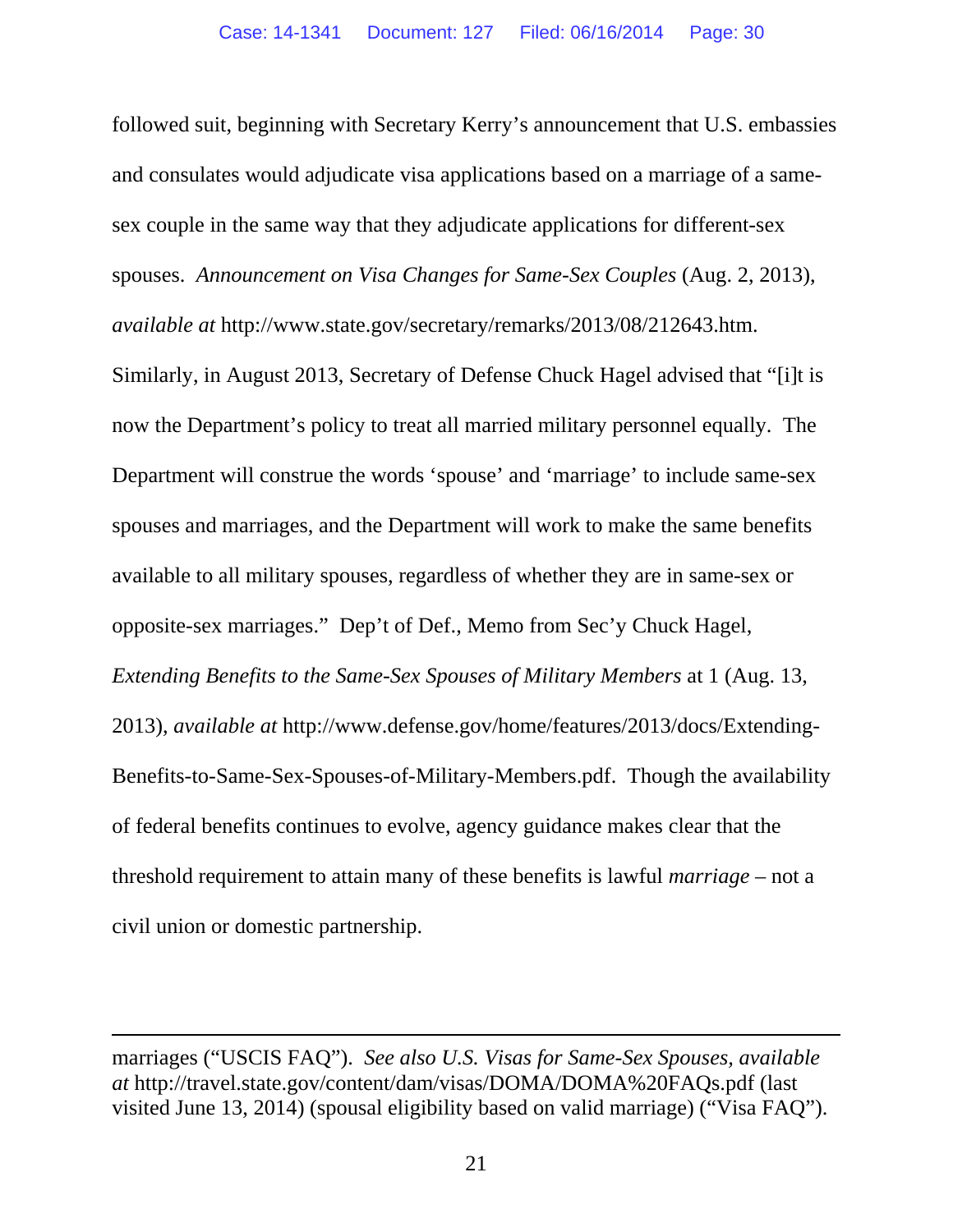## **D. Excluding Same-Sex Couples from Marriage Perpetuates Discrimination Against Gay Men and Lesbians**

The Marriage Bans also cause real and intangible harms to same-sex couples and their immediate and extended families. Even to the extent that a domestic partnership or civil union may confer legal benefits of marriage, the two-tiered regime disadvantages same-sex couples in numerous ways. First, banning samesex couples from the valued institution of marriage makes them "other," and demeans and stigmatizes them. This stigma, in turn, affects their physical and emotional health and well-being and encourages further discrimination against gay and lesbian individuals. This in turn causes "minority stress" that harms their physical and emotional well-being, and face increased discrimination.

## **1. Excluding Same-Sex Couples from Marriage Expresses Government Disapproval of Same-Sex Relationships**

The two-tiered regime that the Marriage Bans establish conveys official disapproval of same-sex relationships. As the California Supreme Court explained in finding that domestic partnership was not a constitutionally adequate substitute for marriage:

> [T]he statutory provisions that continue to limit access to [marriage] exclusively to opposite-sex couples—while providing only a novel, alternative institution for samesex couples—likely will be viewed as an official statement that the family relationship of same-sex couples is not of comparable stature or equal dignity to the family relationship of opposite-sex couples.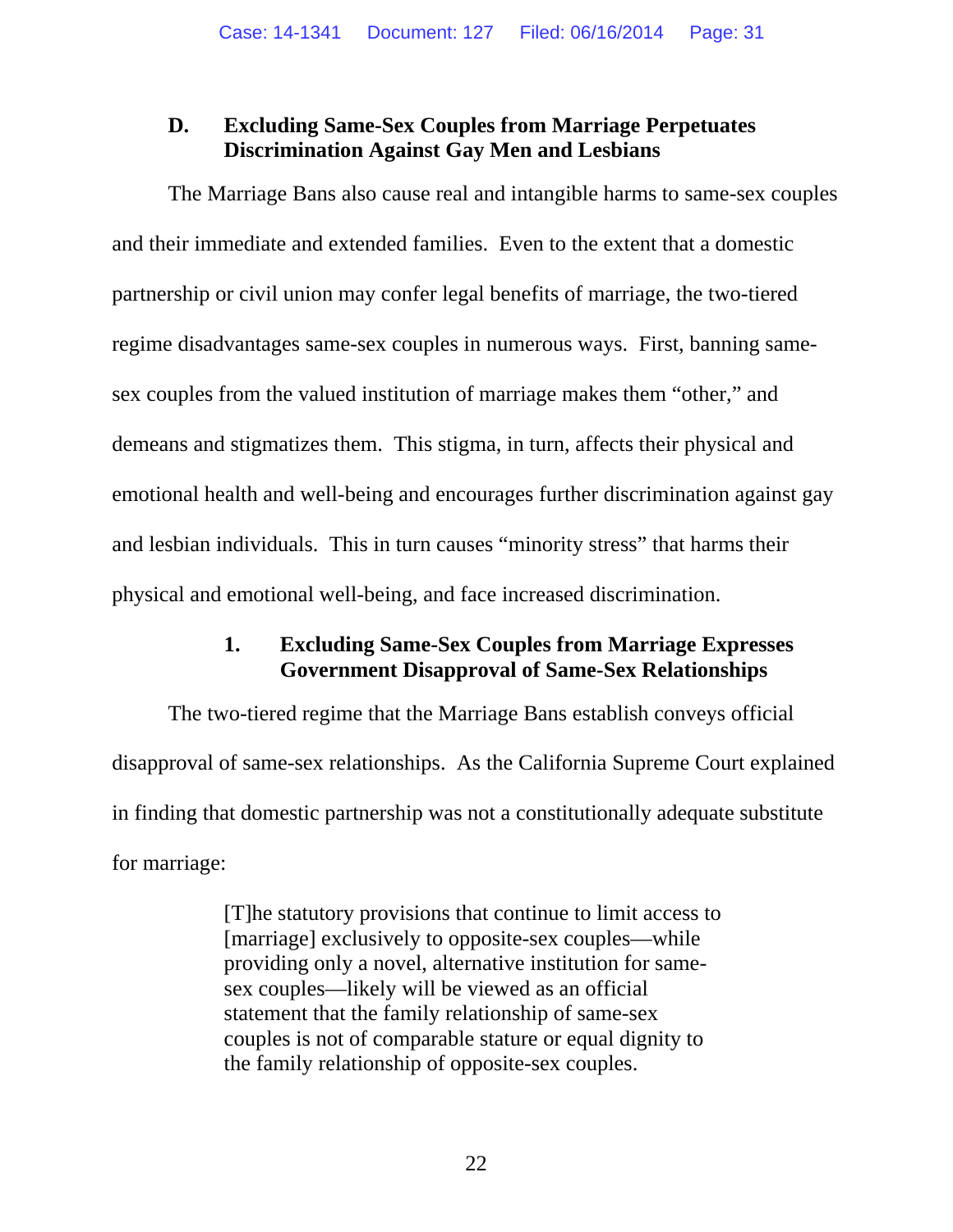*In re Marriage Cases*, 183 P.3d 384, 452 (Cal. 2008). To that end, the Court reasoned:

> [T]here is a very significant risk that retaining a distinction in nomenclature with regard to this most fundamental of relationships whereby the term 'marriage' is denied only to same-sex couples inevitably will cause the new parallel institution that has been made available to those couples to be viewed as of a lesser stature than marriage and, in effect, as a mark of secondclass citizenship.

*Id*. at 445; *see also Kerrigan*, 957 A.2d at 474 ("[B]ecause of the long and celebrated history of the term 'marriage' and the widespread understanding that this word describes a family relationship unreservedly sanctioned by the community, the statutory provisions that continue to limit access to this designation exclusively to opposite-sex couples—while providing only a novel, alternative institution for same-sex couples—likely will be viewed as an official statement that the family relationship of same-sex couples is not of comparable stature or equal dignity to the family relationship of opposite-sex couples.") (citing *In re Marriage Cases*, 43 Cal. 4th at 855); *Goodridge*, 798 N.E.2d at 962 (statutory bar on marriage for same-sex couples "confers an official stamp of approval on the destructive stereotype that same-sex relationships are inherently unstable and inferior to opposite-sex relationships and are not worthy of respect").

The government disapproval expressed through the Marriage Bans is likewise constitutionally suspect in light of the motivations that underlie the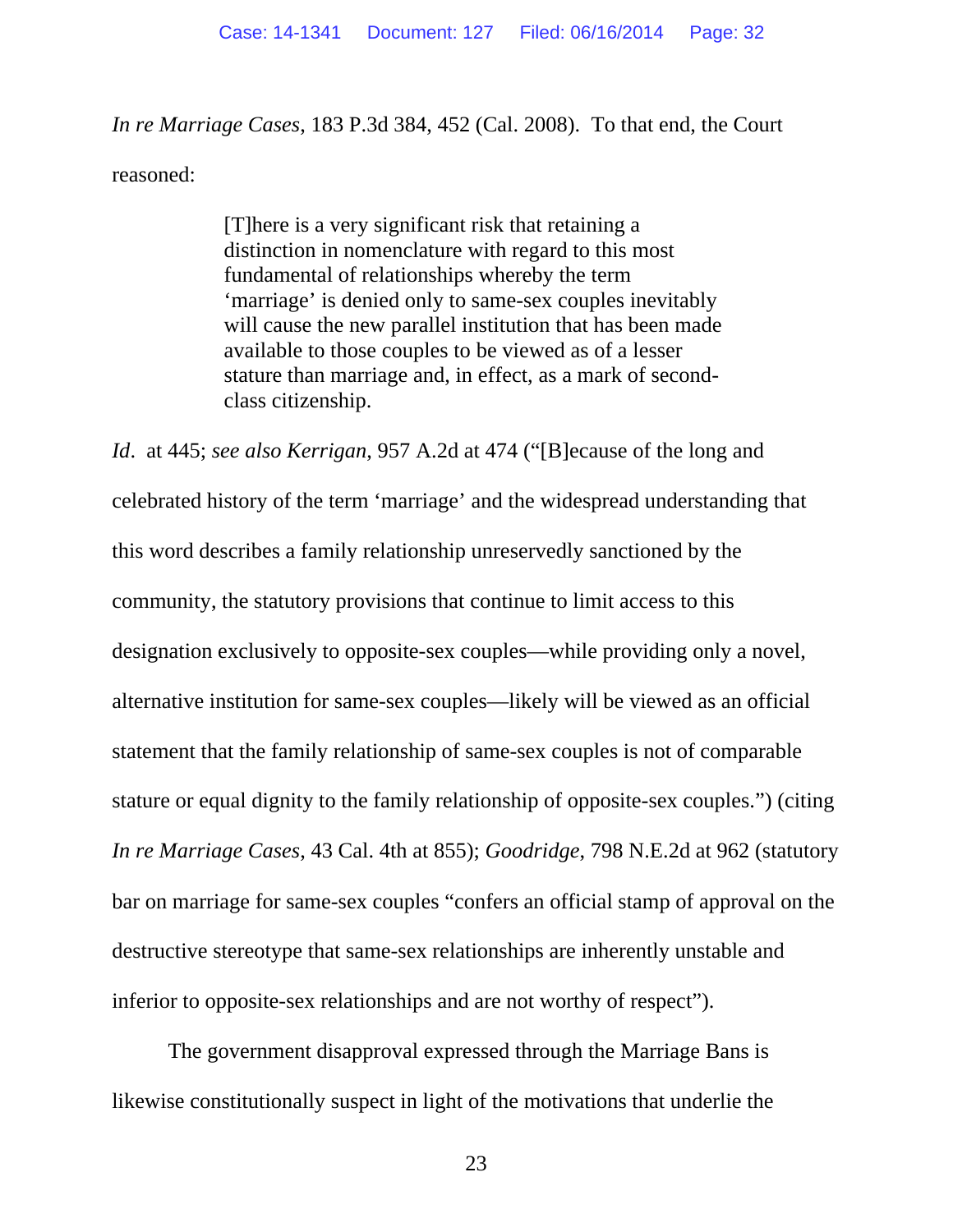legislation. As was true of Section 3 of the federal Defense of Marriage Act, the Marriage Bans' "principal effect is to identify a subset of [relationships] and make them unequal. The principal purpose is to impose inequality." *Windsor*, 133 S. Ct. at 2694. Although Appellants contend that the purpose of the Marriage Bans is to promote procreation and responsible child-rearing , the district courts below properly found that these arguments provide no legitimate basis for denying samesex couples the right to marry. *DeBoer v. Snyder*, 973 F. Supp. 2d 757, 774 (E.D. Mich. 2014); *Bourke v. Beshear*, --- F.Supp.2d ----, No. 3:13-CV-750-H, 2014 WL 556729, at \*8 (W.D. Ky. Feb. 12, 2014); *Tanco v. Haslam*, --- F.Supp.2d ----, No. 3:13-cv-01159, 2014 WL 997525, at \*6 (M.D. Tenn. Mar. 14, 2014).

As the district court rightly concluded in *DeBoer*, the State's interest in child-rearing does not constitute a rational basis for excluding same-sex couples from marriage because same-sex couples also raise children. One hundred-fifty sociological and psychological studies of children raised by same-sex couples "have repeatedly confirmed . . . that there is simply no scientific basis to conclude that children raised in same-sex households fare worse than those raised in heterosexual households." 973 F.Supp.2d at 770. In fact, district courts in this Circuit have noted that non-recognition of same-sex marriages actually harms children because (1) if one same-sex parent dies, the other parent may not be able to make legal decisions on the children's behalf and may lose guardianship, *id*. at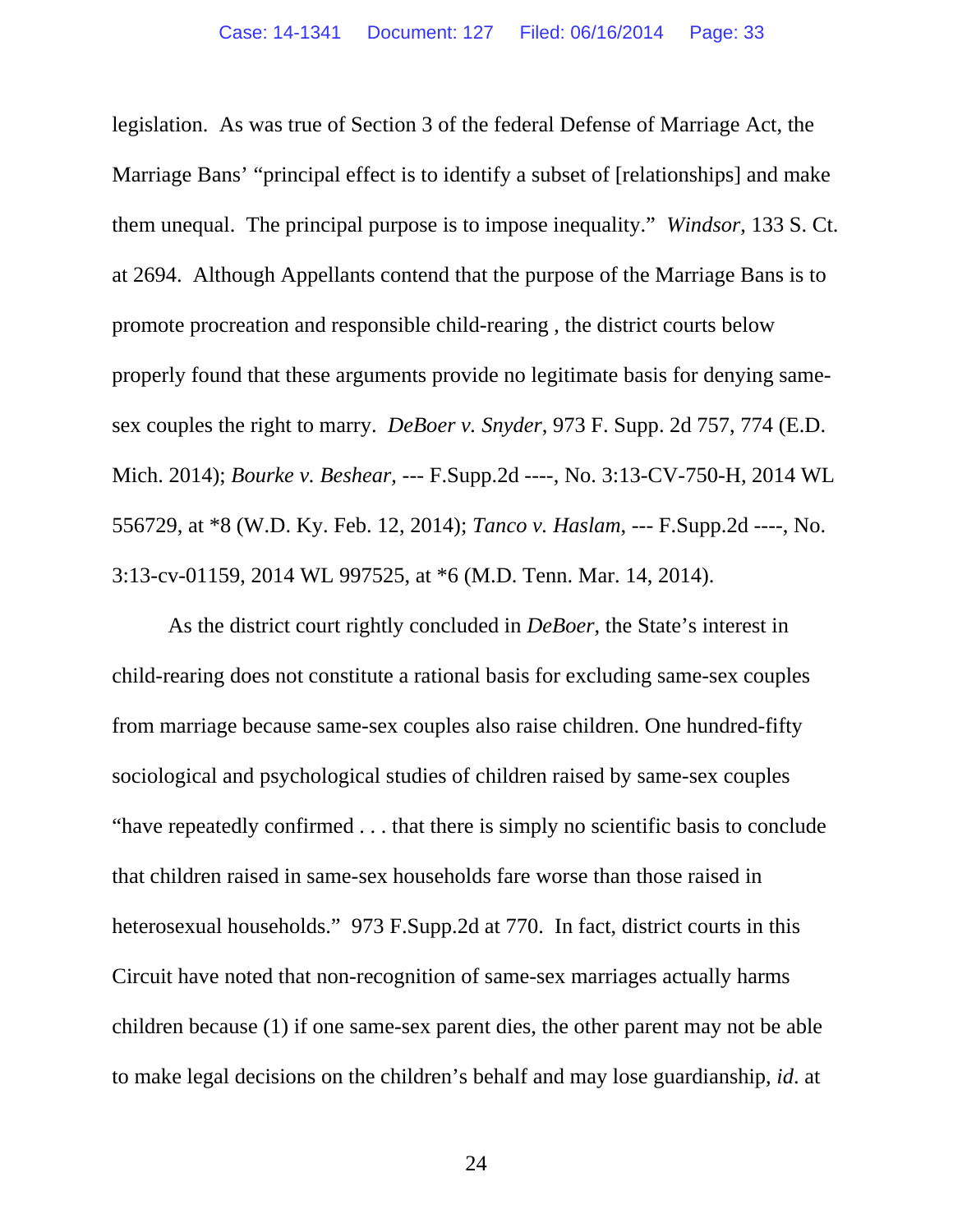771, and (2) official non-recognition of their parents' valid relationships "humiliates tens of thousands of children being raised by same-sex couples." *Bourke*, *v. Beshear*, 2014 WL 556729, at \*8 (quoting *Windsor*, 133 S. Ct. at 2694).

Given the absence of any rational justification, the Marriage Bans are motivated by nothing other than a "bare . . . desire to harm a politically unpopular group." *See Romer*, 517 U.S. at 634. For example, the sole explanation for the Marriage Ban in Michigan is animus against same-sex couples, especially since Michigan grants full faith and credit to *other* types of out-of-state marriages not permitted in Michigan. *See Obergefell v. Wymyslo*, 962 F. Supp. 2d 968, 980-81, 985 (S.D. Ohio 2013) (finding animus to be the basis for Ohio's refusal to recognize same-sex marriages performed elsewhere, particularly because the State recognizes marriages between first cousins and minors performed out-of-state although such marriages cannot legally be performed in the State). Michigan singles out same-sex marriage for special, unfavorable treatment—by refusing to recognize such marriages even when they were validly performed in another state. "The constitutional issue is clear[]" when a state treats one group differently from all the others: the law must be based on "irrational prejudice." *See City of Cleburne, Tex.*, 473 U.S. at 447, 450.

As the district court found in *Obergefell*, "no hypothetical justification" such as fostering natural procreation—"can overcome the clear [] purpose" of the

25 and 25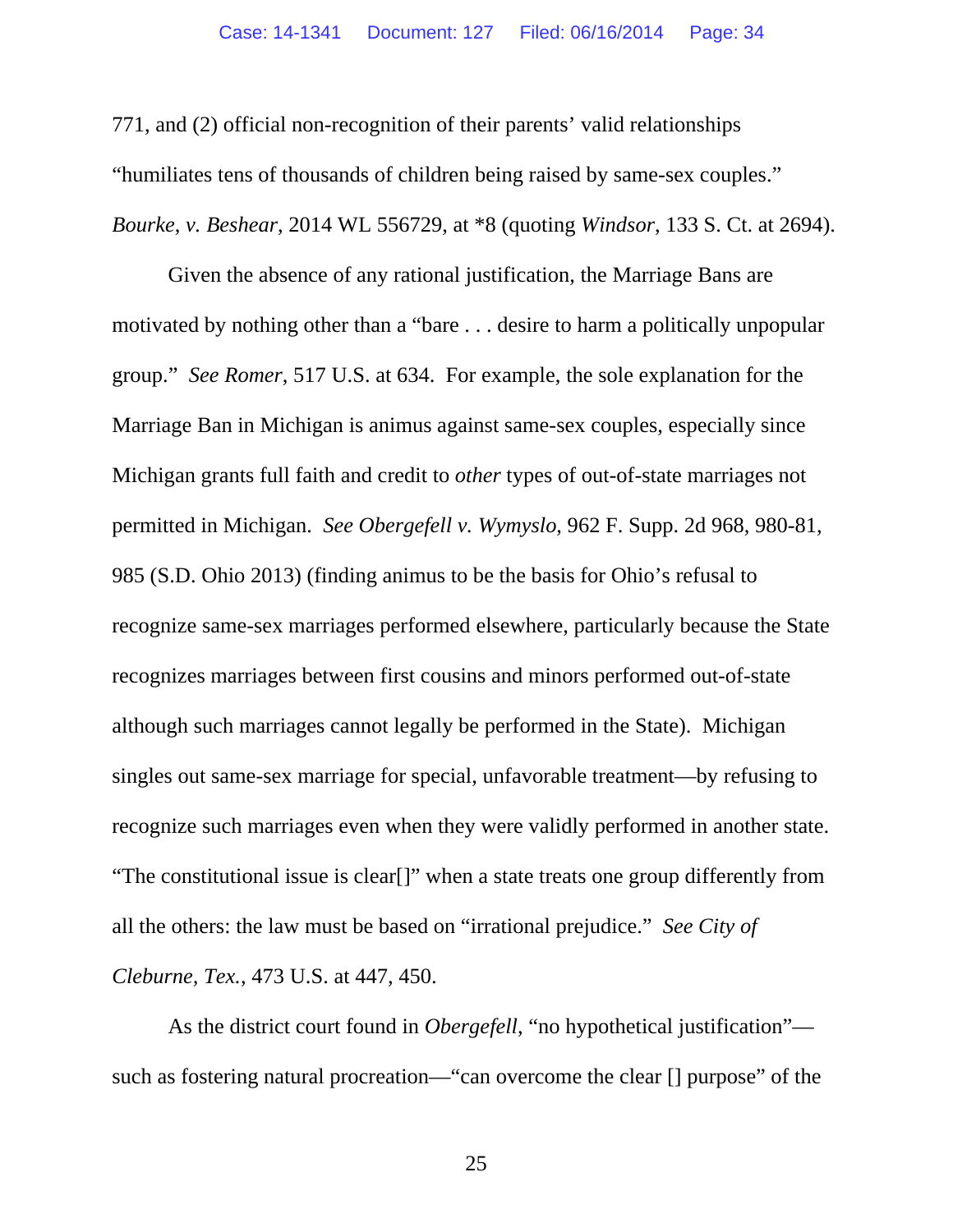Marriage Bans, which is to "disparage and demean" same-sex relationships. *See Obergefell*, 962 F. Supp. 2d at 995. That purpose is made even clearer by the fact that the Marriage Bans prohibit state legislatures or any political subdivision within the state from creating or recognizing even domestic partnerships. *See* Ohio Const. Art. XV, § 11 (2013) ("This state and its political subdivisions shall not create or recognize a legal status for relationships of unmarried individuals that intends to approximate the design, qualities, . . . or effect of marriage."); Ky. Const. § 233A (2013) ("A legal status . . . substantially similar to that of marriage . . . shall not be valid or recognized."); Mich. Const. Art. I, § 25 (2012) (ban on recognizing a "similar union" to marriage, such as a civil union). $^{10}$ 

The Marriage Bans' disapproval of same-sex couples is stigmatizing. Both judicial decisions and social science have recognized that government action singling out a group for disfavored treatment stigmatizes that group. *See Lawrence v. Texas*, 539 U.S. 558, 575 (2003) (stating that the "stigma" imposed by the Texas statute criminalizing "homosexual conduct" was "not trivial"); *Brown*, 347 U.S. at 494 (describing the "feeling of inferiority" that inevitably accompanies differential treatment); *Strauder v. West Virginia*, 100 U.S. 303, 308 (1879), *abrogated on* 

l

 $10$  Tennessee is the only state in this Circuit which does not prohibit the creation of domestic partnerships that approximate the legal rights associated with marriage. See Tenn. Const. Art. XI, § 18 (prohibiting state and local governments from allowing or recognizing same-sex marriages, but not domestic partnerships); Tenn. Code Ann. § 36-3-113 (same).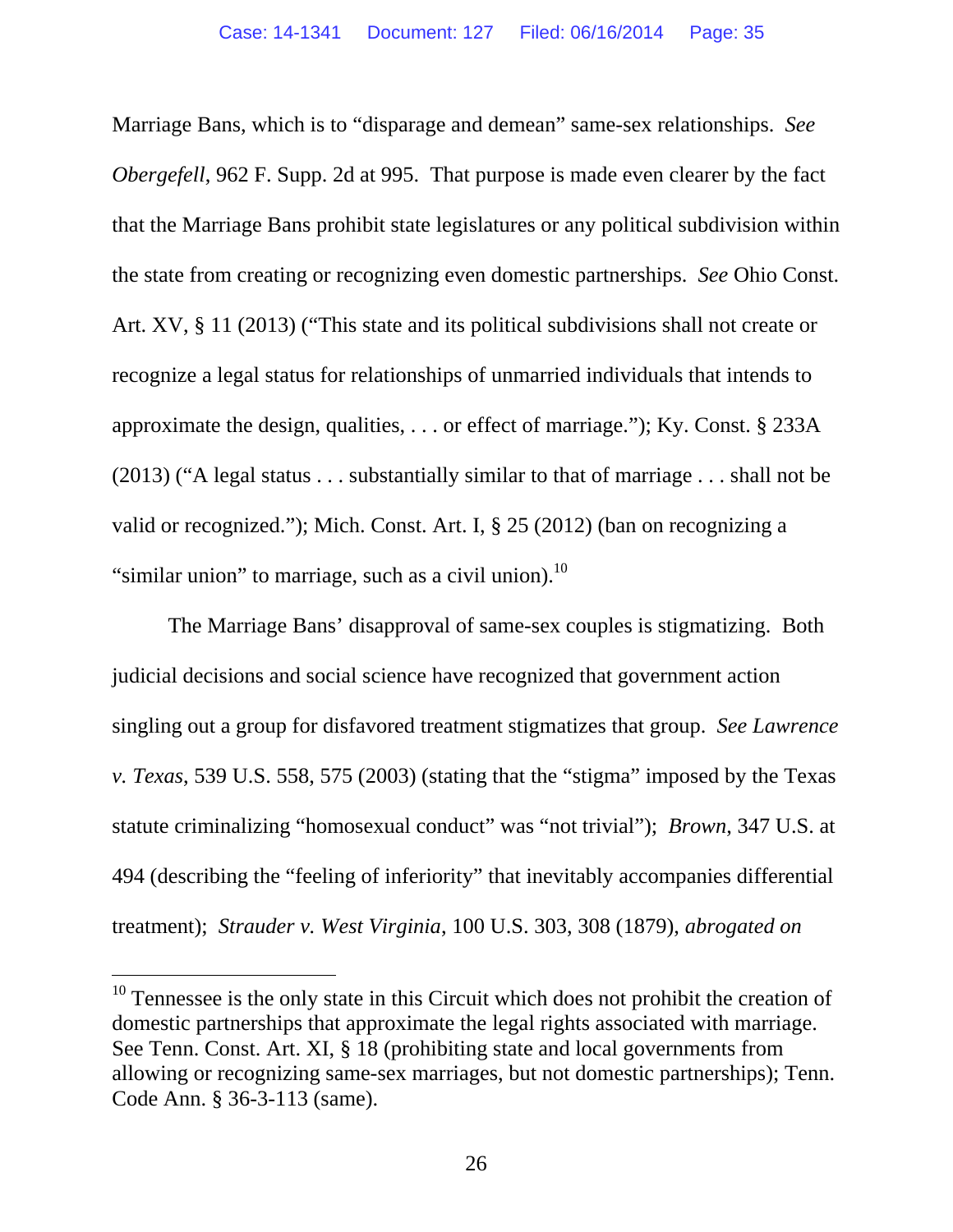*other grounds by Taylor v. Louisiana*, 419 U.S. 522 (1975) (noting that exclusion of non-white citizens from juries was "practically a brand upon them, affixed by the law, an assertion of their inferiority").

## **2. The Stigma Created by the Marriage Bans Causes Emotional and Physical Harm**

The stigma resulting from the Marriage Bans' two-tiered regime has harmful consequences. That stigma can cause gay men and lesbians to suffer "minority stress," which manifests itself through "prejudice events": expectations of rejection and discrimination, concealment of identity, and internalized homophobia. *See* Ilan H. Meyer, *Prejudice, Social Stress, and Mental Health in Lesbian, Gay and Bisexual Populations: Conceptual Issues and Research Evidence*, 129 Psychol. Bull. 674 (2003). Such stresses negatively affect the mental health and well-being of gay and lesbian individuals. *See, e.g.*, Gilbert Herdt & Robert Kertzner, *I Do, But I Can't: The Impact of Marriage Denial on the Mental Health and Sexual Citizenship of Lesbians and Gay Men in the United States*, 3 J. Sexuality Res. Soc. Policy 33 (2006). "Greater exposure to discrimination and perceptions of stigma have been linked with poorer mental health in sexual minority individuals." Adam W. Fingerhut, Letitia Anne Peplau, Shelly L. Gable, *Identity, Minority Stress and Psychological Well-Being Among Gay Men and Lesbians*, 1 Psychology & Sexuality 101, 105 (2010). Internalized homophobia, for example, can lead to lowered self-esteem, anxiety, substance abuse, and depression. Gregory M. Herek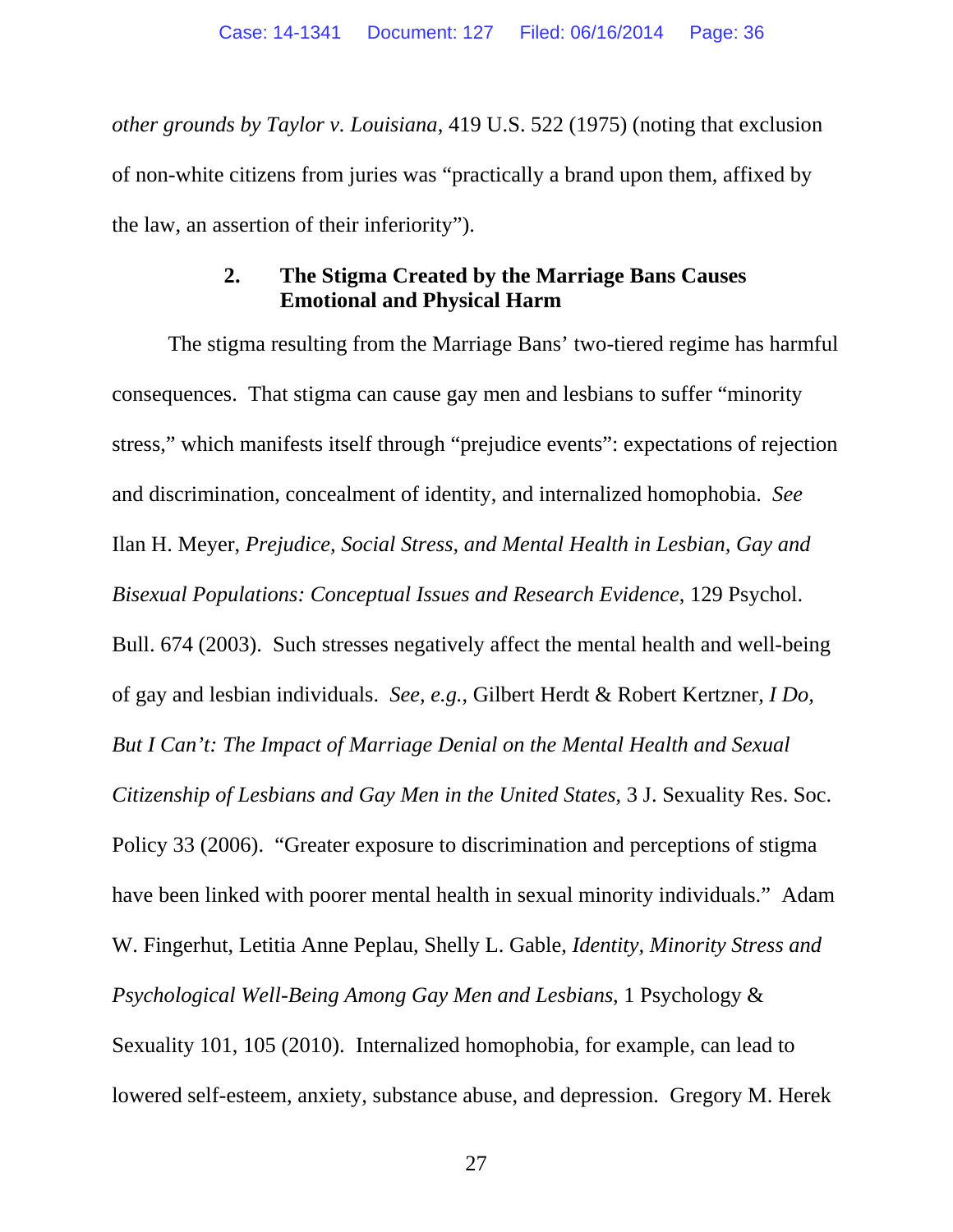et al., *Correlates of Internalized Homophobia in a Community Sample of Lesbians and Gay Men*, 2 J. Gay Lesbian Med. Assoc. 17 (1997). And frequent suicides by gay teenagers "has drawn national attention to the insidious peer harassment that lesbian, gay, bisexual, and transgender (LGBT) youth face on a daily basis." Lisa C. Connolly, *Anti-Gay Bullying in Schools--Are Anti-Bullying Statutes the Solution?*, 87 N.Y.U. L. Rev. 248, 249 (2012).

### **3. The Stigma Created by the Marriage Bans Perpetuates Discrimination Against Gay Men and Lesbians**

By making sexual orientation a legally salient characteristic, the Marriage Bans also encourage and provide cover for those who seek to treat gay men and lesbians differently based on their sexual orientation. *See, e.g.*, *Perry v. Schwarzenegger*, 704 F. Supp. 2d 921, 979 (N.D. Cal. 2010) (describing how Proposition 8 sent "a message that gay relationships are not to be respected; that they are of secondary value, if of any value at all; that they are certainly not equal to those of heterosexuals"). Because the state provides for separate and lesser treatment of gay men and lesbians, individuals may logically conclude that it is permissible to treat them as inferior. *Cf. Lawrence*, 539 U.S. at 575 (criminalizing sexual conduct between same-sex couples was "an invitation to subject homosexual persons to discrimination both in the public and in the private spheres"); *Strauder*, 100 U.S. at 308 (exclusion of non-white citizens from juries was "a stimulant to . . . race prejudice").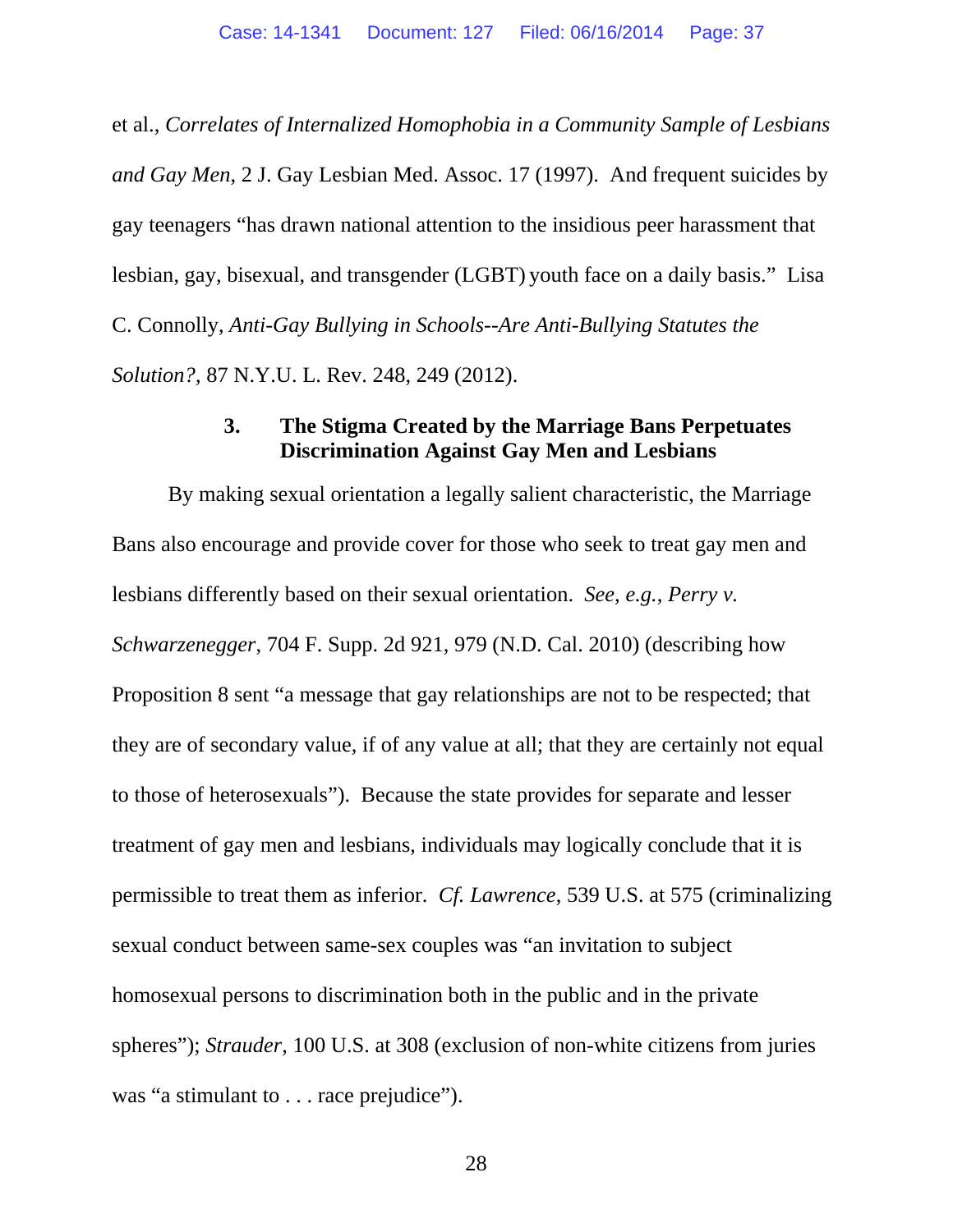Moreover, designating same-sex couples as different can trigger unintentional discrimination. Due to confusion regarding legal requirements, hospitals may refuse to allow a same-sex partner to be by a loved one's side during a medical emergency, and doctors may not permit domestic partners to make medical decisions on behalf of an incapacitated partner. In an analogous context, the New Jersey Civil Union Review Commission received testimony that gay and lesbian individuals who were legally entitled to hospital visitation rights were delayed in gaining access to their hospitalized partners. *See* N.J. Civ. Union Rev. Comm'n, *The Legal, Medical, Economic and Social Consequences of New Jersey's Civil Union Law* 2 (Dec. 10, 2008) at 14-15, *available at*

http://www.nj.gov/lps/dcr/downloads/CURC-Final-Report-.pdf ("New Jersey Comm'n Report 2"). For example, a woman whose partner was admitted to the emergency room with a potentially fatal cardiac arrhythmia was prevented for a time from getting information about her partner's condition because the doctor was unfamiliar with civil unions. *See id*. at 1. Furthermore, employers may be less understanding of an employee's need to take leave to care for a domestic partner. *See id.* at 21. Even family members may not understand either the level of commitment expected of a domestic partner towards the couple's child or the degree of attachment of the child to a domestic partner.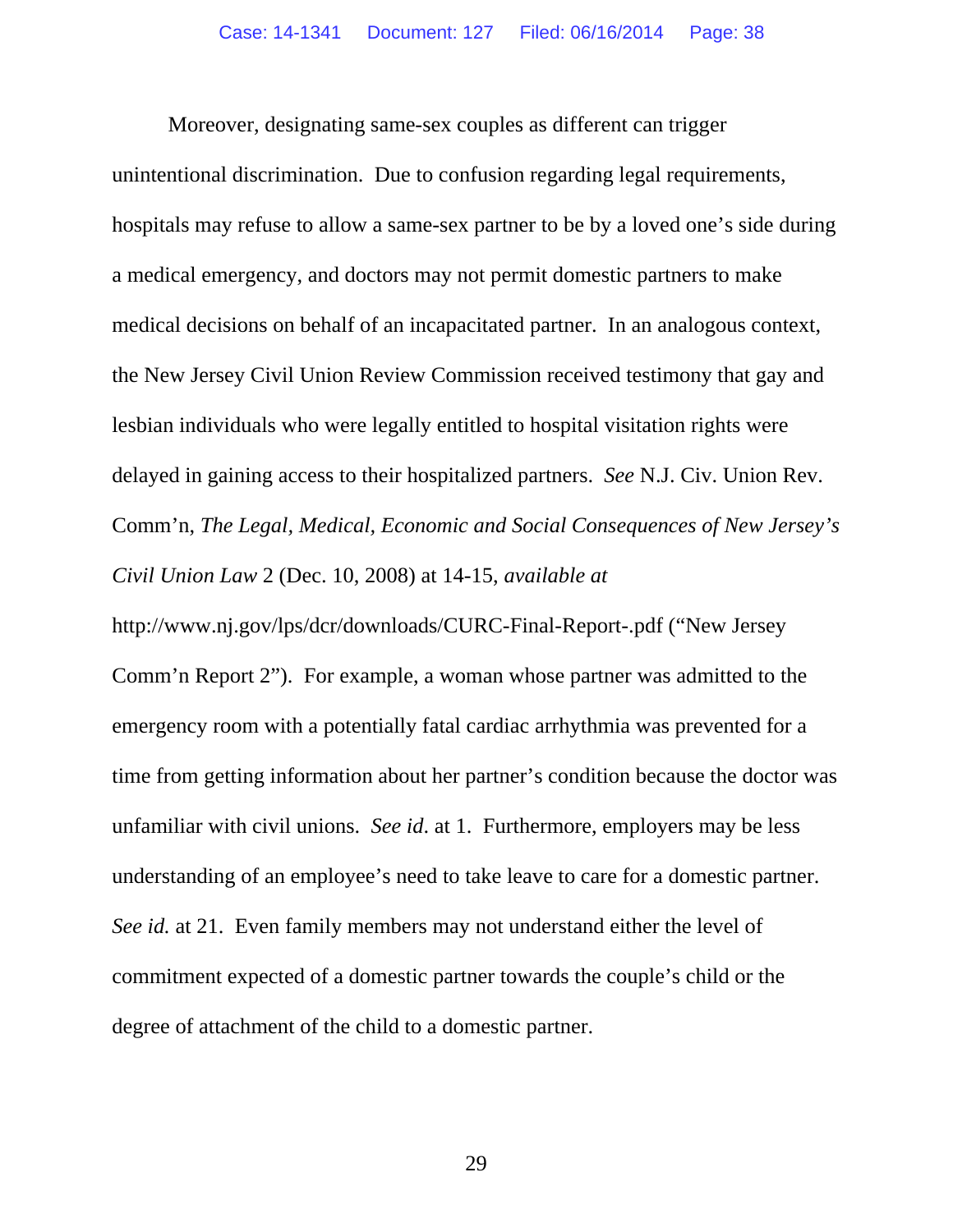Moreover, by segregating gay men and lesbians, the Marriage Bans cause society to focus on sexual orientation to the exclusion of other characteristics. As with segregation on the basis of race, separating gay men and lesbians based on their sexual orientation causes that aspect of their identity to eclipse other attributes. *See* Robin A. Lenhardt, *Understanding the Mark: Race, Stigma, and Equality in Context*, 79 N.Y.U. L. Rev. 803, 818-19 (2004). Thus, when gay men or lesbians disclose that they are in a domestic partnership, others often see them *only* as gay—and treat them accordingly—rather than viewing them as full persons entitled to the same respect and dignity given to other members of society. *See generally* Marc R. Poirier, *Name Calling: Identifying Stigma in the "Civil Union"/ "Marriage" Distinction*, 41 Conn. L. Rev. 1425, 1429-30, 1479-89 (2009) (describing the way in which the nomenclature distinction perpetuates bias and facilitates discrimination).

#### **CONCLUSION**

Numerous racial and religious minorities have, at various times in history, faced restrictions on their privilege to marry. *See* Nancy Cott, *Public Vows: A History of Marriage and the Nation* 4 (2000). But "[a] prime part of the history of our Constitution . . . is the story of the extension of constitutional rights and protections to people once ignored or excluded." *Virginia*, 518 U.S. at 557. The Marriage Bans create a separate and unequal regime for a disfavored class. By

30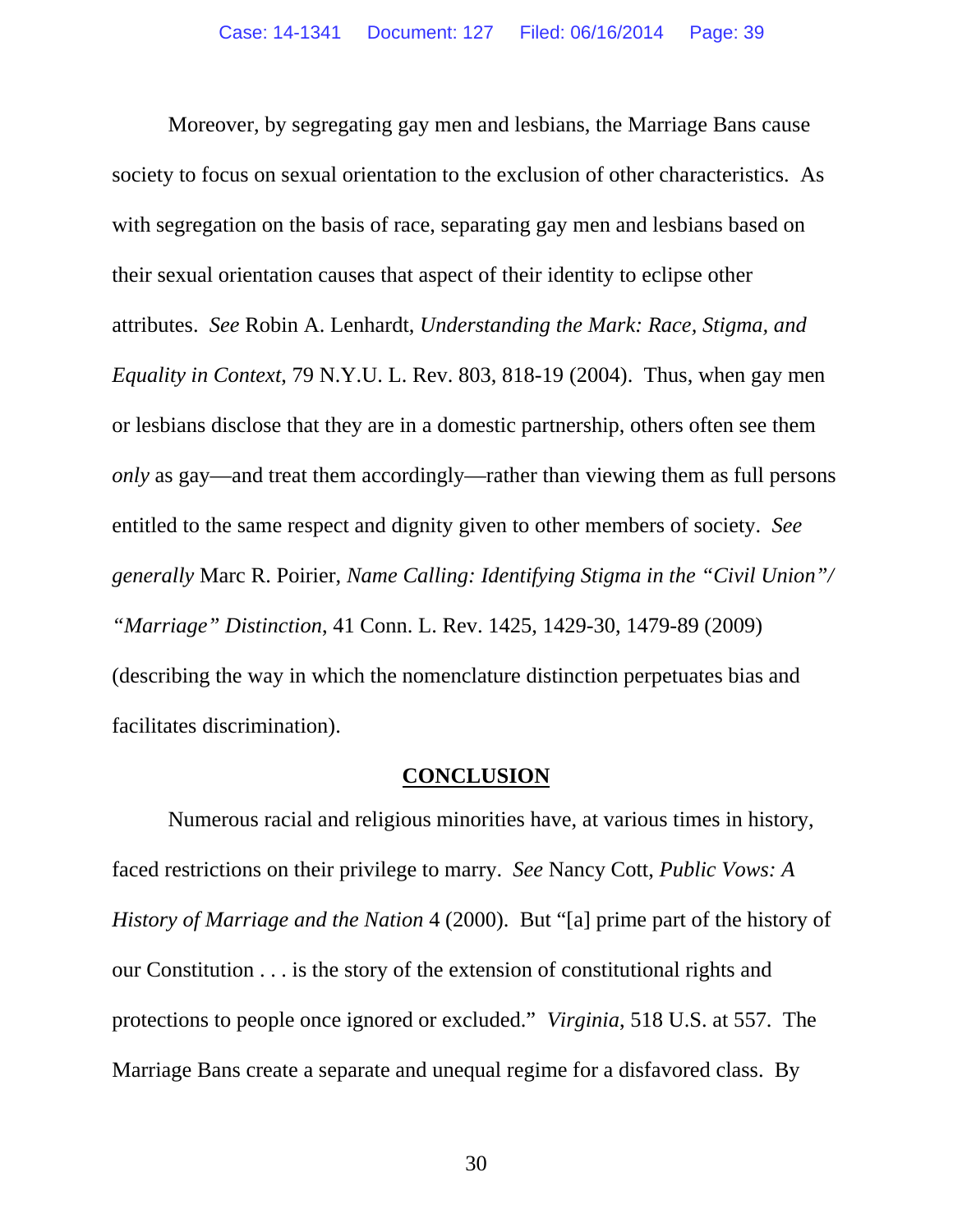excluding same-sex couples from the hallowed, state-sponsored institution of marriage, the Marriage Bans inflict "immediate, continuing, and real injur[y]" on gay and lesbian individuals. *Romer*, 517 U.S. at 635. Gay men and lesbians and their families are deprived of meaningful benefits, suffer from state-sanctioned stigma, and are exposed to further discrimination on the basis of their sexual orientation. The patently separate-but-unequal regime effected by the Marriage Bans fails any level of judicial scrutiny. *Amici* urge this court to find that the Marriage Bans are unconstitutional.

DATED: June 16, 2014 Respectfully submitted,

MUNGER, TOLLES & OLSON LLP JEROME C. ROTH NICOLE S. PHILLIS

 s/ Jerome C. Roth MUNGER, TOLLES & OLSON, LLP 560 Mission Street, 27th Floor San Francisco, CA 94105-2907 Telephone: (415) 512-4000 Email: Jerome.Roth@mto.com Nicole.Phillis@mto.com

Attorneys for *Amici Curiae,* BALIF, et al.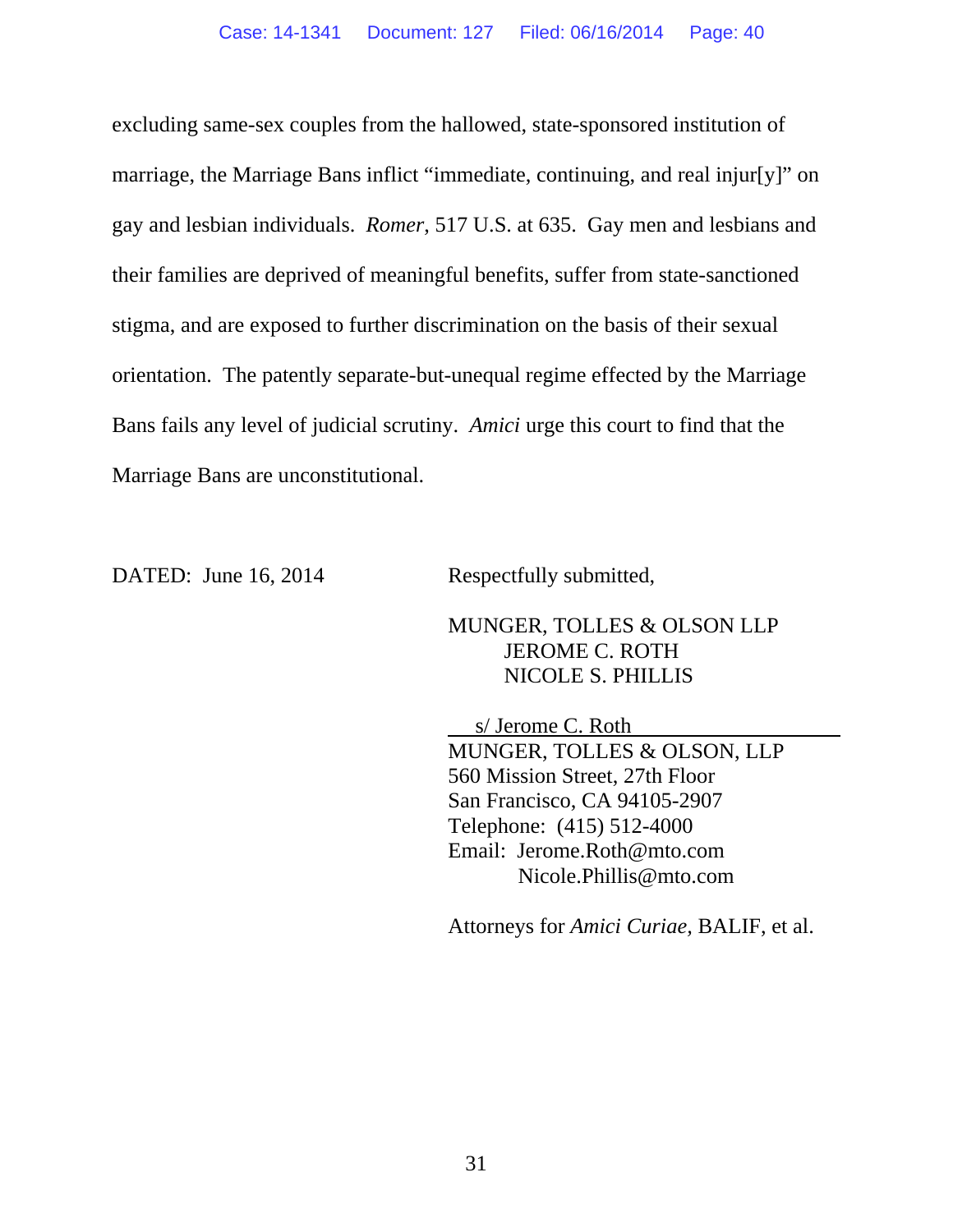### **CERTIFICATE OF COMPLIANCE WITH RULE 32(a)**

- 1. This brief complies with the type-volume limitation of Fed. R. App. P.  $32(a)(7)(B)$  because this brief contains 6,762 words, excluding the parts of the brief exempted by Fed. R. App. P.  $32(a)(7)(B)(iii)$ .
- 2. This brief complies with the typeface requirements of Fed. R. App. P.  $32(a)(5)$  and the type style requirements of Fed. R. App. P.  $32(a)(6)$  because this brief has been prepared in a proportionally spaced typeface using Microsoft Word 2010 in 14 point Times New Roman font.

DATED: June 16, 2014 Respectfully submitted,

MUNGER, TOLLES & OLSON LLP JEROME C. ROTH NICOLE S. PHILLIS 560 Mission Street, 27th Floor San Francisco, CA 94105-2907 Telephone: (415) 512-4000 Email: Jerome.Roth@mto.com Nicole.Phillis@mto.com

s/ Jerome C. Roth

Attorneys for *Amici Curiae,* BALIF, et al.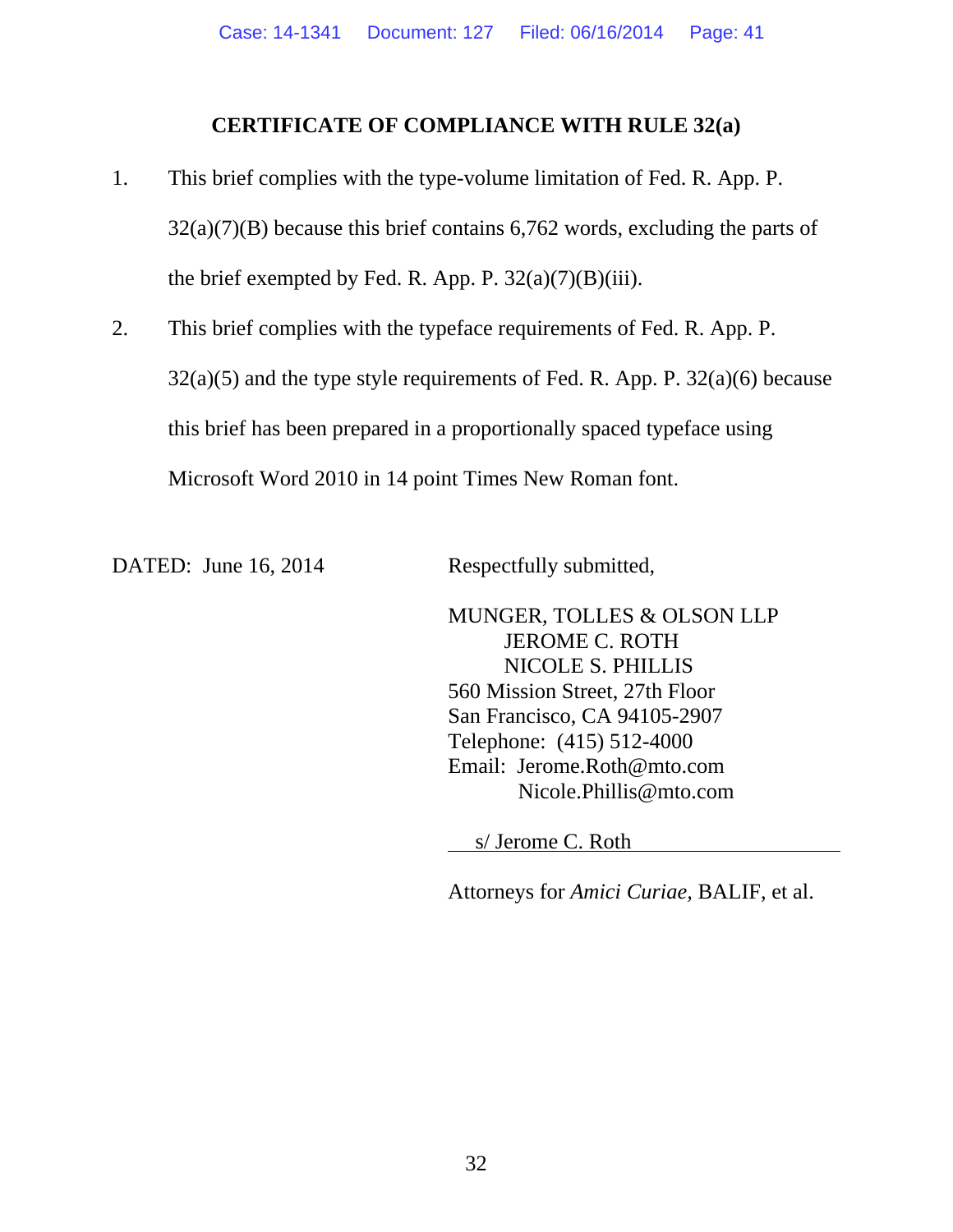## **CERTIFICATION OF SERVICE**

I hereby certify that on June 16, 2014, I electronically filed the foregoing Brief of Amici Curiae Bay Area Lawyers for Individual Freedom ("BALIF"), et al. in Support of Plaintiffs-Appellees with the Clerk of the Court using the CM/ECF System and served on all parties or their counsel of record through the CM/ECF system if they are registered users or, if they are not, by placing a true and correct copy in the United States mail, postage prepaid, to their address of record.

DATED: June 16, 2014 MUNGER, TOLLES & OLSON LLP JEROME C. ROTH NICOLE S. PHILLIS 560 Mission Street, 27th Floor San Francisco, CA 94105-2907 Telephone: (415) 512-4000 Email: Jerome.Roth@mto.com Nicole.Phillis@mto.com

s/ Jerome C. Roth

Attorneys for *Amici Curiae,* BALIF, et al.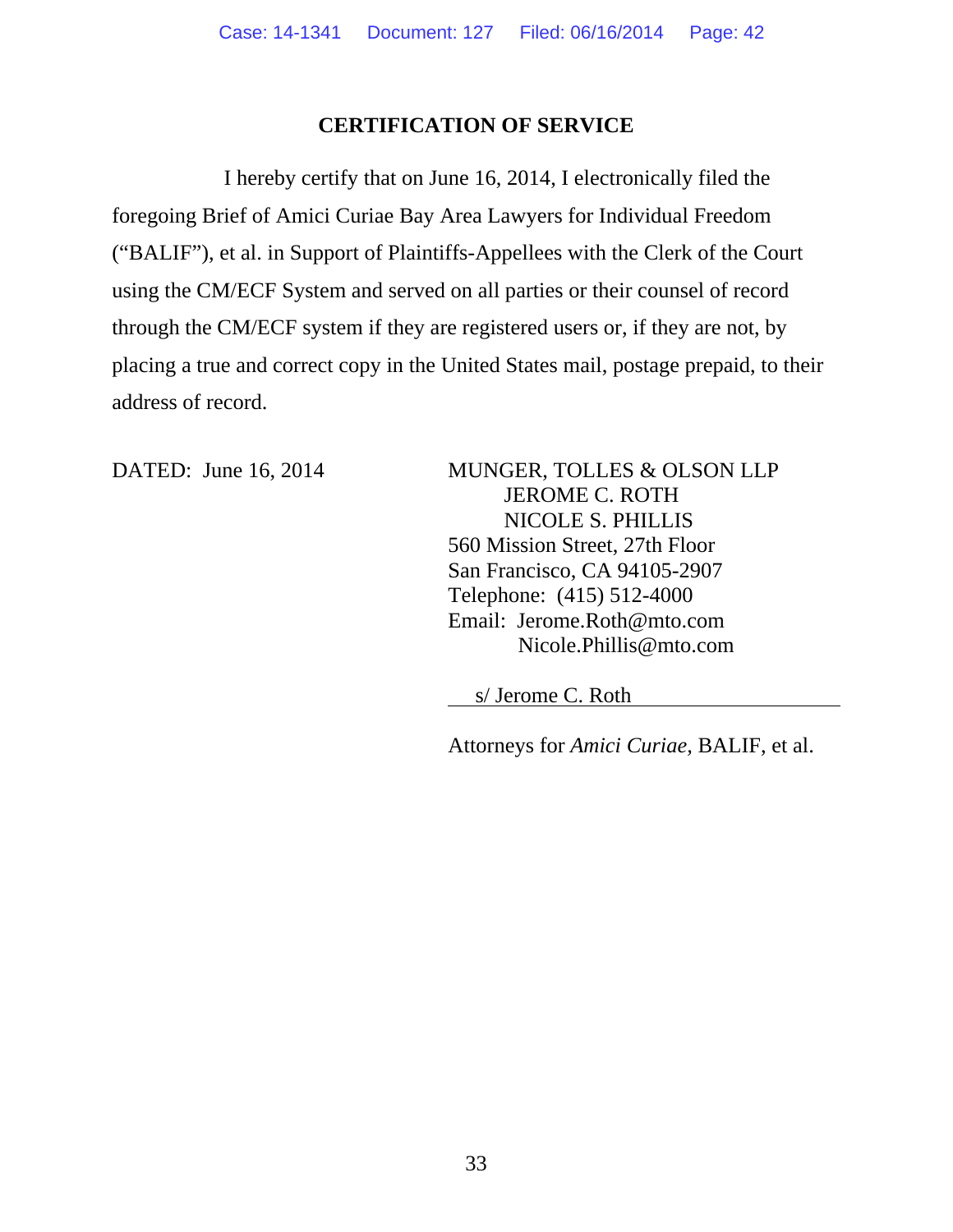#### **APPENDIX: STATEMENTS OF AMICI**

Amici respectfully submit the following statements regarding their interests in this matter:

#### **Austin LGBT Bar Association ("Austin LGBT Bar")**

The Austin LGBT Bar Association ("Austin LGBT Bar") is a membership organization comprised of over 100 attorneys, judges, and law students located in Austin, Texas. It has a voting member on the Board of Directors of the Austin Travis County Bar Association. The Austin LGBT Bar conducts bi-monthly certified continuing legal education programs on the laws and statutes that impact the lives of LGBT persons and implements mentoring programs for law students. In addition to promoting education on issues relating to LGBT law, one of the stated purposes of the Austin LGBT Bar is to help raise the profile and acceptance of LGBT individuals within the legal community and to serve as examples for professionalism. The Austin LGBT Bar works hard to educate Texas attorneys on how to best represent their gay and lesbian clients in the extremely difficult climate that exists due to a disparate and unequal treatment of LGBT persons under the law – particularly with regard to gay and lesbian families.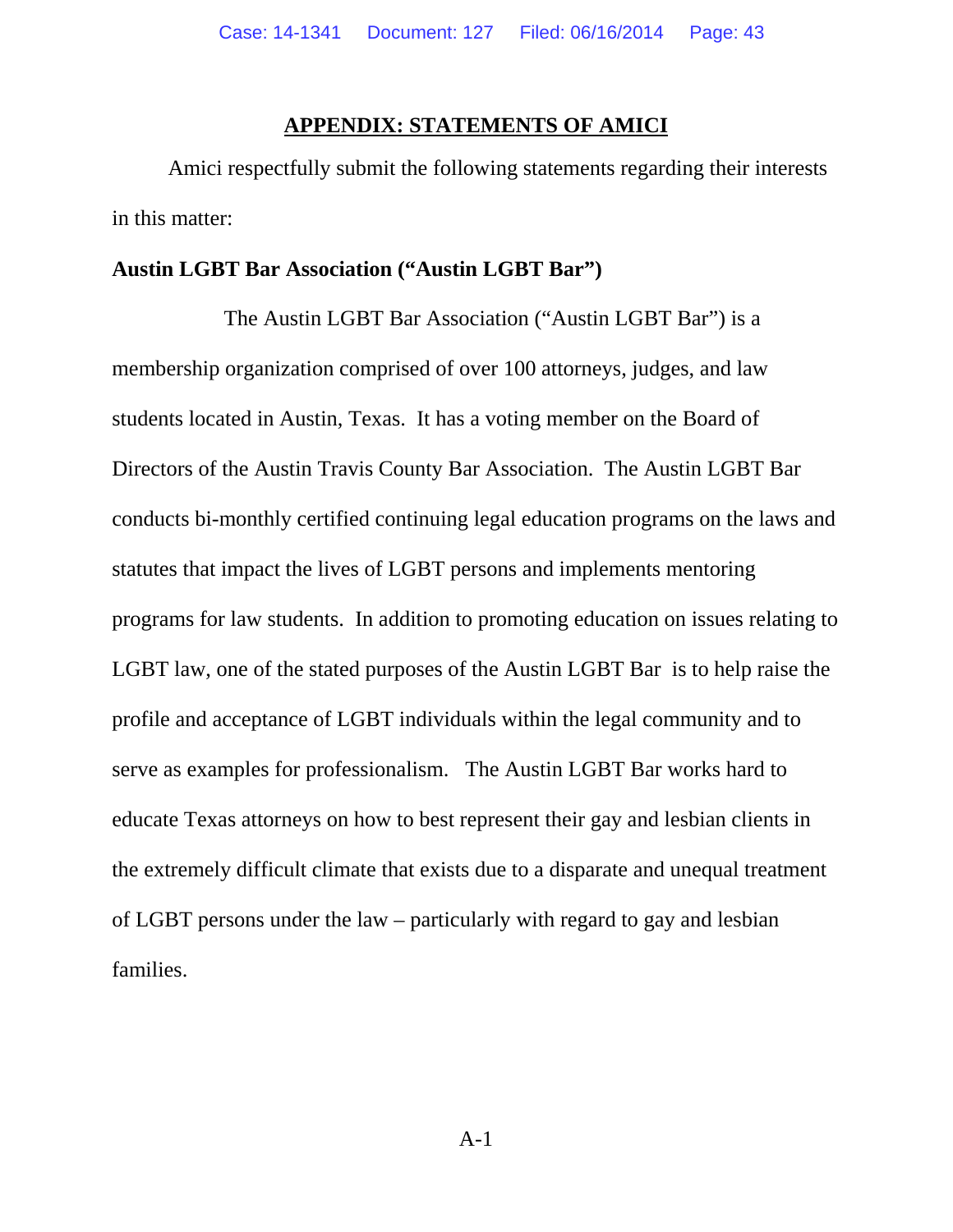### **Bar Association of San Francisco ("BASF")**

The Bar Association of San Francisco ("BASF") is a nonprofit voluntary membership organization of attorneys, law students, and legal professionals in the San Francisco Bay Area. Founded in 1872, BASF enjoys the support of more than 7,500 individuals, law firms, corporate legal departments, and law schools. Through its board of directors, committees, volunteer legal services programs, and other community efforts, BASF has worked to promote and achieve equal justice for all and oppose discrimination in all its forms, including, but not limited to, discrimination based on race, sex, disability, and sexual orientation.

#### **Freedom to Marry**

Freedom to Marry is the campaign to win marriage nationwide. Freedom to Marry works with partner organizations and individuals to win marriage in more states, solidify and diversify the majority for marriage, and challenge and end federal marriage discrimination. Freedom to Marry is based in New York, and has participated as amicus curiae in several marriage cases in the United States and abroad.

#### **The GLBT Bar Association of Washington ("QLaw")**

QLaw, the GLBT Bar Association of Washington, is an association of gay, lesbian, bisexual, and transgender (GLBT) legal professionals and their friends. QLaw serves as a voice for gay, lesbian, bisexual, and transgender

A-2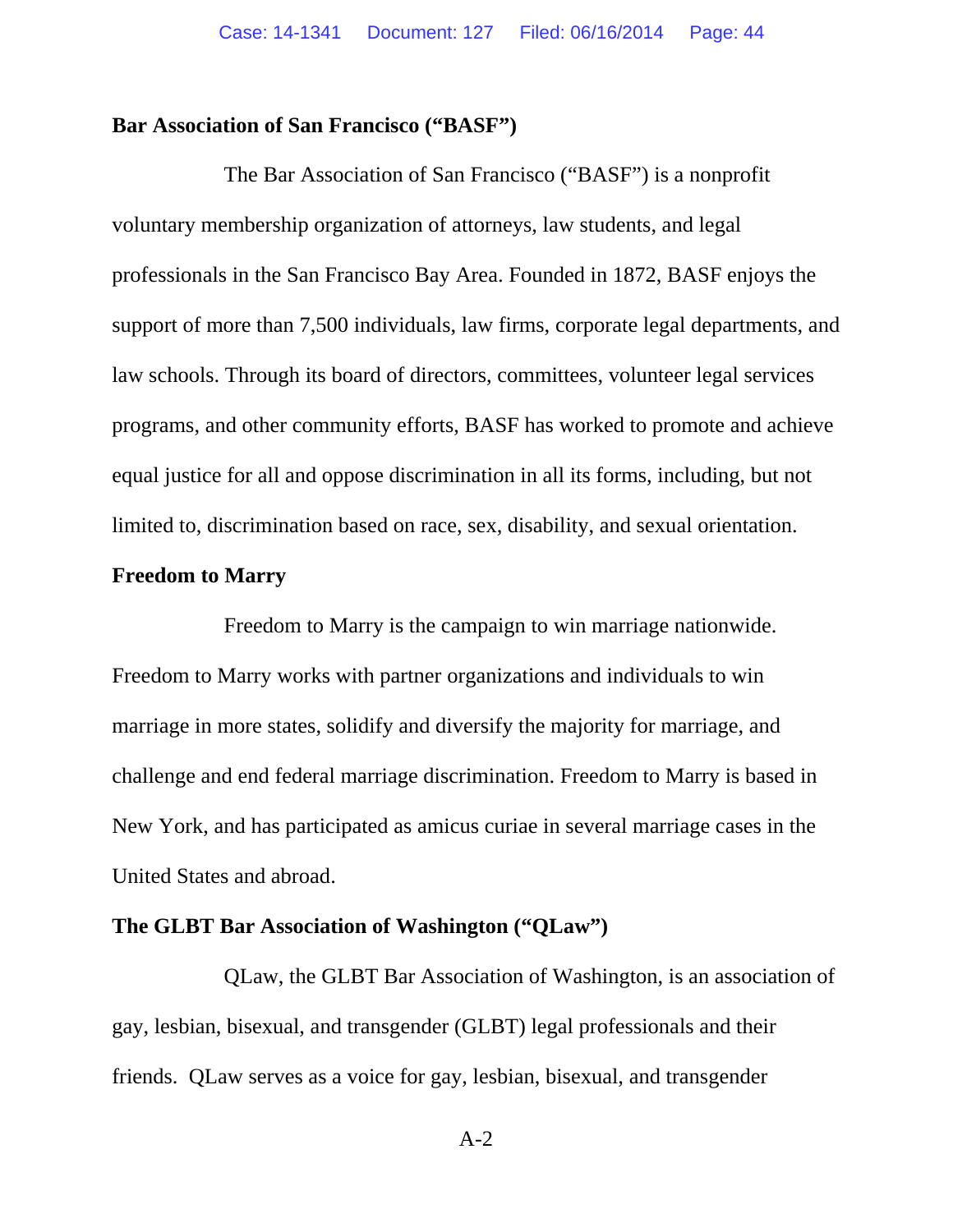lawyers and other legal professionals in the state of Washington on issues relating to diversity and equality in the legal profession, in the courts, and under the law. The organization has five purposes: to provide opportunities for members of the GLBT legal community to meet in a supportive, professional atmosphere to exchange ideas and information; to further the professional development of GLBT legal professionals and law students; to educate the public, the legal profession, and the courts about legal issues of particular concern to the GLBT community; to empower members of the GLBT community by improving access to the legal and judicial system and sponsoring education programs; and to promote and encourage the advancement of lesbian, gay, bisexual, and transgender attorneys in the legal profession.

#### **Latina & Latino Critical Legal Theory, Inc. ("LatCrit")**

Latina and Latino Critical Legal Theory, Inc. ("LatCrit") is a nonprofit organization dedicated to (1) the production of critical and interdisciplinary "outsider jurisprudence"; (2) the promotion of substantive social transformation; (3) the expansion and interconnection of antisubordination struggles; and (4) the cultivation of community and coalition among outsider scholar activists, social justice lawyers, law students, and others. LatCrit's membership includes primarily academics and advocates based in the United States, and LatCrit's theory seeks to elucidate intra-and inter-group diversities across multiple identity axes, including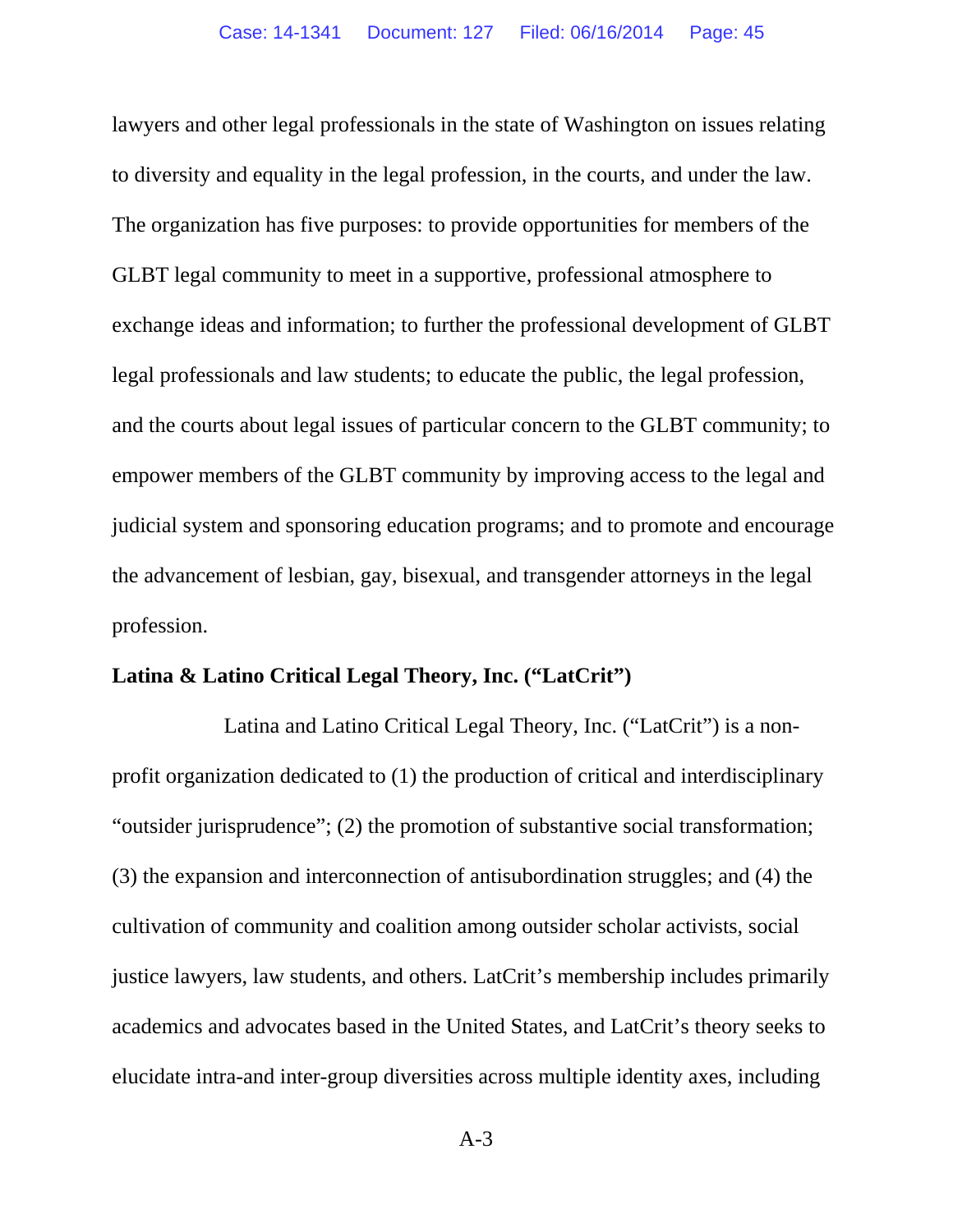those based on perspective and discipline, to ensure that African American, Asian American, Latina/o, Native American, Feminist, Queer and other OutCrit subjectivities are considered under the law. Hence, LatCrit's interest in constitutional jurisprudence on marriage equality is central to its mission.

#### **LGBT Bar Association of Maryland**

The Lesbian, Gay, Bisexual and Transgender (LGBT) Bar Association of Maryland is a state association of lawyers, judges and other legal professionals, law students, activists, and affiliate lesbians, gay, bisexual, and transgender legal organizations.

## **LGBT Bar Association of Oregon ("OGALLA")**

OGALLA: The LGBT Bar Association of Oregon is a voluntary organization of legal practitioners – including attorneys, judges, paraprofessionals, and educators – dedicated to the promotion of the fair and just treatment of all people under the law regardless of sexual orientation, gender identity or gender expression, to providing visibility for LGBT persons in the law, to educating the public, the legal profession and the courts about legal issues of particular concern to the LGBT community, to identifying and eliminating the causes and conditions of prejudice in society, and to promoting a spirit of unity, while valuing the diversity of our community.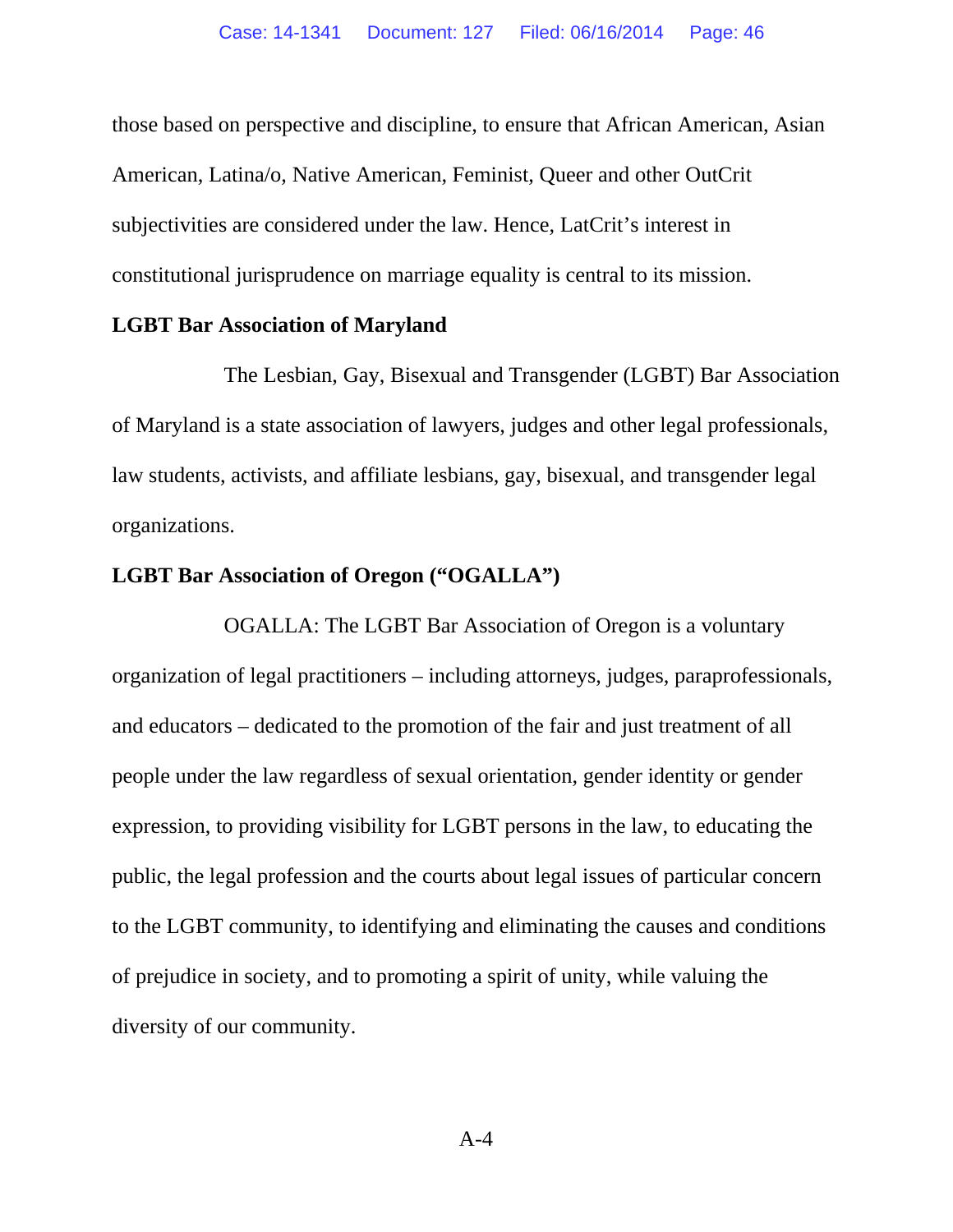#### **LGBT & Allied Lawyers of Utah Bar Association**

LGBT & Allied Lawyers of Utah is a non-profit organization of associated legal professionals and members of the Utah State Bar, whose mission is to promote education, advocacy, and equality with regard to sexual orientation, gender identity, and gender expression.

#### **Love Honor Cherish ("LHC")**

Love Honor Cherish ("LHC") is the largest grassroots marriage equality organization in Southern California. Founded in May 2008 to defend the California Supreme Court's decision *In re Marriage Cases*, 43 Cal. 4th 757 (2008), LHC has strategically moved marriage equality forward since its inception. In 2010 and 2012, LHC launched efforts to gather signatures to put repeal of Proposition 8 on the ballot in California due to its unwavering dedication to restore marriage equality in California as soon as possible. While those efforts were unsuccessful due to the prohibitive cost of funding a signature gathering campaign, LHC's volunteers had more than one million conversations about the importance of marriage equality with California voters. LHC continues to advance marriage equality through public education, community empowerment and outreach in collaboration its coalition partners.

A-5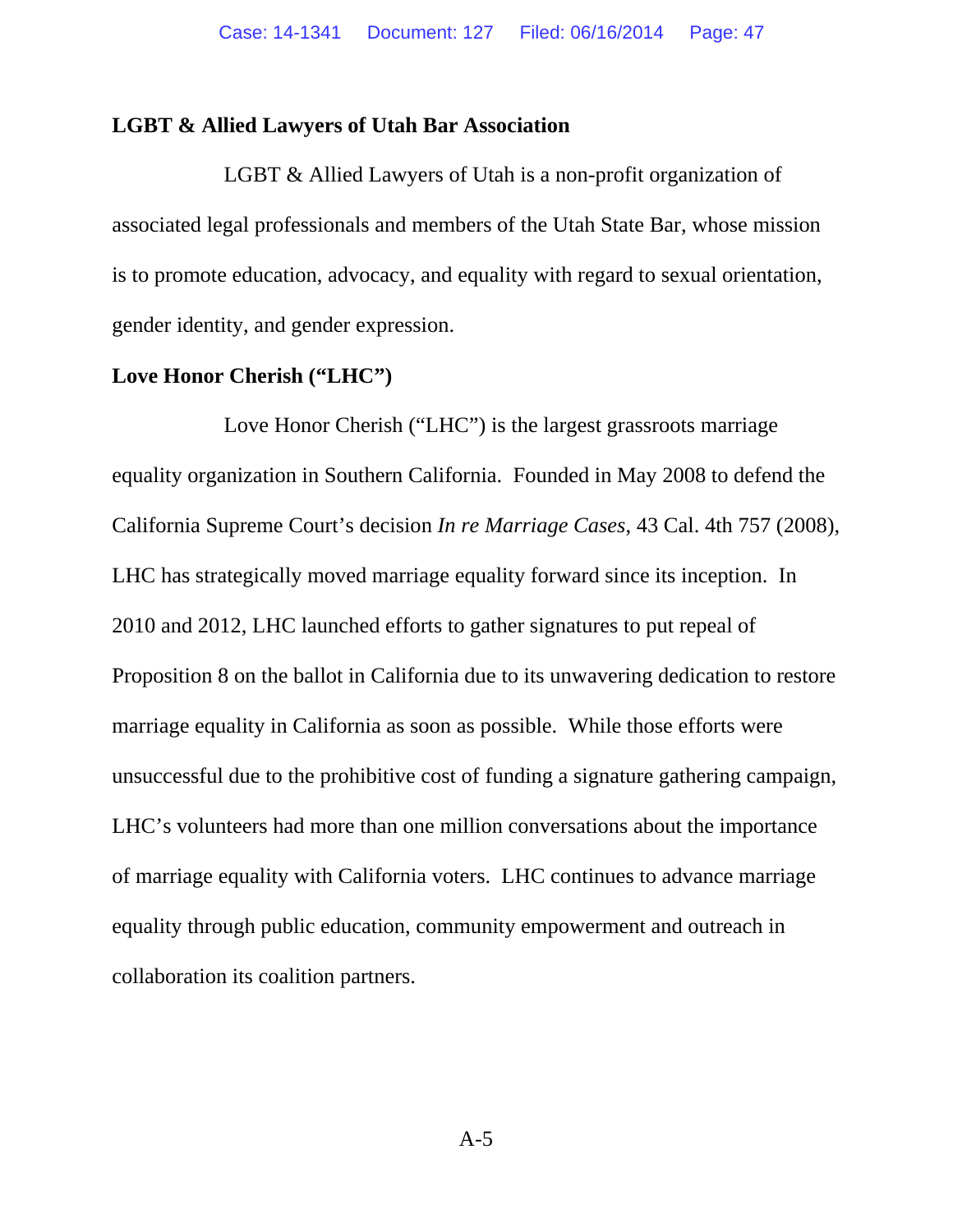### **Marriage Equality USA**

Marriage Equality USA is a national, not-for profit, volunteer-based organization, comprised of over 40,000 same-sex couples, lesbian, gay, bisexual, and transgender people, their families, friends, supporters, and allies. The organization leads nonpartisan, community-based educational efforts to secure the freedom to marry for all loving, committed couples without regard to sexual orientation or gender identity and to have those marriages fully recognized by the federal government.

#### **Minnesota Lavender Bar Association ("MLBA")**

The Minnesota Lavender Bar Association (MLBA) is a voluntary professional association of LGBT attorneys and allies, promoting fairness and equality for the LGBT community within the legal industry and for the Minnesota community. The MLBA envisions a Minnesota where LGBT attorneys, clients, and community members are treated equally and without discrimination. The MLBA's mission is to promote equality and justice in the legal profession and the LGBT community in Minnesota.

#### **National Asian Pacific American Bar Association ("NAPABA")**

The National Asian Pacific American Bar Association ("NAPABA") is the national association of Asian Pacific American attorneys, judges, law professors, and law students. NAPABA represents the interests of over 40,000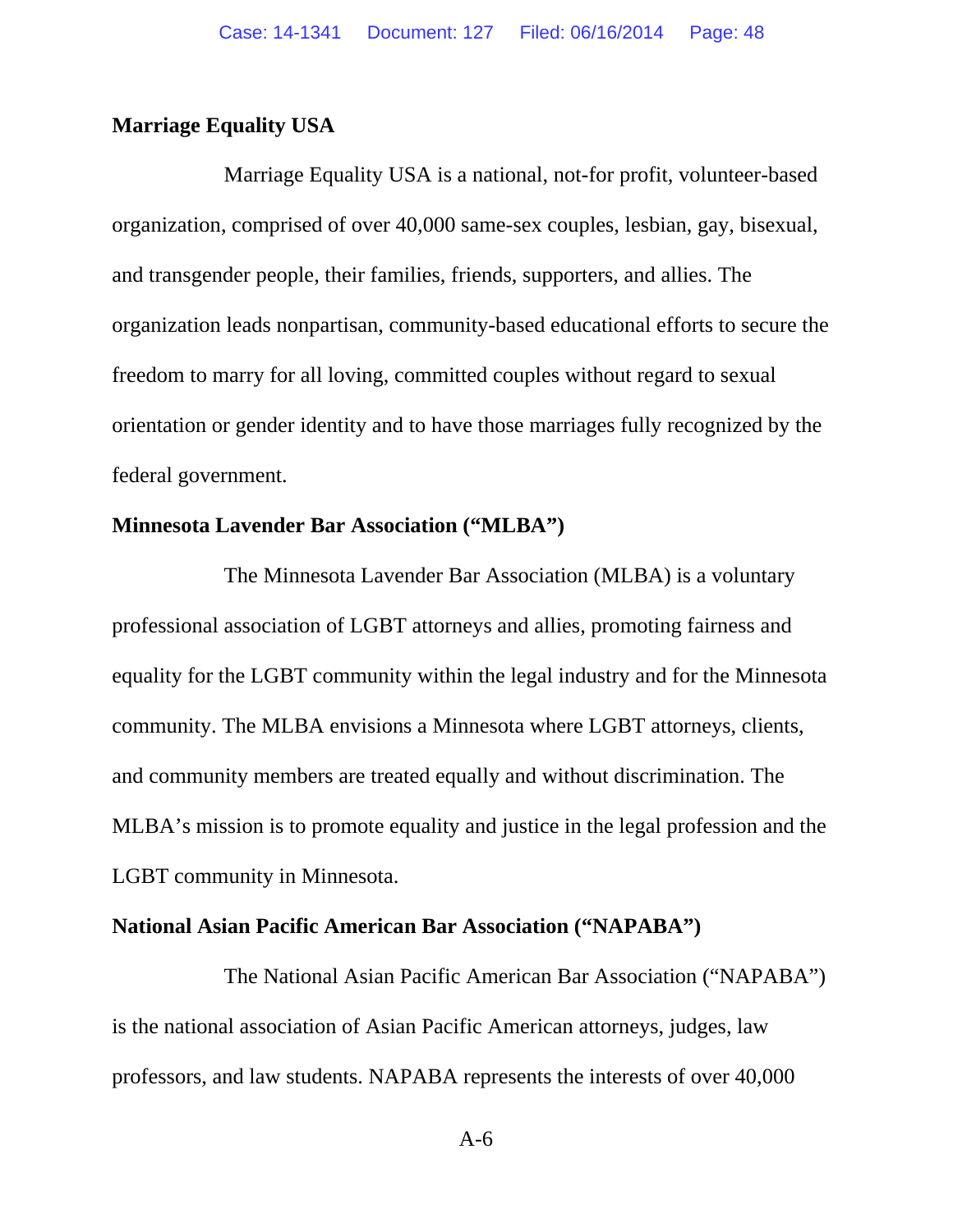attorneys and 62 local Asian Pacific American bar associations, who work variously in solo practices, large firms, corporations, legal services organizations, non-profit organizations, law schools, and government agencies. Since its inception in 1988, NAPABA has been at the forefront of national and local activities in the areas of civil rights. Equal access to the fundamental right to marry is one such right which Asian Pacific Americans were long denied through anti-miscegenation laws, and NAPABA joins amici to continue the defense of equal access to the fundamental right to marry.

## **New Mexico Lesbian and Gay Lawyers Association ("NMLGLA")**

The New Mexico Lesbian and Gay Lawyers Association ("NMLGLA"), formed in 1995, is a non-profit, voluntary bar organization committed to promoting and protecting the interests of the lesbian, gay, bisexual and transgender lawyers and to achieving their full participation in all rights, privileges and benefits of the legal profession. The NMLGLA also strives to promote the efficient administration of justice and the constant improvement of the law, especially as it relates to lesbians, gay men, bisexual and transgender individuals.

#### **Stonewall Bar Association of Georgia, Inc.**

Stonewall Bar Association of Georgia, Inc. was established in 1995 as a coalition of attorneys, judges, law students, paralegals, and other legal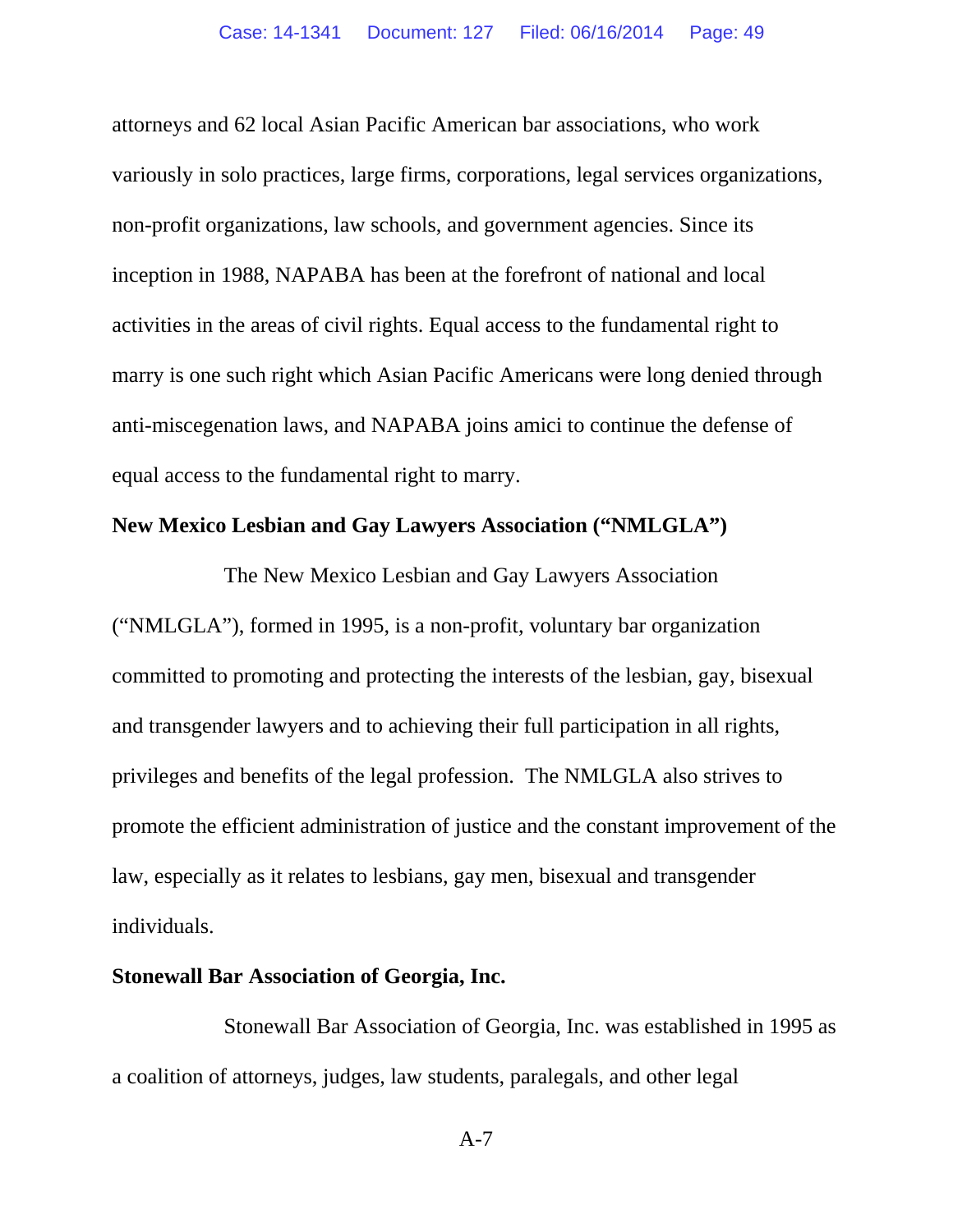professionals to utilize their expertise to support the rights of lesbian, gay, bisexual, and transgender people and oppose discrimination based on sexual orientation and gender identity. A voluntary bar association, consisting of almost 300 dues-paying members, SBA publishes an on-line directory of attorneys who are eager to serve gay, lesbian, bisexual and transgender clients. The organization also publishes a monthly newsletter that is emailed to approximately 800 legal professionals, provides scholarships to law students, conducts continuing education for attorneys, and provides opportunities for networking with judges and other legal professionals. SBA has worked with other organizations to file amicus briefs in cases that impact our community in Georgia. Such briefs have been submitted in cases that overturned Georgia's sodomy law and secured the rights of local governments and private corporations to offer domestic partnership benefits to company employees and their life partners.

#### **Stonewall Bar Association of Tennessee**

The Stonewall Bar Association of Tennessee (Tennessee Stonewall Bar Association) is a not-for profit organization founded in 2010 for the purpose of promoting and encouraging LGBT diversity and equality in the legal profession, providing pro bono assistance in legal disputes involving LGBT individuals and issues, and participating in public dialogue involving issues of importance to the LGBT community. The group's members include LGBT lawyers, judges, and

A-8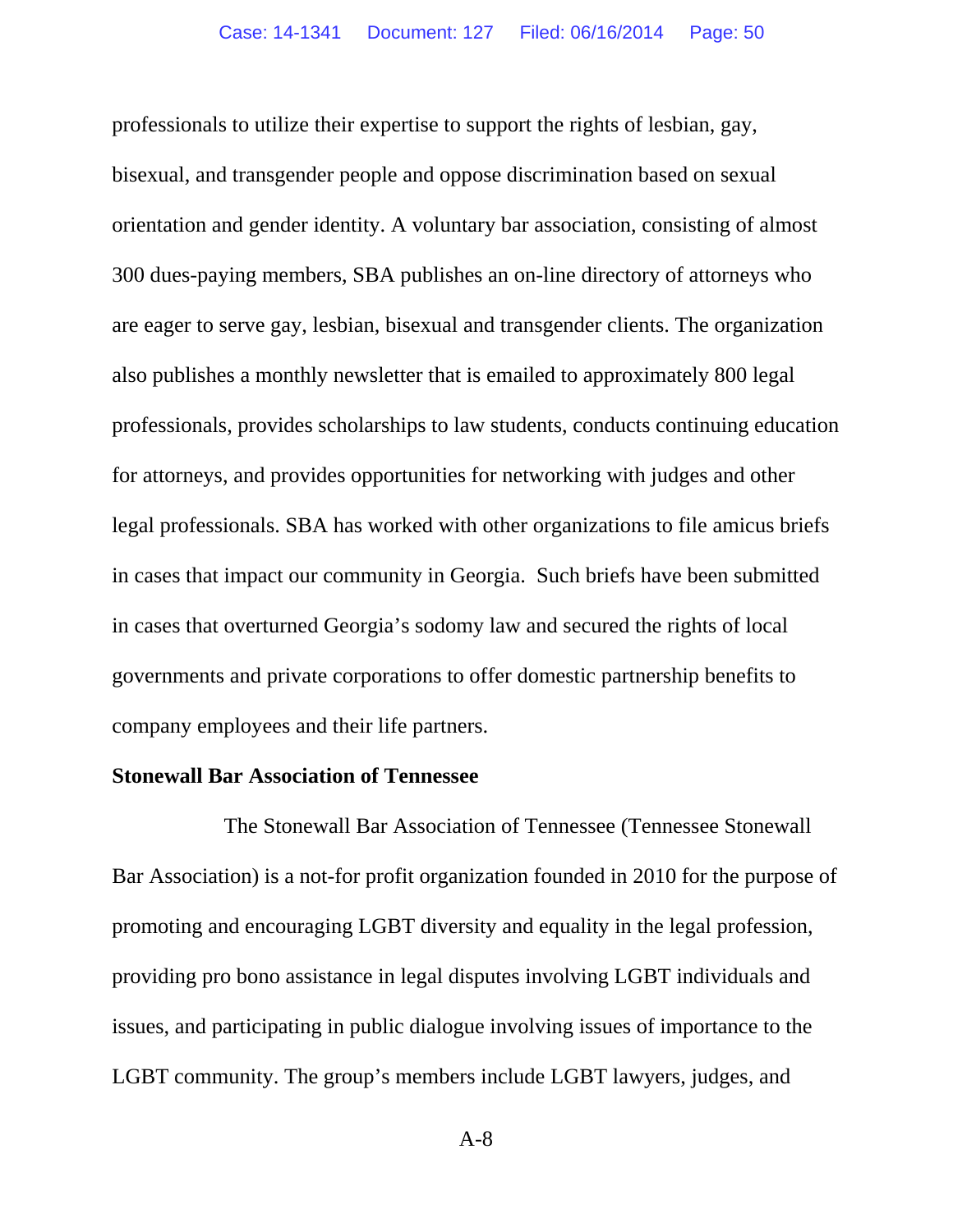paralegals, as well as other members of the legal profession who support the group's mission**.** 

#### **Stonewall Columbus**

Stonewall Columbus operates the only LGBT community center in Central Ohio and provides a safety net and support services for all LGBT individuals including the youth and elderly, low and moderate income levels, all racial groups and genders.

Every day we see the effects of inequality on our LGBT community, especially in the lives of our LGBT families who have very few state-wide legal protections and often have to spend thousands of dollars to insure legal rights to their own children, their joint property and a wide-range of health and financial benefits. And while these legal and financial disadvantages indeed undermine the security and strength of our families, it is often the daily, insidious insult of being second-class citizens and disenfranchised parents in a country that was founded on the very notion of equality that may ultimately cause the most harm to our LGBT community and our children. Only with full legal enfranchisement at every level of government can we realize our full potential, not only as parents but also as human beings.

Stonewall Columbus thereby fully and enthusiastically joins this appeal to over-turn the barriers to our full citizenship and thereby issue to our

A-9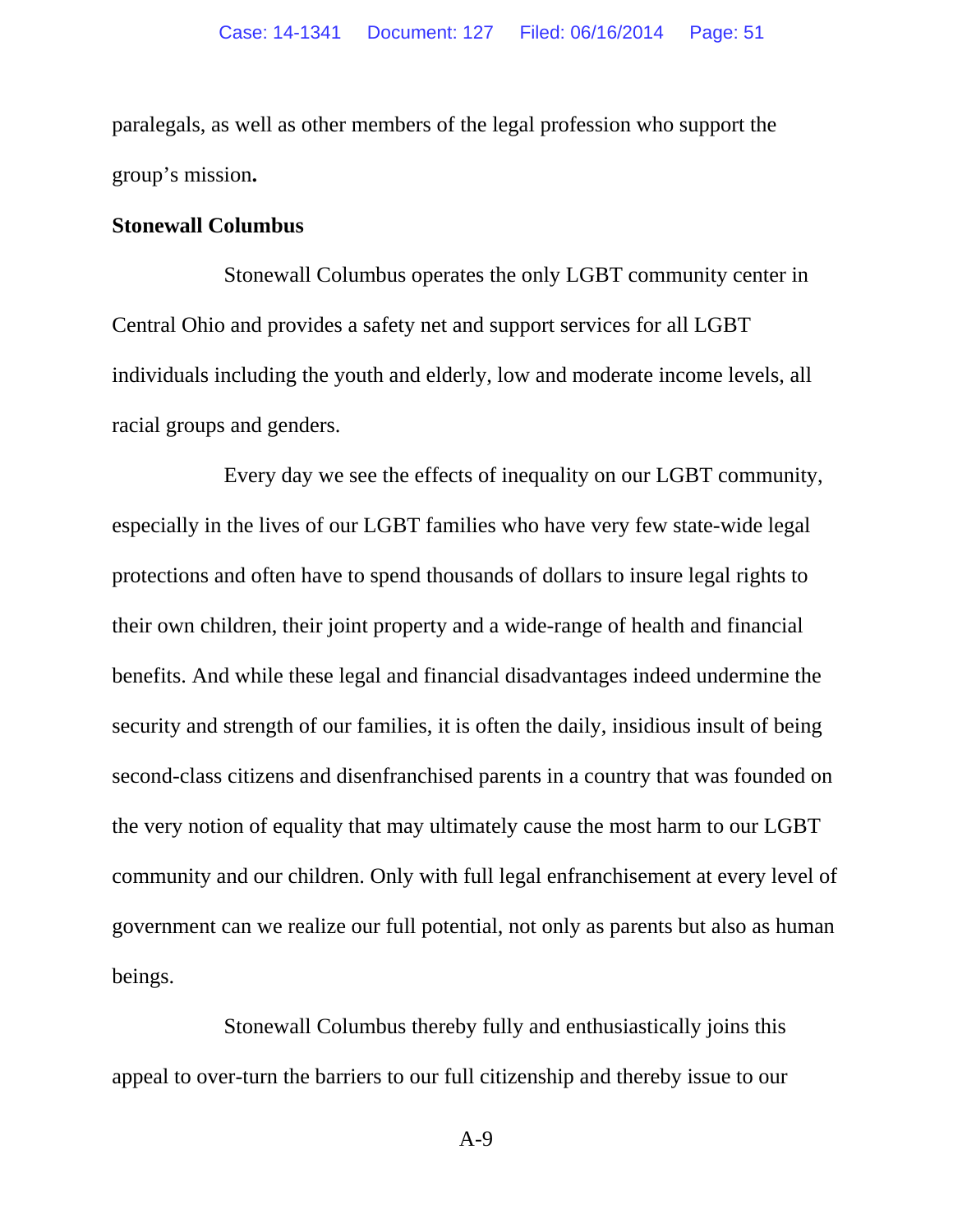community equal protection before the law, same-sex parent joint adoption and full marriage equality.

#### **Stonewall Law Association of Greater Houston ("SLAGH")**

Stonewall Law Association of Greater Houston is a voluntary professional association of gay, lesbian, bisexual and transgender attorneys, judges, paralegals, law students and allies who provide a LGBT presence within the greater Houston legal community. SLAGH encourages the recognition of civil and human rights, promotes sensitivity to legal issues faced by LGBT community and those living with HIV, assures the fair and just treatment of members of the LGBT community, provides opportunities for LGBT attorneys, judges, law students and their allies to interact in a professional setting, builds alliances with other minority bar associations and legal organizations, and enhances the practice and professional expertise of lawyers who serve or are members of the LGBT community.

#### **University of New Mexico LAMBDA Law Student Association**

The Lambda Law Student Association's purpose is to provide support, networking, and social events for members of the gay, lesbian, bi-sexual, and transgendered community and their friends at the University of New Mexico School of Law. We participate in educating the law school community, as well as the community-at-large, regarding legal issues affecting the GLBT community.